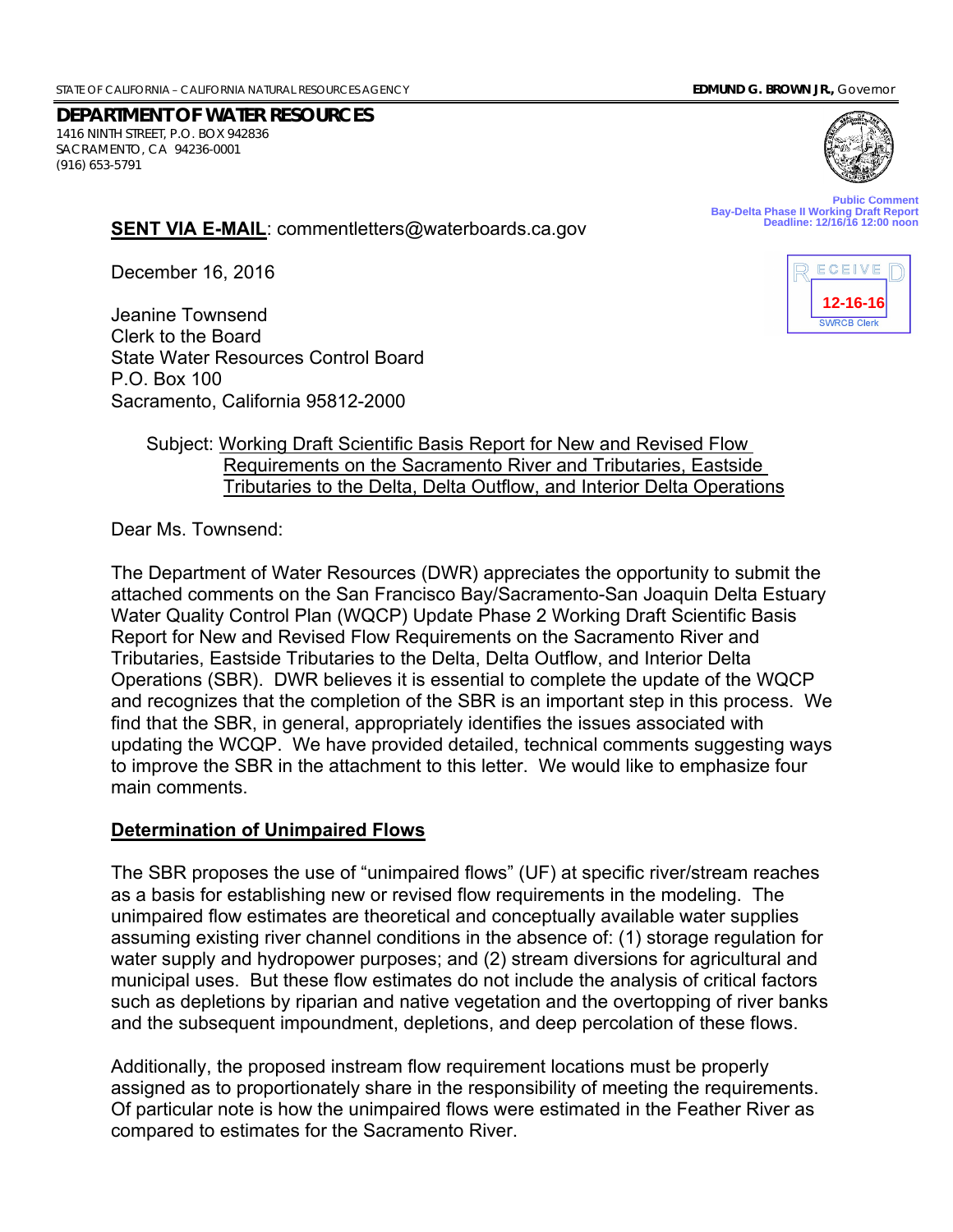Ms. Jeanine Townsend December 16, 2016 Page 2

# **Impact of Groundwater Extractions on Surface Flow**

The interaction of groundwater and surface water is also significant. The SBR does not fully consider the impacts of groundwater extractions on streamflow and thus does not fully take advantage of current modeling tools available. We believe the modeling should take into account depletions due to riparian vegetation and stream bank overtopping during high flow events.

## **Proposed Use of Current Month's Eight River Index**

The State Water Resources Control Board (SWRCB) has requested input on the proposed use of the current month's Eight River Index (ERI) instead of the previous month's ERI (currently used in Decision 1641) for calculating the Delta Outflow requirements of water project operations on a daily basis. DWR believes that the use of the current month's ERI would create significant operational difficulties for the State Water Project and the Central Valley Project. At the beginning of a month, water project operators would not know what Delta Outflow standards must be met for that month since the final ERI for the month is unknown. The final monthly Delta Outflow criteria would not be known until the end of the month, at which time, the ERI for the month would be known. If a month starts dry but becomes increasingly wet, the monthly Delta Outflow criteria could not be met since at the start of the month, project operators would not know what would be required. We recommend that the previous month's ERI be used instead, because it allows for project operations to make adjustments to meet changing standards and to anticipate the standards that will be controlling that month.

#### **Environmental Analysis**

Although the report summarizes the effects of flow on aquatic species in the Bay-Delta and its watershed relatively well, DWR believes that several changes should be made to the scientific objectives and their bases. We recommend that the report include a conceptual model that explicitly defines the mechanisms that connect flow to expected ecosystem and fish species responses. We also recommend that the SWRCB consider the interaction of the various environmental influences and existing landscape conditions that are affecting fish species populations.

DWR recognizes that refined population models are not yet available to assist with evaluation and identification of specific targets for flow and species responses, and SWRCB therefore relied on known relationships between species abundances and flows and presumably on historical abundance levels. Unfortunately, species' current responses to flow may be substantially different from past responses due to recent changes in the ecosystem. It is also difficult to separate the effects of flow on species responses from other effects. DWR believes it would be better for the SWRCB to consider that target abundance levels formulated on the basis of historical data are inherently subjective, and that provisions should be made for adjustments in response to new information.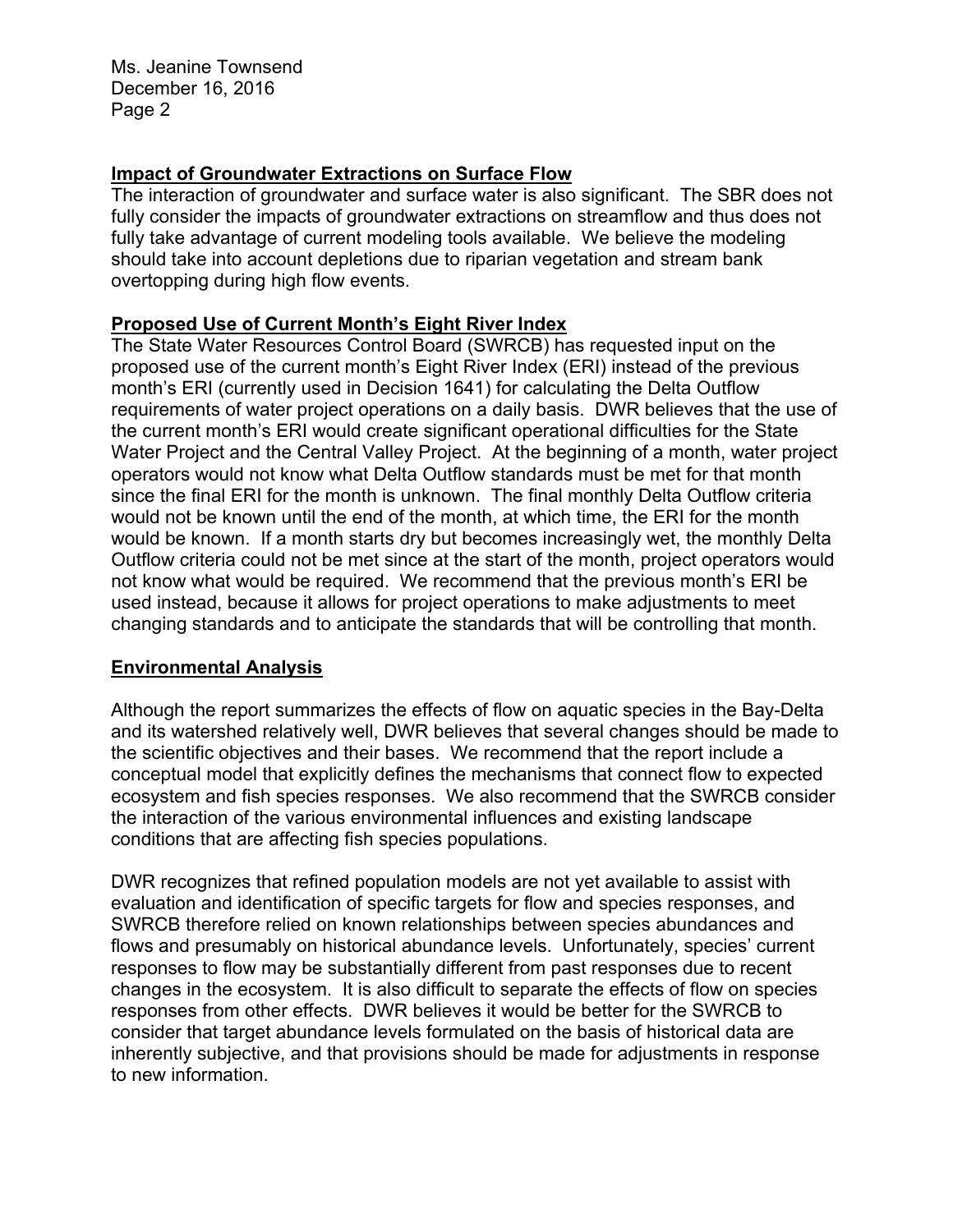Ms. Jeanine Townsend December 16, 2016 Page 3

The report should consider ongoing, planned, and potential future management actions that will improve conditions for target native fish species and that may require flow magnitude and timing that are inconsistent with patterns based on unimpaired flow. As examples, floodplain and off-channel restoration for reintroduced spring-run Chinook salmon in the San Joaquin River, managed Yolo and Sutter Bypass flooding for Sacramento River salmonids, and July/September food web enhancement flows for Delta Smelt, may all require "unnaturally" timed flow pulses to maximize benefits for targeted fish species.

# **Balancing beneficial uses and implementation of new standards**

The SWRCB advised readers in its 2010 Flow Report that it "must consider and balance all competing uses of water in its decision-making," the 2010 report "only presents a technical assessment of flow and operational requirements to provide fishery protection under existing conditions" and "there are many other important beneficial uses that these waters support such as municipal and agricultural water supply and recreational uses."<sup>1</sup> SWRCB must develop a water quality control plan that is "implementable" in the water rights administration phase of developing revised standards for the estuary.<sup>2</sup> In this regard, the proposed instream flow requirement locations must be properly assigned so as to proportionately share the responsibility of meeting the requirements.

Moreover, DWR appreciates the statement that flow needs could be reduced by addressing habitat and other ecosystem stressors.<sup>3</sup> One concern, however, is that the discussion of other stressors seemed inconsistent. At times these stressors were identified as key contributors to species declines, but other parts of the document focus solely on flow. A more consistent treatment of flow as an interacting variable would improve the report.

 1

<sup>&</sup>lt;sup>1</sup> Available at:<br>http://www.waterboards.ca.gov/waterrights/water\_issues/programs/bay\_delta/deltaflow/docs/final\_rpt080310.pdf.

 $2$  State Water Resources Control Bd. Cases (2006) 136 Cal. App. 4th 674, 734 (referred to herein as "Robie").

 $3$  SBR, at page 5-2.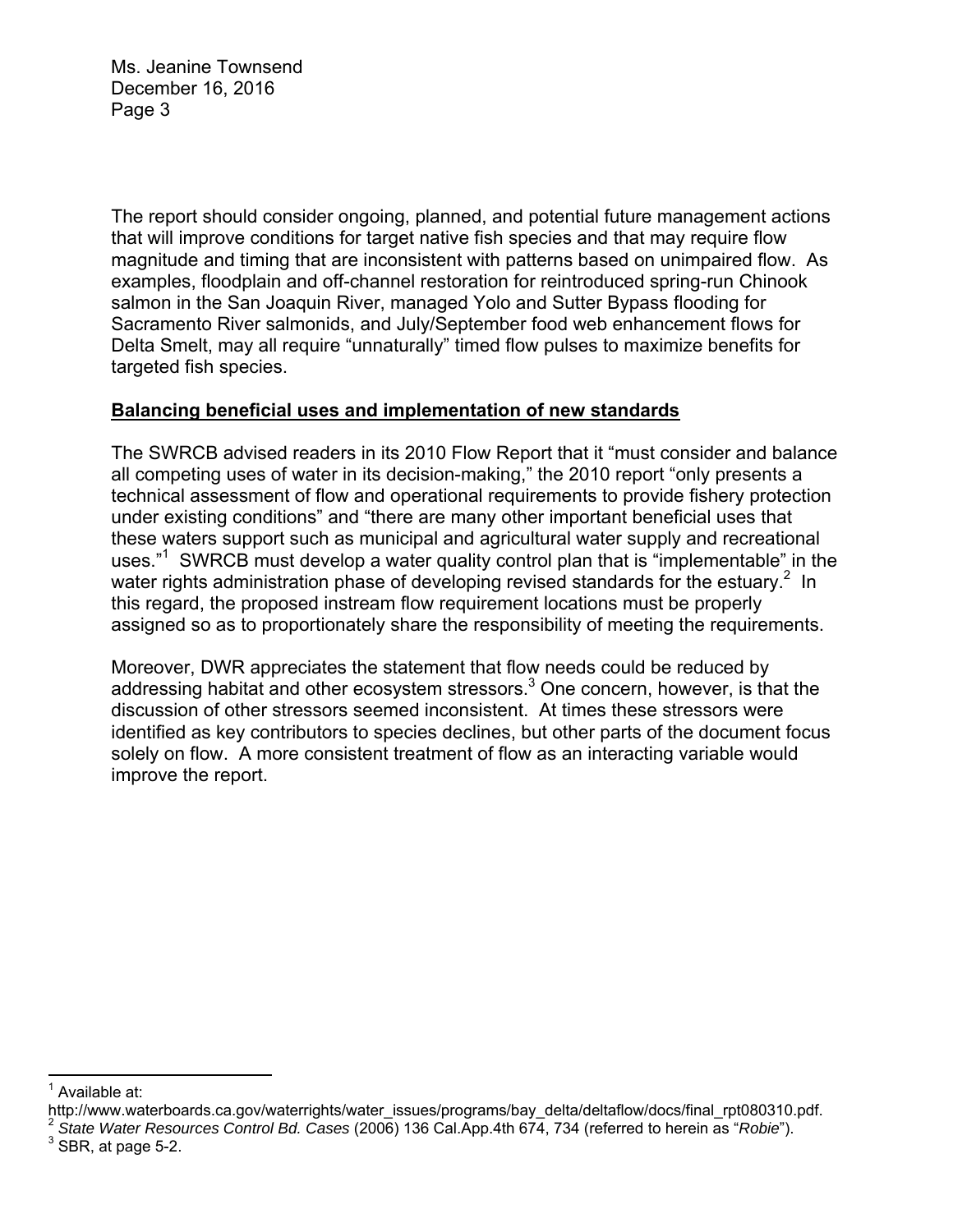Ms. Jeanine Townsend December 16, 2016 Page 4

DWR appreciates the opportunity to comment on the SBR. As the SWRCB moves further along in the adoption of a final water quality control plan and water rights implementation to replace Decision 1641 for the Bay-Delta estuary, DWR will continue to work with the SWRCB to develop appropriate new standards and water rights obligations. If there are any questions, please contact Ms. Robin McGinnis at  $(916) 657 - 5400.$ 

Sincerely,

Mark W. Cowin Director

Attachment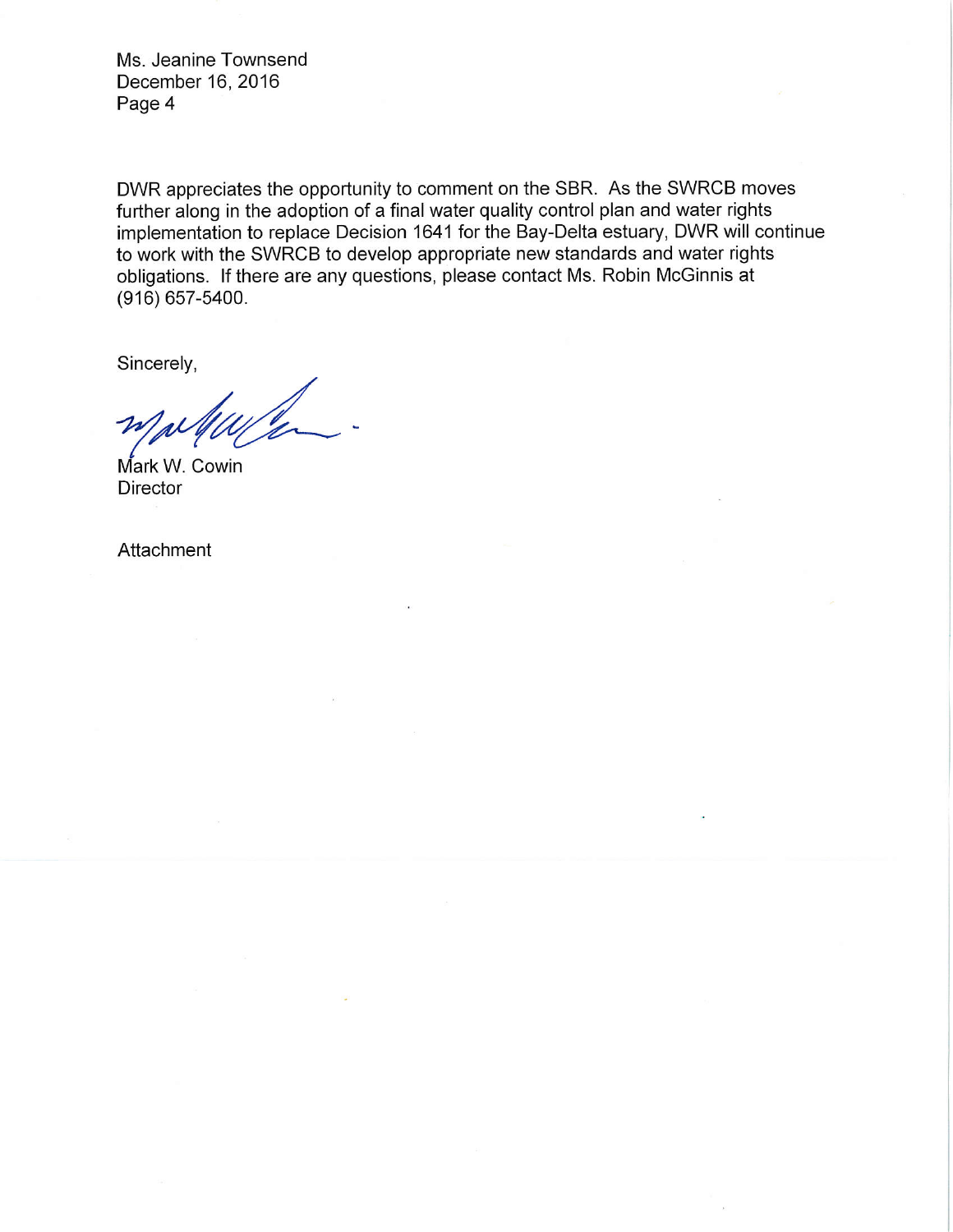### **California Department of Water Resources Table of Comments**

**Document:** San Francisco Bay/Sacramento-San Joaquin Delta Estuary Water Quality Control Plan (WQCP) Update Phase 2 Working Draft Scientific Basis Report for New and Revised Flow Requirements on the Sacramento River and Tributaries, Eastside Tributaries to the Delta, Delta Outflow, and Interior Delta Operations (SBR)

## **Date:** December 16, 2016

| Comment#          | Page #  | <b>Section #</b> | <b>Comment</b>                                                                                                                                                                                                                                                                                                                                                                                                                                                                                                                                                                                                                                                                                                                                                                                                                                                                                                                                                                                                                                                                                                                                 |
|-------------------|---------|------------------|------------------------------------------------------------------------------------------------------------------------------------------------------------------------------------------------------------------------------------------------------------------------------------------------------------------------------------------------------------------------------------------------------------------------------------------------------------------------------------------------------------------------------------------------------------------------------------------------------------------------------------------------------------------------------------------------------------------------------------------------------------------------------------------------------------------------------------------------------------------------------------------------------------------------------------------------------------------------------------------------------------------------------------------------------------------------------------------------------------------------------------------------|
| <b>Main Areas</b> |         |                  |                                                                                                                                                                                                                                                                                                                                                                                                                                                                                                                                                                                                                                                                                                                                                                                                                                                                                                                                                                                                                                                                                                                                                |
| M:1               | General |                  | <b>Determination of Flows</b><br>The SBR proposes the use of "unimpaired flows" (UF) at specific river/stream<br>reaches as a basis for establishing new or revised flow requirements. However,<br>there is an important distinction between unimpaired runoff and the concept of<br>"unimpaired flows" at a stream location. Unimpaired runoff that is estimated in<br>upper watersheds that are relatively pristine and have little land-use development<br>can provide a reasonable estimate or index of water supply availability at the<br>furthest upstream locations and relatively equal in magnitude to the stream<br>outflows from those watersheds. But the unimpaired flow estimates described in<br>the report are different because they attempt to estimate water supply availability<br>at specific stream or river reaches. The unimpaired flow estimates are theoretical<br>and conceptually available water supplies assuming existing river channel<br>conditions in the absence of: (1) storage regulation for water supply and<br>hydropower purposes; and (2) stream diversions for agricultural and municipal<br>uses. |
|                   |         |                  | These flow estimates ignore critical factors that affect flow such as depletions by<br>riparian and native vegetation and the overtopping of river banks and the<br>subsequent impoundment, depletions, and deep percolation of these flows.<br>Unimpaired flow estimates at locations downstream of the most upstream points<br>in the river are theoretical in that they attempt to represent conditions that have                                                                                                                                                                                                                                                                                                                                                                                                                                                                                                                                                                                                                                                                                                                           |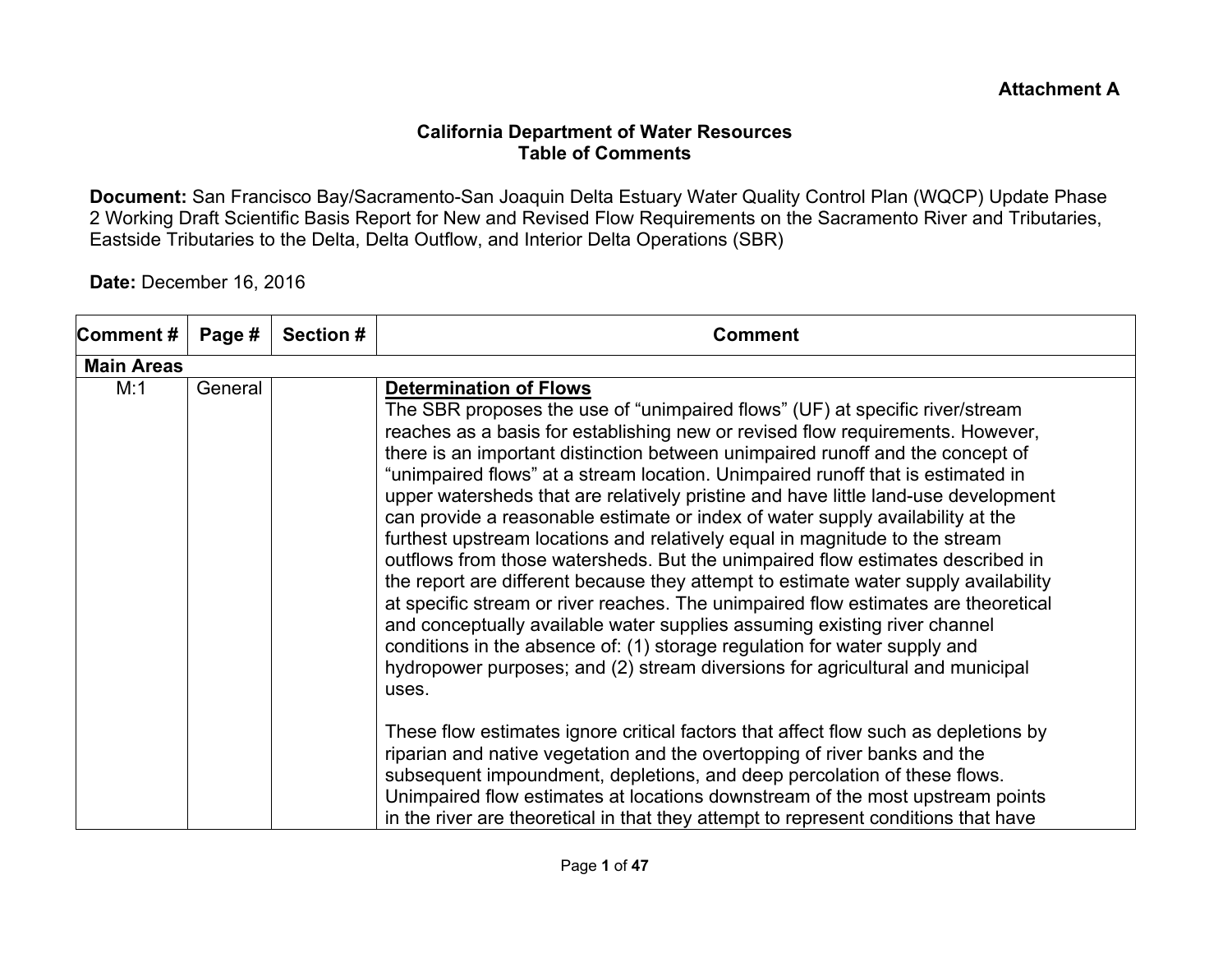| Comment# | Page # | <b>Section #</b> | <b>Comment</b>                                                                                                                                                                                                                                                                                                                                                                                                                                                                                                                                                                                                                                                                                                                                                                                                                                                                                                                                                                                                                                                                                                                                                                                      |
|----------|--------|------------------|-----------------------------------------------------------------------------------------------------------------------------------------------------------------------------------------------------------------------------------------------------------------------------------------------------------------------------------------------------------------------------------------------------------------------------------------------------------------------------------------------------------------------------------------------------------------------------------------------------------------------------------------------------------------------------------------------------------------------------------------------------------------------------------------------------------------------------------------------------------------------------------------------------------------------------------------------------------------------------------------------------------------------------------------------------------------------------------------------------------------------------------------------------------------------------------------------------|
|          |        |                  | never occurred historically. Yet the SBR contends that unimpaired flows are<br>generally reflective of natural flow conditions to which fish and wildlife have<br>adapted. DWR's March 2016 draft report entitled, Estimates of Natural and<br>Unimpaired Flows for the Central Valley of California: Water Years 1922-2014, <sup>1</sup><br>demonstrates the significant difference in frequency, timing, magnitude, and<br>duration of Delta outflow when using natural flow estimates versus "unimpaired<br>flow" estimates, a distinction that should not be lost in the SBR analysis.                                                                                                                                                                                                                                                                                                                                                                                                                                                                                                                                                                                                          |
|          |        |                  | The proposed instream flow requirement locations must be properly assigned so<br>as to proportionately share the responsibility of meeting the requirements. The<br>estimated unimpaired flows in the Sacramento River include weir operations while<br>the estimated unimpaired flows in the Feather River ignore flooding effects. This<br>inconsistent treatment reduces the responsibility of parties in the Upper<br>Sacramento River for meeting the requirement of a percentage of total<br>unimpaired flows and may burden parties in the Feather River basin with meeting<br>a larger percent of the unimpaired flow requirement than other users. The total<br>flow contribution from a tributary to Delta Inflow should be taken into<br>consideration in the implementation of an instream flow requirement based on a<br>percent of unimpaired flow. Otherwise, a single party in the tributary may be<br>burdened unfairly in meeting the flow requirement. The total flow contribution<br>includes the tributary mouth flow, the cross-tributary diversion that exports water<br>to other Sacramento River tributaries, and all return flows that return to the<br>Sacramento River. |
|          |        |                  | The interaction of groundwater and surface water may also influence flows. But<br>the SBR covers groundwater only in a cursory way using limited supporting data<br>and modeling approaches that are hard to follow. It is noteworthy, also, that the<br>SBR does not mention the 2014 Sustainable Groundwater Management Act<br>(SGMA). The groundwater model C2VSIM was incorrectly applied in the SBR in<br>conjunction with another model to estimate unimpaired flows, which led to<br>deficiencies in the estimates of unimpaired flows resulting in an overestimation of                                                                                                                                                                                                                                                                                                                                                                                                                                                                                                                                                                                                                     |

 $1$  Available here: https://msb.water.ca.gov/documents/86728/a702a57f-ae7a-41a3-8bff-722e144059d6.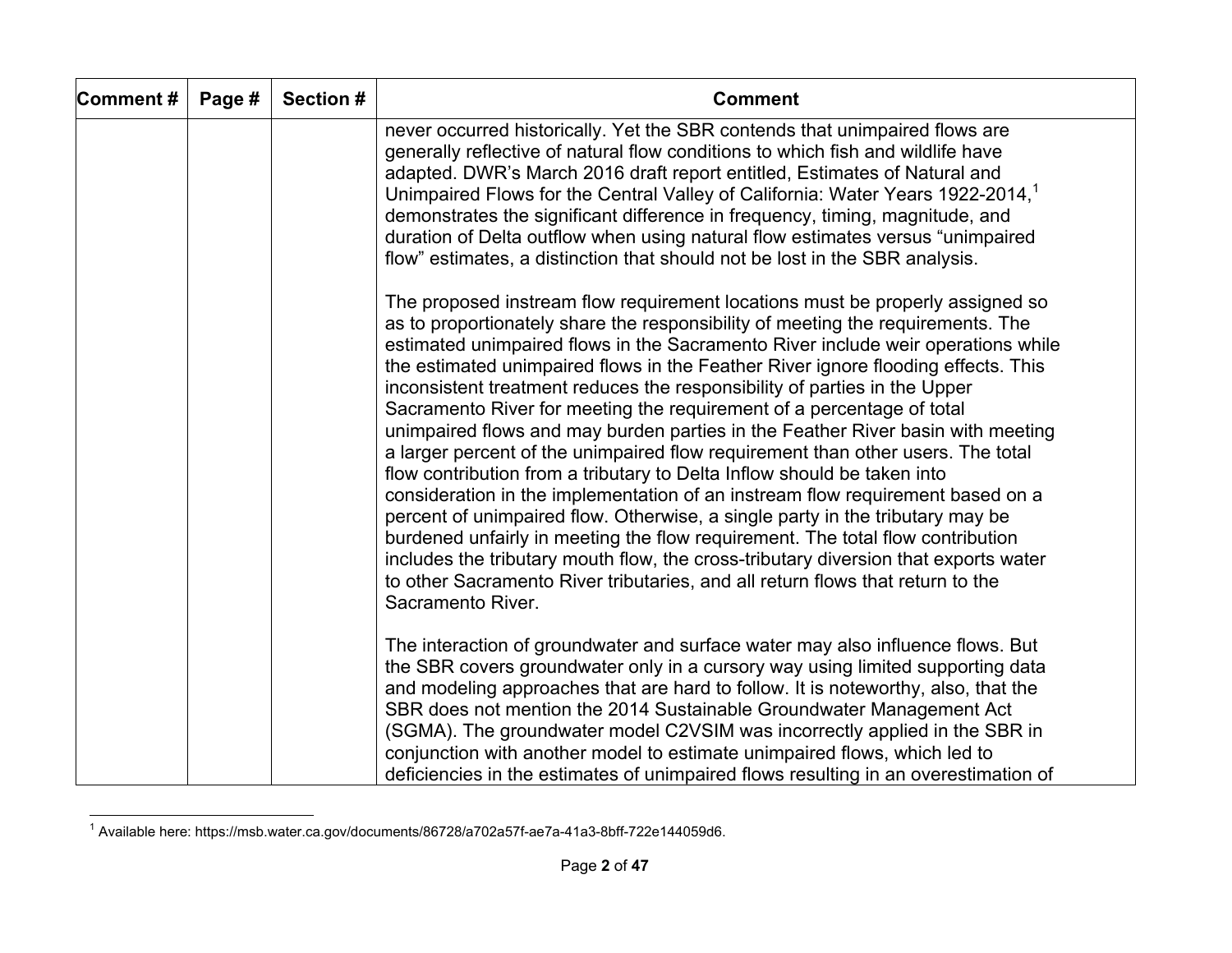| Comment# | Page # | Section # | <b>Comment</b>                                                                                                                                                                                                                                                                                                                                                                                                                                                                                                                                                                                                                                                                                                                                                                                                                                                                                                                                                                                                                                                                                                                                                                                                                                                                                                                                                                                                                                                                                                                                                                                                                                                                                                                                                                                                                                                                                                                                             |
|----------|--------|-----------|------------------------------------------------------------------------------------------------------------------------------------------------------------------------------------------------------------------------------------------------------------------------------------------------------------------------------------------------------------------------------------------------------------------------------------------------------------------------------------------------------------------------------------------------------------------------------------------------------------------------------------------------------------------------------------------------------------------------------------------------------------------------------------------------------------------------------------------------------------------------------------------------------------------------------------------------------------------------------------------------------------------------------------------------------------------------------------------------------------------------------------------------------------------------------------------------------------------------------------------------------------------------------------------------------------------------------------------------------------------------------------------------------------------------------------------------------------------------------------------------------------------------------------------------------------------------------------------------------------------------------------------------------------------------------------------------------------------------------------------------------------------------------------------------------------------------------------------------------------------------------------------------------------------------------------------------------------|
|          |        |           | available water for streamflows. The following is a list of improper assumptions                                                                                                                                                                                                                                                                                                                                                                                                                                                                                                                                                                                                                                                                                                                                                                                                                                                                                                                                                                                                                                                                                                                                                                                                                                                                                                                                                                                                                                                                                                                                                                                                                                                                                                                                                                                                                                                                           |
|          |        |           | and implementations of C2VSIM:<br>1. In estimating "unimpaired flows" using C2VSIM in the valley floor, the<br>methodology ignores two key hydrological components that can have<br>significant impacts on how much water actually reaches the Delta:<br>a. There is no accounting of depletions in the valley floor due to riparian<br>vegetation and/or native vegetation. While native vegetation demands<br>may be limited by precipitation, riparian vegetation can access stream<br>flows, including those generated from upstream areas.<br>b. There is no allowance for streams to overtop banks, especially during<br>high flows which exceed stream capacities. The resulting flood flows<br>would be subject to storage (attenuation), evaporation, and deep<br>percolation, all of which decrease flows reaching the Delta. Given that<br>the simulations are a monthly time step further does not reflect a real-<br>time occurrence since flood events are on a much shorter time step.<br>The methodology estimates stream depletions that would occur under "current"<br>groundwater storage conditions." The report uses "an ensemble" approach with<br>C2VSIM to account for hydrological variations. The warm-up period used for each<br>run is two years which is insufficient. C2VSIM requires at least a 5 to 10 year<br>warm up period to attain stable groundwater conditions. Also, the "ensemble"<br>approach is inherently improper because it does not maintain year to year<br>groundwater storage continuity in the constructed data sets that feed into the<br>unimpaired flow estimates. Thus, year-to-year mass balance is not maintained.<br>For these reasons the "ensemble" approach is also unrealistic for estimating<br>stream-aquifer interactions. A more realistic and accurate approach would be to<br>run the entire simulation period at once maintaining a constant head boundary<br>condition at all nodes. |
|          |        |           | The SWRCB also requested input on the proposed use of the current month's<br>Eight River Index (ERI) instead of the previous month's ERI (currently used in<br>Decision 1641) for calculating the Delta Outflow requirements of water project<br>operations on a daily basis. The previous months' ERI makes more sense<br>because it accounts for: a) antecedent conditions of the following month which                                                                                                                                                                                                                                                                                                                                                                                                                                                                                                                                                                                                                                                                                                                                                                                                                                                                                                                                                                                                                                                                                                                                                                                                                                                                                                                                                                                                                                                                                                                                                  |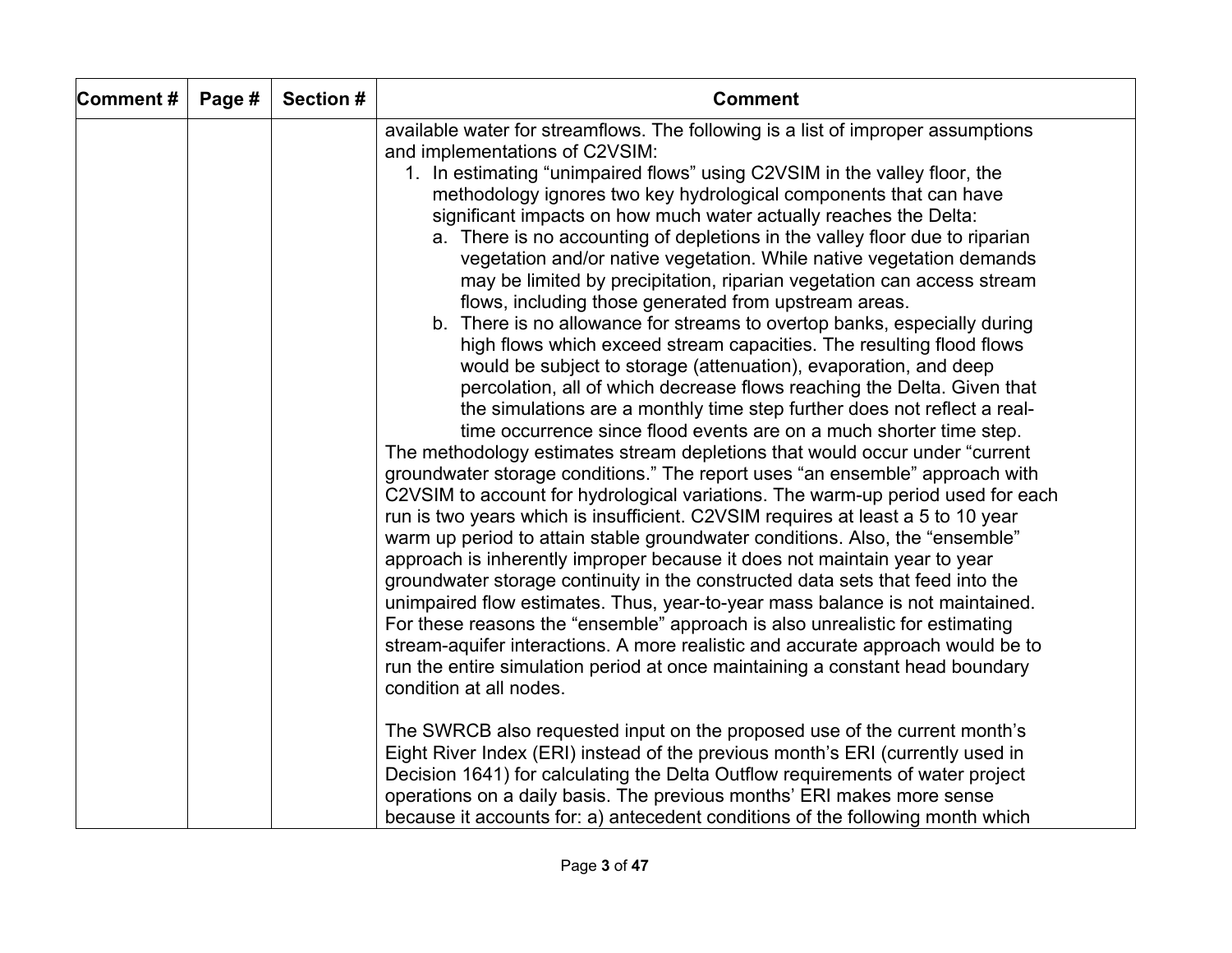| Comment# | Page #  | Section # | <b>Comment</b>                                                                                                                                                                                                                                                                                                                                                                                                                                                                                                                                                                                                                                                                                                                                                                                                                                                                                                                                                                                                                                                                                                                                                                                                                                                                                                                                                                                                                                                      |
|----------|---------|-----------|---------------------------------------------------------------------------------------------------------------------------------------------------------------------------------------------------------------------------------------------------------------------------------------------------------------------------------------------------------------------------------------------------------------------------------------------------------------------------------------------------------------------------------------------------------------------------------------------------------------------------------------------------------------------------------------------------------------------------------------------------------------------------------------------------------------------------------------------------------------------------------------------------------------------------------------------------------------------------------------------------------------------------------------------------------------------------------------------------------------------------------------------------------------------------------------------------------------------------------------------------------------------------------------------------------------------------------------------------------------------------------------------------------------------------------------------------------------------|
|          |         |           | are carrying over into the current month; b) the ability to accrue and use carryover<br>days from previous months to help "smooth out" differences in project operations<br>that must be made to meet changing standards; and c) a reasonable anticipation<br>of what standards will be governing water project operations for the current<br>month.                                                                                                                                                                                                                                                                                                                                                                                                                                                                                                                                                                                                                                                                                                                                                                                                                                                                                                                                                                                                                                                                                                                |
|          |         |           | The use of the current month's ERI is- problematic to the point of making it infeasible. At<br>the beginning of the month, water project operators would not know what Delta Outflow<br>standards must be met for that month since the current ERI for the month is unknown.<br>The final monthly Delta Outflow criteria would not be known until the end of the month, at<br>which time, the ERI for the month would be known. If conditions for the month start dry<br>but become increasingly wet, the monthly Delta Outflow criteria could not be met since at<br>the start of the month, project operators could not possibly know what would be required.<br>Thus, the use of the current month's ERI for Delta Outflow requirements is infeasible and<br>the SWRCB should remove this proposal from further consideration.                                                                                                                                                                                                                                                                                                                                                                                                                                                                                                                                                                                                                                   |
| M:2      | General |           | <b>Environmental Analysis</b><br>Although the report summarizes the effects of flow on aquatic species in the Bay-<br>Delta and its watershed relatively well, DWR is concerned about the scientific<br>objectives and their basis as outlined in the report. Among the most significant<br>issues is that the report does not include a conceptual model clearly describing: i)<br>the specific mechanisms by which a natural flow regime will exert effects on<br>habitat and species; ii) the dependency of such mechanisms on other interacting<br>drivers; and iii) explicit measurable predictions of ecosystem and species<br>responses. Many of the expected beneficial outcomes of a natural flow regime<br>operate through mechanisms that depend on interactions with other<br>environmental drivers (e.g. sediment supply) and landscape conditions (e.g.<br>dynamic river corridors with accessible flood plains). However, for many locations<br>in Central Valley rivers and the Delta, these interacting drivers and landscape<br>conditions are constrained or non-existent. Perhaps because of this, the report<br>shifts from describing the natural flow regime as a driver of habitat conditions to<br>flow as a means to push salmon to the ocean as quickly as possible. This<br>approach is a shift in focus away from managing flow for improvement of several<br>important salmonid response measures (survival, growth, and life history |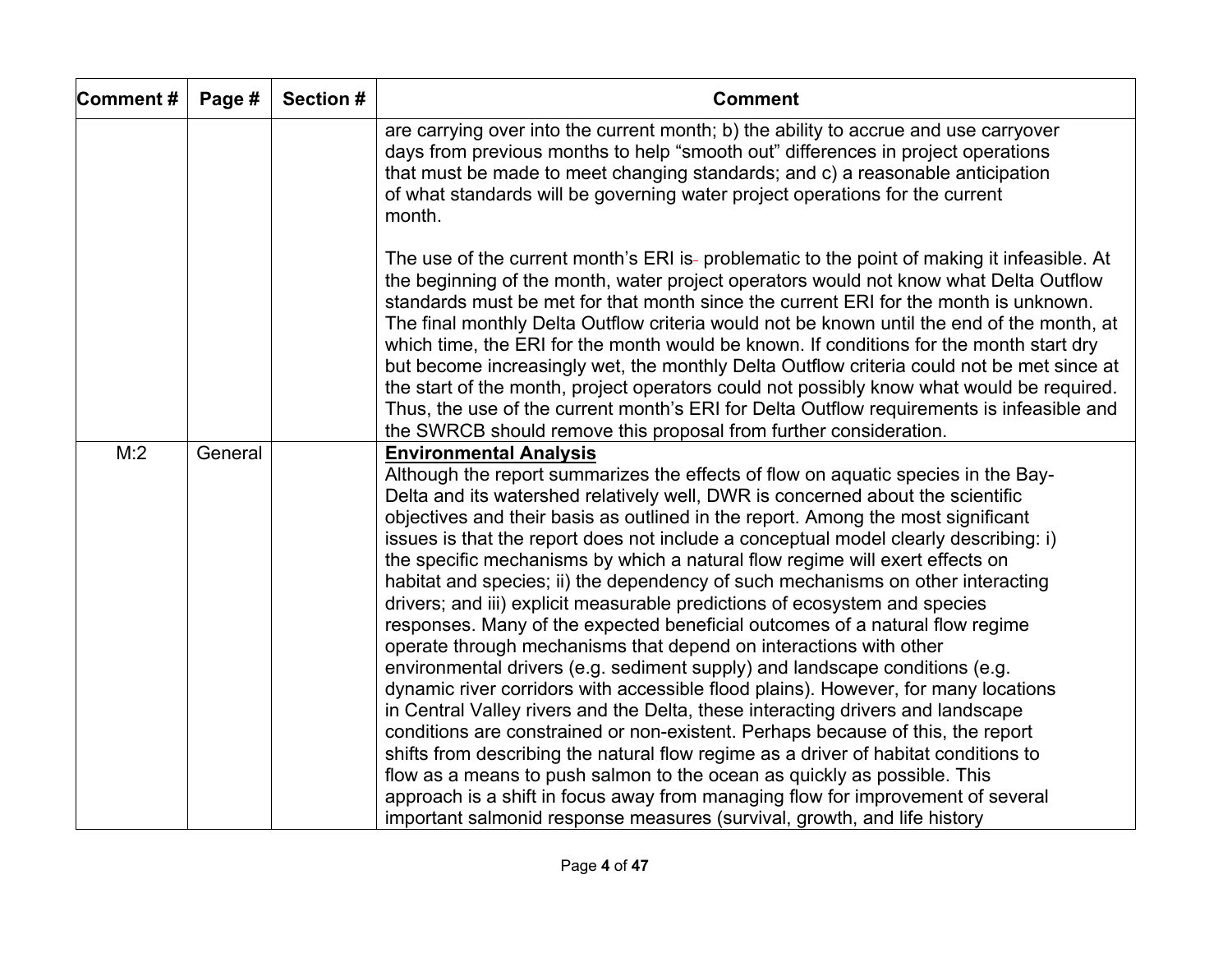| Comment# | Page # | Section # | <b>Comment</b>                                                                                                                                                                                                                                                                                                                                                                                                                                                                                                                                                                                                                                                                                                                                                                                                                                                                                                                                                                                                                                                                                                                                                                                                             |
|----------|--------|-----------|----------------------------------------------------------------------------------------------------------------------------------------------------------------------------------------------------------------------------------------------------------------------------------------------------------------------------------------------------------------------------------------------------------------------------------------------------------------------------------------------------------------------------------------------------------------------------------------------------------------------------------------------------------------------------------------------------------------------------------------------------------------------------------------------------------------------------------------------------------------------------------------------------------------------------------------------------------------------------------------------------------------------------------------------------------------------------------------------------------------------------------------------------------------------------------------------------------------------------|
|          |        |           | variability) to managing flow mainly for through-Delta salmonid survival.                                                                                                                                                                                                                                                                                                                                                                                                                                                                                                                                                                                                                                                                                                                                                                                                                                                                                                                                                                                                                                                                                                                                                  |
|          |        |           | DWR recommends adding to the report a conceptual model that explicitly defines<br>the hypothesized mechanisms that connect flow to expected ecosystem and fish<br>species responses, which should include consideration of interacting<br>environmental drivers and landscape conditions in the Sacramento River and the<br>Delta. Fish species responses should include those identified by interagency<br>science teams (e.g. SAIL, CAMT, CVPIA-SIT) as essential for recovery and<br>resilience of targeted native fish populations: survival, growth, and life history<br>diversity. The conceptual model can be used to describe specific expected<br>ecosystem and species responses to flow and will highlight logical<br>inconsistencies in the current report, help to formulate realistic expectations of a<br>restored natural flow regime, suggest monitoring strategies relevant to<br>hypothesized responses and mechanisms, and improve the ability to provide<br>management-oriented interpretation of monitoring results. Specific response<br>targets could also provide incentives for actions such as habitat improvement that<br>could help meet response targets at lower-than-expected flow levels. |
|          |        |           | DWR recognizes that refined population models are not yet available to assist<br>with evaluation and identification of specific targets for flow and species<br>responses, so SWRCB relied on known relationships between species<br>abundances and flows and presumably on historical abundance<br>levels. Unfortunately, species' current responses to flow may be substantially<br>different from the past due to recent ecosystem regime shifts, and it is also<br>difficult to separate the effects of flow on species responses from other<br>anthropogenic drivers (e.g., eutrophication, urbanization, pollution). The SWRCB<br>should consider that target abundance levels formulated on the basis of historical<br>data are inherently subjective, and that provisions should be made for<br>adjustments in response to new information.                                                                                                                                                                                                                                                                                                                                                                        |
|          |        |           | The SWRCB should also consider that the Central Valley river network and the<br>Delta are widely recognized as a "novel ecosystem" that needs novel<br>management to achieve the mixed-use objectives proposed as government                                                                                                                                                                                                                                                                                                                                                                                                                                                                                                                                                                                                                                                                                                                                                                                                                                                                                                                                                                                               |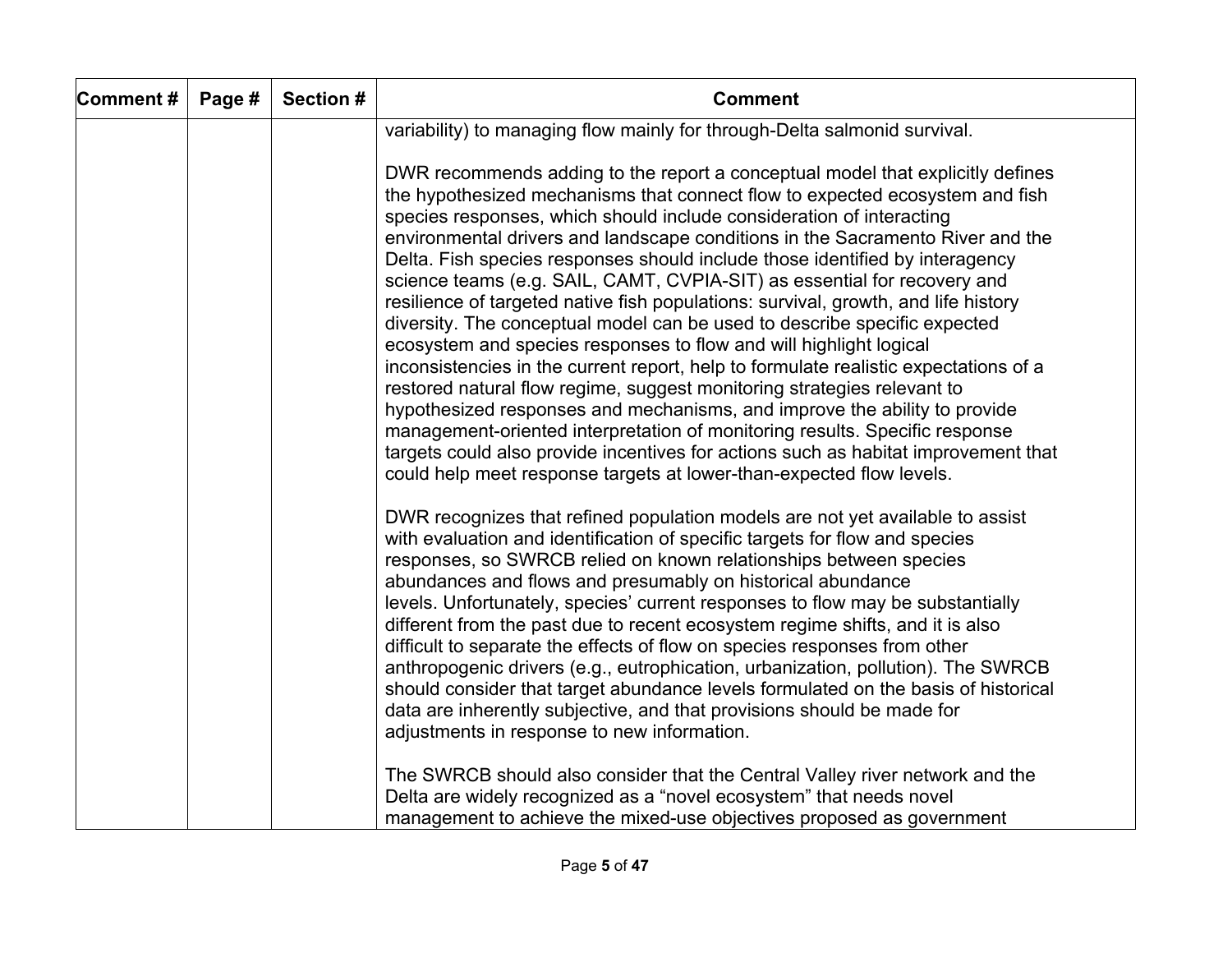| Comment#                | Page #       | Section # | <b>Comment</b>                                                                                                                                                                                                                                                                                                                                                                                                                                                                                                                                                                                                                                                                                                                                                                                                                                                                                                                                                                                                                                                                                                                        |
|-------------------------|--------------|-----------|---------------------------------------------------------------------------------------------------------------------------------------------------------------------------------------------------------------------------------------------------------------------------------------------------------------------------------------------------------------------------------------------------------------------------------------------------------------------------------------------------------------------------------------------------------------------------------------------------------------------------------------------------------------------------------------------------------------------------------------------------------------------------------------------------------------------------------------------------------------------------------------------------------------------------------------------------------------------------------------------------------------------------------------------------------------------------------------------------------------------------------------|
|                         |              |           | policy. The report does not adequately consider ongoing, planned, and potential<br>future management actions that will improve conditions for target native fish<br>species, and which may require flow magnitude and timing that are inconsistent<br>with patterns based on unimpaired flow. As examples, floodplain and off-channel<br>restoration for reintroduced spring-run Chinook salmon in the San Joaquin River,<br>managed Yolo and Sutter Bypass flooding for Sacramento River salmonids, and<br>July/September food web enhancement flows for Delta Smelt, may all require<br>"unnaturally" timed flow pulses to maximize benefits for targeted fish species.<br>-DWR found that the science review in several sections of the report were based on out-<br>of-date references or incomplete review of references, particularly the absence of<br>consideration of recent drought conditions and increased likelihood of future drought<br>conditions, which have major implications for fisheries management. There are also some<br>substantial internal inconsistencies and apparent errors within the document, which |
|                         |              |           | undermine the basis for some conclusions.                                                                                                                                                                                                                                                                                                                                                                                                                                                                                                                                                                                                                                                                                                                                                                                                                                                                                                                                                                                                                                                                                             |
| <b>General Comments</b> |              |           |                                                                                                                                                                                                                                                                                                                                                                                                                                                                                                                                                                                                                                                                                                                                                                                                                                                                                                                                                                                                                                                                                                                                       |
| G:1                     | Chapter<br>5 |           | DWR notes and supports the commitment to adaptive management throughout the report.<br>Consider more clearly emphasizing the need to maintain existing monitoring and science<br>programs as necessary and required to fully implement adaptive management.                                                                                                                                                                                                                                                                                                                                                                                                                                                                                                                                                                                                                                                                                                                                                                                                                                                                           |
| G:2                     | General      |           | Importance of Flow: The report captured some of the key literature and provides a<br>relatively good summary of the effects of flow on aquatic species in the Bay-Delta and its<br>watershed. Some of the science in the report is out of date. As DWR presented in its<br>testimony at the 2012 SWRCB workshops, there is indeed good evidence that flow is a<br>major factor affecting many aquatic organisms. This point was highlighted during the<br>recent drought, where extreme low flows contributed to declining abundance of many<br>native fishes. Similarly, there is widespread recognition that very cool wet years like 2011<br>tend to improve conditions. The challenge, however, is that there is substantial variability<br>in responses, and mechanisms are poorly understood. This makes it harder to predict<br>species responses within more moderate "middle range" flow levels.                                                                                                                                                                                                                             |
| G:3                     | General      |           | Inconsistent Treatment of the Importance of Other Effects: DWR concurs with the<br>approach taken in the report to not isolate flow from the multitude of other stressors that<br>affect aquatic species in the Bay-Delta and its tributaries. In particular, it was helpful that<br>the report recognized the extreme changes in habitat relative to the pre-development                                                                                                                                                                                                                                                                                                                                                                                                                                                                                                                                                                                                                                                                                                                                                             |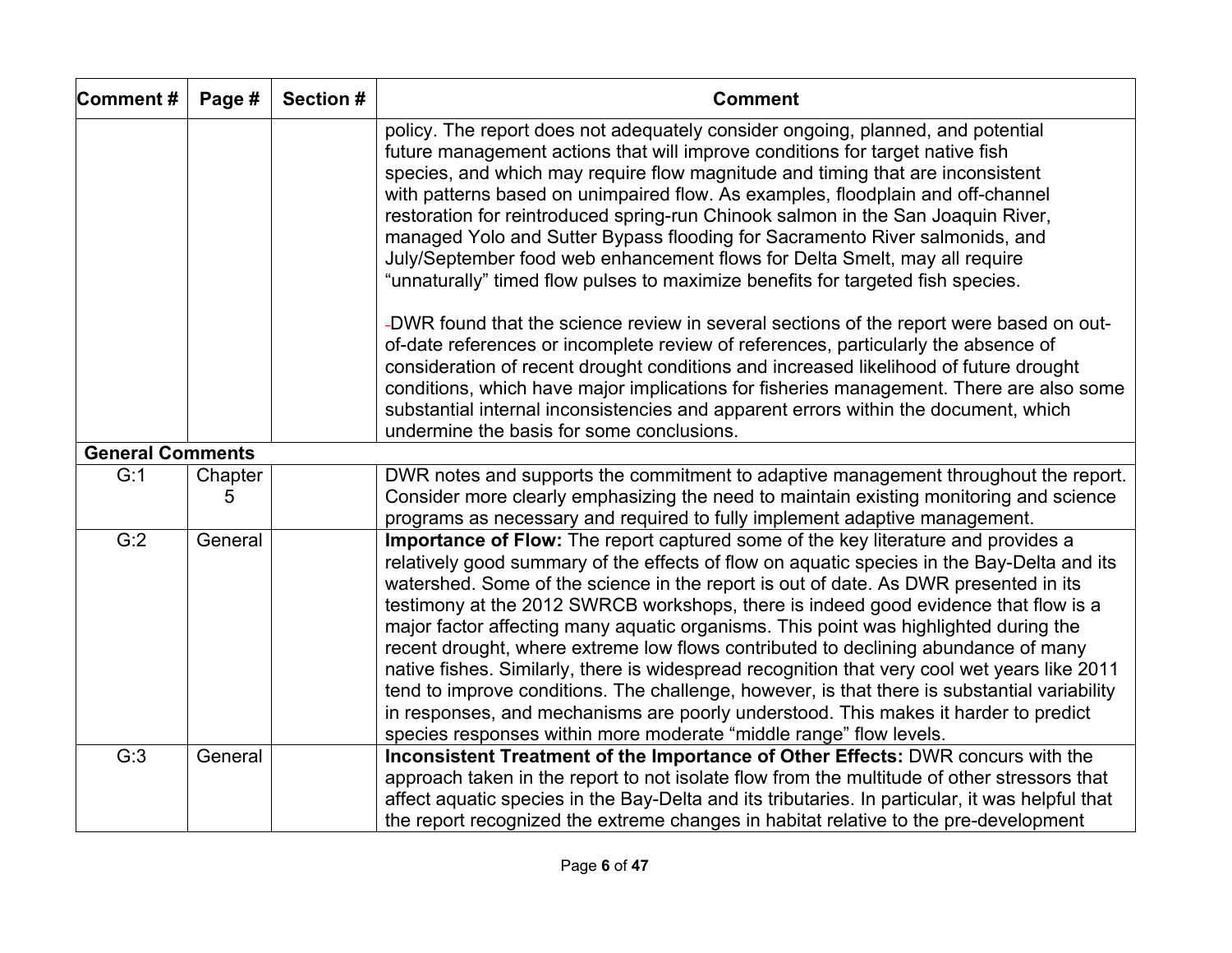| Comment# | Page #  | Section # | <b>Comment</b>                                                                                                                                                                                                                                                                                                                                                                                                                                                                                                                                                                                                                                                                                                                                                                                                                                                                                                                                                                                                                                                                                                                                                                                                                                                                                                                                                                                                                                                                                                                                                                                                                                                                                                                                                                                                                                                                                                                                                                                                                                                                                                                                                                                                                                                                                                                                                                                                                                                                       |
|----------|---------|-----------|--------------------------------------------------------------------------------------------------------------------------------------------------------------------------------------------------------------------------------------------------------------------------------------------------------------------------------------------------------------------------------------------------------------------------------------------------------------------------------------------------------------------------------------------------------------------------------------------------------------------------------------------------------------------------------------------------------------------------------------------------------------------------------------------------------------------------------------------------------------------------------------------------------------------------------------------------------------------------------------------------------------------------------------------------------------------------------------------------------------------------------------------------------------------------------------------------------------------------------------------------------------------------------------------------------------------------------------------------------------------------------------------------------------------------------------------------------------------------------------------------------------------------------------------------------------------------------------------------------------------------------------------------------------------------------------------------------------------------------------------------------------------------------------------------------------------------------------------------------------------------------------------------------------------------------------------------------------------------------------------------------------------------------------------------------------------------------------------------------------------------------------------------------------------------------------------------------------------------------------------------------------------------------------------------------------------------------------------------------------------------------------------------------------------------------------------------------------------------------------|
|          |         |           | period. Moreover, we appreciated the statement that flow needs could be reduced by<br>addressing habitat and other ecosystem stressors (P. 5-2). One concern, however, it that<br>the discussion of other stressors seemed inconsistent. At times these stressors were<br>identified as key contributors to species declines, but in other parts of the document it<br>seemed as if almost everything was attributed to flow. A more consistent treatment of flow<br>as an interacting variable would improve the report.                                                                                                                                                                                                                                                                                                                                                                                                                                                                                                                                                                                                                                                                                                                                                                                                                                                                                                                                                                                                                                                                                                                                                                                                                                                                                                                                                                                                                                                                                                                                                                                                                                                                                                                                                                                                                                                                                                                                                            |
| G:4      | General |           | Selecting Flow Targets: The SWRCB has the unenviable task of trying to balance<br>species and economic needs in California. While it is reasonably straightforward to<br>quantify the economic benefits of flow, quantifying species uses is problematic. Setting<br>flow targets for aquatic species is easier if detailed population models are available, which<br>allow managers to evaluate whether flow targets are likely to result in population<br>increases, decreases, or stability. Although such models are in progress (e.g. Delta smelt,<br>Chinook Salmon), they are not currently available for the Bay-Delta and its watershed.<br>In the absence of these types of refined models, SWRCB staff relied on the ecological<br>premise that more "natural" flows will be most suitable for native species. In support of<br>this argument, SWRCB staff highlighted some of the best-known scientific literature<br>supporting the idea of natural hydrographs. Since the concept of "natural" is difficult to<br>define in the current landscape, SWRCB recommended that "unimpaired" flows be used<br>as a management tool. However, it is a challenge to define what portion of unimpaired<br>flows is needed to balance the needs of aquatic species. It is questionable if the<br>Rozengurt et al. (1987) report provides a robust basis to set flow levels for the Bay-Delta<br>estuary. Although it is true that many estuaries with massive water diversions have<br>ecological problems, it is difficult to separate the effects of flow versus other<br>anthropogenic effects (e.g. eutrophication, urbanization, pollution).<br>In evaluating the effects of different levels of unimpaired flows, the SWRCB also relied on<br>established abundance-flow relationships, which has been a relatively common approach<br>to evaluating the relative effects of different scenarios in this region. However, the<br>ecosystem has experienced regime shifts, so species responses to flow may be<br>substantially compromised (e.g. see Chapter 3 Longfin Smelt discussion). A related issue<br>is that this approach does not indicate what the species targets should be. It is unclear<br>how the SWRCB identified these targets, but it appears the SWRCB used historical<br>abundance levels identified by expert panels. Although this is not unusual in impact<br>analysis, it is important to recognize that picking target abundance levels based on |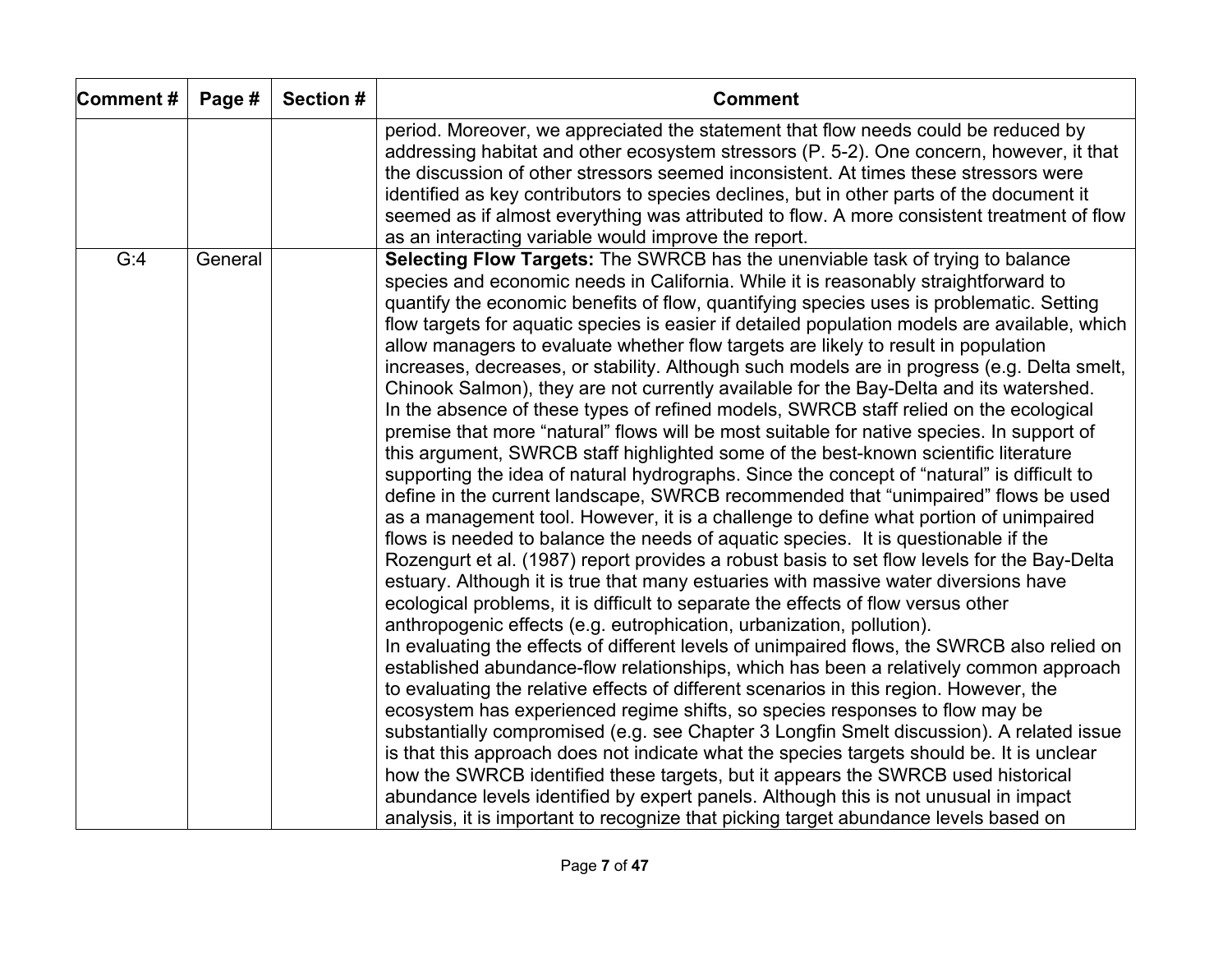| Comment# | Page #  | Section #                          | <b>Comment</b>                                                                                                                                                                                                                                                                                                                                                                                                                                                                                                                                                                                                                                                                                                                                                                                                                                                                                                                                                                                                                                                                                                                                                                                                                                                                                                         |
|----------|---------|------------------------------------|------------------------------------------------------------------------------------------------------------------------------------------------------------------------------------------------------------------------------------------------------------------------------------------------------------------------------------------------------------------------------------------------------------------------------------------------------------------------------------------------------------------------------------------------------------------------------------------------------------------------------------------------------------------------------------------------------------------------------------------------------------------------------------------------------------------------------------------------------------------------------------------------------------------------------------------------------------------------------------------------------------------------------------------------------------------------------------------------------------------------------------------------------------------------------------------------------------------------------------------------------------------------------------------------------------------------|
|          |         |                                    | historical data is inherently subjective.                                                                                                                                                                                                                                                                                                                                                                                                                                                                                                                                                                                                                                                                                                                                                                                                                                                                                                                                                                                                                                                                                                                                                                                                                                                                              |
| G:5      | General | 5.2.3,<br>5.3.4.1<br>and<br>others | Implementation: The report provides a reasonable assessment for why flow is important,<br>but it is unclear how implementation would occur. DWR supports the recommendation<br>that adaptive management should be used to maximize the effectiveness of different<br>flows. Note, however, that this will require sufficient resources and appropriate adaptive<br>management plans to make sure that the process is effective.<br>In considering an adaptive approach it would be helpful to understand how unimpaired<br>flows would be operated. Since flows vary substantially, it is unclear how inflows to<br>reservoirs would be translated into downstream flow requirements. Although the authors<br>tried to provide an example in Table 5.3.4, it is unclear how quickly reservoir inflow<br>information would be translated into Delta requirements, and how the obligations would<br>be allocated among various Sacramento Valley water users. Similarly, how would these<br>criteria take into account tradeoffs such as flood safety (e.g. reservoirs are often used to<br>buffer the effects of floods) and ecosystem needs (e.g. temperature management)? As<br>noted on Page 5-29, the specific approach has not yet been determined and would<br>require sophisticated water accounting procedures. |
| G:6      |         |                                    | The report's underlying theory is sound and consistent with current theory regarding river<br>ecosystems and advanced systems of river regulation (i.e. "natural" flow regime) to<br>support habitat conditions favorable to native species.<br>Given the quality and quantity of best available science, the method for estimating relative<br>flow-benefit relationships for target species at different levels of unimpaired flows is<br>reasonable if used as suggested for establishing an initial management baseline.<br>The report correctly recognizes that the realized benefits to target species (e.g. salmon,<br>smelt) are likely to deviate widely from the modeled flow-benefit relationships for<br>numerous reasons, including that the mechanisms underlying the flow-benefit relationship<br>are poorly understood in many cases, and are dependent on many other variables, such<br>as land area available for overbank flooding at higher flows.                                                                                                                                                                                                                                                                                                                                                 |
| G:7      |         |                                    | Although a more natural flow regime is crucial driver of habitat formation in a river system<br>through processes such as natural channel migration, it should be recognized that under<br>the current river corridor conditions (levees, low width-to-depth ratio, agricultural and<br>urban development of floodplains), many or most of the habitat-forming processes driven<br>by natural flow regimes will not function. Suggest adding analysis of this issue.<br>Since most of the habitat-forming processes will not function along most of the                                                                                                                                                                                                                                                                                                                                                                                                                                                                                                                                                                                                                                                                                                                                                                |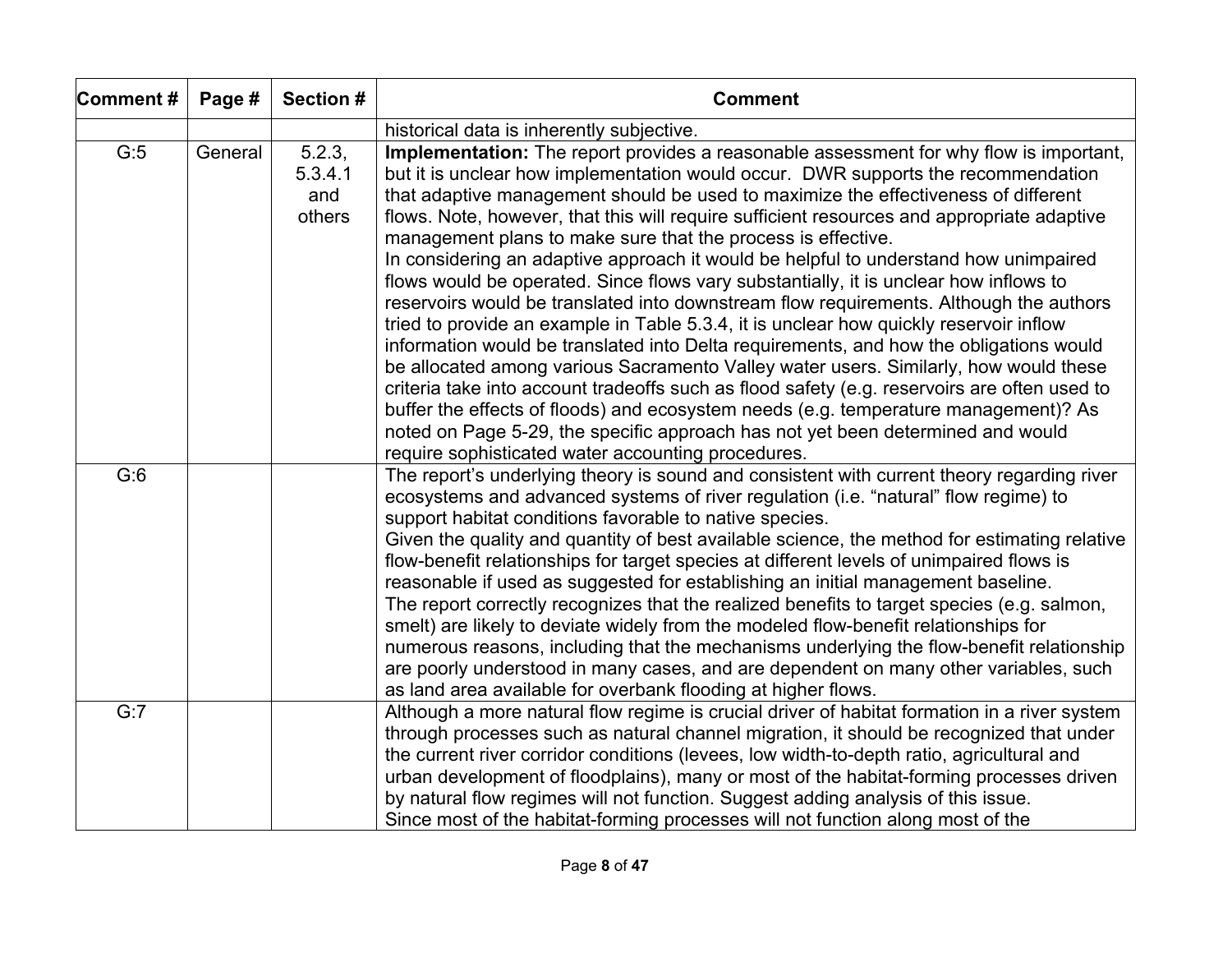| Comment# | Page #                         | <b>Section #</b> | <b>Comment</b>                                                                                                                                                                                                                                                                                                                                                                                                                                                                                                                                                                                                                                                                                                                       |
|----------|--------------------------------|------------------|--------------------------------------------------------------------------------------------------------------------------------------------------------------------------------------------------------------------------------------------------------------------------------------------------------------------------------------------------------------------------------------------------------------------------------------------------------------------------------------------------------------------------------------------------------------------------------------------------------------------------------------------------------------------------------------------------------------------------------------|
|          |                                |                  | Sacramento River network, it appears that one of the primary functions expected from the<br>more natural flow pulses is to increase through-Delta survival by: i) pushing juveniles<br>toward the ocean as quickly as possible; and ii) reducing juvenile entrainment into the<br>south Delta by reducing the flow proportion from the Sacramento River into Georgiana<br>Slough.                                                                                                                                                                                                                                                                                                                                                    |
|          |                                |                  | The report concludes that reducing juvenile residence time in the Delta is beneficial<br>because residence time correlates negatively with survival. However, survival is only one<br>of three vital responses that should be considered for assessing management actions, the<br>other responses being individual juvenile growth prior to ocean entry, and the variance of<br>migration rate and migration timing (see SAIL report, Johnson, R., et al. In Review). Fast<br>migration may benefit larger stream-rearing juveniles, but not smaller juveniles. Also it<br>should be noted that fish migration speed can decline at high flows, presumably because<br>juveniles migrate closer to river banks under such conditions. |
| G:8      |                                |                  | Report should specify how in-Delta consumption will be managed, regulated, and<br>monitored to achieve Delta outflow objectives.                                                                                                                                                                                                                                                                                                                                                                                                                                                                                                                                                                                                     |
| G:9      |                                |                  | Specific objectives are needed to evaluate and adaptively manage flow actions and<br>regulations. More detail is needed on how a scientific and/or management team would be<br>assembled to develop the specific objectives of a more natural flow regime and to<br>evaluate and suggest adaptive changes to management based on early monitoring.<br>Flow management must be considered within the context of current habitat locations, with<br>the aim of using flow to overlap fish with good habitat in both space and time. Consider<br>habitat quality, area, and accessibility as key metrics to determine effectiveness of<br>adaptive flow management.                                                                     |
|          |                                |                  | Flexibility (i.e. adaptive management) should be built into the specific management of<br>flows to adaptively manage interaction of flow with more fixed habitat conditions with the<br>clearly stated objectives of maximizing: i) habitat rearing capacity (space and quality);<br>ii) habitat accessibility and actual use (fish number X residence time); and iii) survival<br>during both rearing and migration.<br>Creating incentives to encourage management or restoration actions that improve habitat                                                                                                                                                                                                                     |
|          |                                |                  | quality, area, and/or accessibility without requiring additional flow should be considered.                                                                                                                                                                                                                                                                                                                                                                                                                                                                                                                                                                                                                                          |
|          |                                |                  |                                                                                                                                                                                                                                                                                                                                                                                                                                                                                                                                                                                                                                                                                                                                      |
|          |                                |                  |                                                                                                                                                                                                                                                                                                                                                                                                                                                                                                                                                                                                                                                                                                                                      |
| G:10     | $1-16, 2-$<br>9,<br>$2-44, 5-$ | SacWAM           | The current comparison study of SacWAM and CalSim II does not consist of a<br>collaborative study, which is needed to adequately validate SacWAM. In a collaborative<br>study, the SacWAM simulation is configured as closely as possible to the CalSim II                                                                                                                                                                                                                                                                                                                                                                                                                                                                           |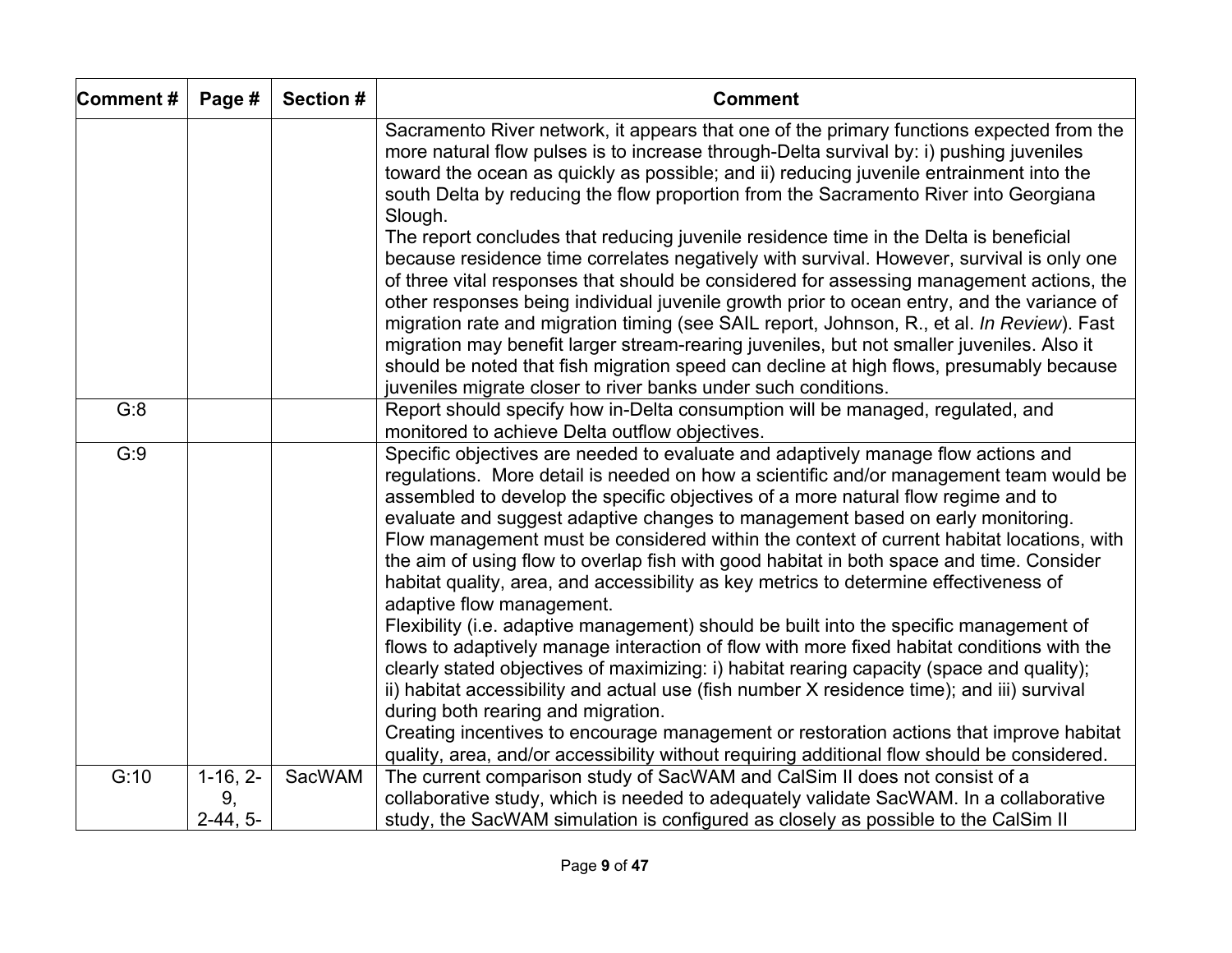| Comment#                         | Page #         | Section #                                                    | <b>Comment</b>                                                                                                                                                                                                                                                                                                                                                                                                                                                                                                                                                                                                                                                                                                                                                                                                                                                                                                                                                                                                                                                                                                                                                                                                                                                                                                                                                                                                                                                                                                                                                                                                                                                                                                                                                                                                   |
|----------------------------------|----------------|--------------------------------------------------------------|------------------------------------------------------------------------------------------------------------------------------------------------------------------------------------------------------------------------------------------------------------------------------------------------------------------------------------------------------------------------------------------------------------------------------------------------------------------------------------------------------------------------------------------------------------------------------------------------------------------------------------------------------------------------------------------------------------------------------------------------------------------------------------------------------------------------------------------------------------------------------------------------------------------------------------------------------------------------------------------------------------------------------------------------------------------------------------------------------------------------------------------------------------------------------------------------------------------------------------------------------------------------------------------------------------------------------------------------------------------------------------------------------------------------------------------------------------------------------------------------------------------------------------------------------------------------------------------------------------------------------------------------------------------------------------------------------------------------------------------------------------------------------------------------------------------|
|                                  | 5,<br>$5 - 14$ |                                                              | configuration. Such a study would determine how well SacWAM matches CalSim II.<br>The Box Plots and Exceedance Plots in the "Draft Hydrological and Operations Modeling<br>Consideration for the Phase II Update of the 2006 Bay-Delta Plan," show huge<br>differences between the results of the two models. SacWAM's documentation states that<br>"SacWAM should not be used in an absolute, stand-alone analysis in which model results<br>are used to predict an outcome." Therefore it is not appropriate to compare SacWAM<br>results with those of other models when taking them in an absolute sense, because the<br>two models use different channel connectivities, geographic areas, and valley floor<br>hydrology.                                                                                                                                                                                                                                                                                                                                                                                                                                                                                                                                                                                                                                                                                                                                                                                                                                                                                                                                                                                                                                                                                   |
| G:11<br><b>Specific Comments</b> |                | Feather<br>River &<br>Tributary<br>Inflow<br>Requirem<br>ent | The use of percentage unimpaired flow to develop Sacramento River and Delta tributary<br>inflow requirements should take into account the total contribution of a tributary to the<br>Delta inflows, especially for Feather River. The total contribution of the Feather River to<br>Delta inflows should include not only flow in the main channel, but also the return flows,<br>hydro-power bypass flows and inter-tributary exports which do finally flow back to the<br>Sacramento River. Currently, the average annual return flow to Sutter Bypass and annual<br>export for Bear River to American River together are more than 1 MAF a year. If these<br>flows are not counted as Feather River tributaries' contribution to the Sacramento River,<br>Oroville Reservoir will be inappropriately burdened.<br>Location is very important when comparing impaired flow and unimpaired flow and<br>dependent on where diversion, return and export points are located. Oroville water<br>releases for two instream flow requirements along the lower Feather River, in terms of<br>percent unimpaired flow values, are very sensitive to the selection of instream flow<br>requirements locations and the definition of Feather River flow. For example, Kelley Ridge<br>Powerhouse water should be considered as a part of the Oroville release, but SacWAM<br>does not include this flow when it imposes the percent unimpaired flow instream flow<br>requirement at the site "Feather River below Oroville" since the instream flow requirement<br>site is located upstream of the Kelley Ridge Powerhouse outlet.<br>All the return flows of Feather River Service Area (FRSA) should be counted as part of<br>the flow of "Feather River above Sacramento River"; they are not all counted in SacWAM. |
| <b>Chapter 1</b>                 |                |                                                              |                                                                                                                                                                                                                                                                                                                                                                                                                                                                                                                                                                                                                                                                                                                                                                                                                                                                                                                                                                                                                                                                                                                                                                                                                                                                                                                                                                                                                                                                                                                                                                                                                                                                                                                                                                                                                  |
| C1:1                             | $1 - 2$        | 1.1                                                          | The State Water Board will need to consider all other beneficial uses of water, including<br>groundwater recharge, since groundwater recharge is not currently mentioned.                                                                                                                                                                                                                                                                                                                                                                                                                                                                                                                                                                                                                                                                                                                                                                                                                                                                                                                                                                                                                                                                                                                                                                                                                                                                                                                                                                                                                                                                                                                                                                                                                                        |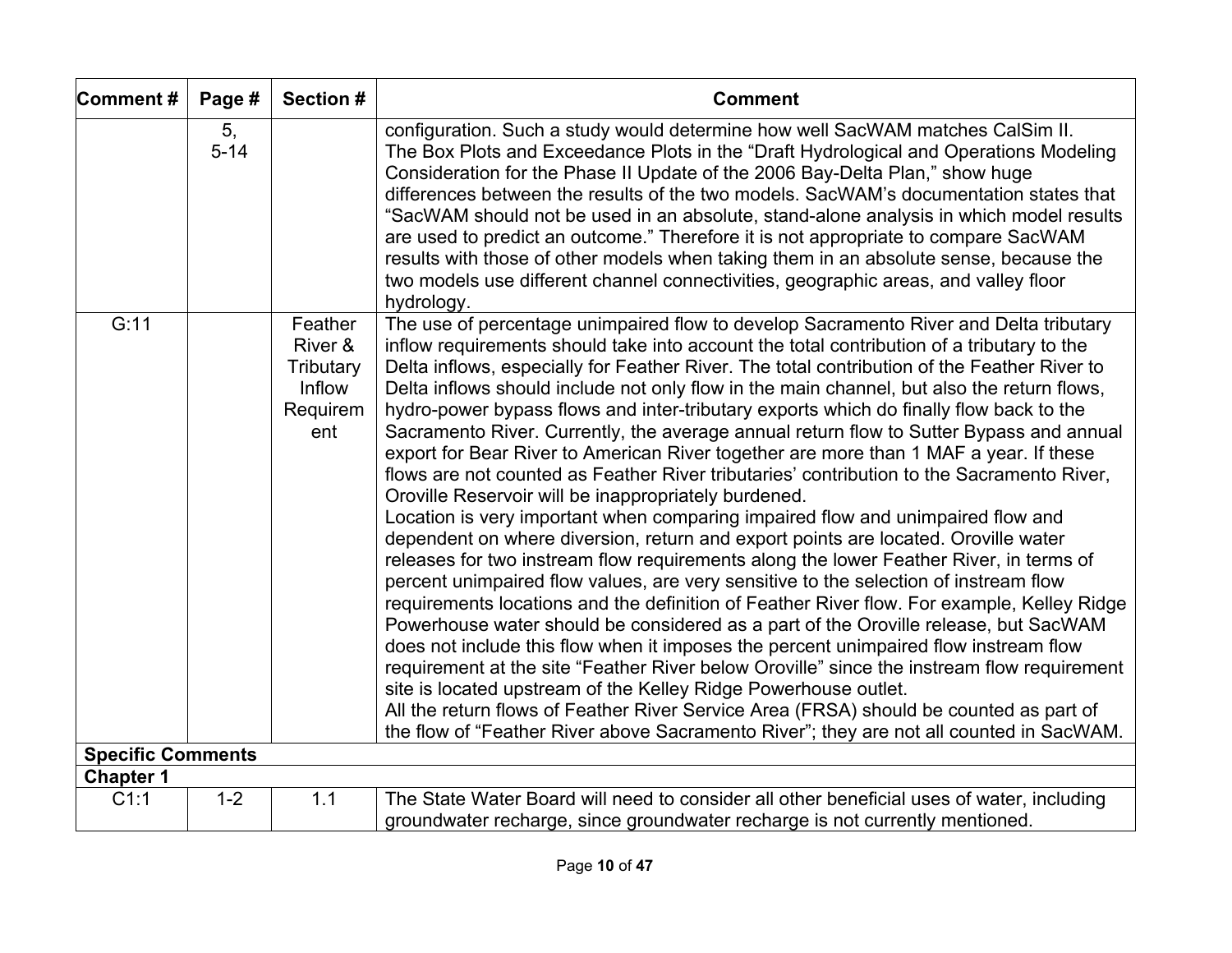| Comment#          | Page #   | Section #                                              | <b>Comment</b>                                                                                                                                                                                                                                                                                                                                                                                                                                                                                                                                                                                                                                                                                                                               |
|-------------------|----------|--------------------------------------------------------|----------------------------------------------------------------------------------------------------------------------------------------------------------------------------------------------------------------------------------------------------------------------------------------------------------------------------------------------------------------------------------------------------------------------------------------------------------------------------------------------------------------------------------------------------------------------------------------------------------------------------------------------------------------------------------------------------------------------------------------------|
| C1:2              | $1 - 3$  | 1.1.2<br>$1^{St}$<br>paragraph                         | This paragraph attributes declines in fish to the construction and operation of the CVP<br>and SWP. CVP has been operating since the 1950s while the SWP has been operating<br>since the 1960s, and fish decline has largely taken place since 2000.                                                                                                                                                                                                                                                                                                                                                                                                                                                                                         |
| C1:3              | $1 - 3$  | 1.1.2<br>$3^{rd}$<br>paragraph<br>$2^{nd}$<br>sentence | It is unclear whether this is sufficient justification.                                                                                                                                                                                                                                                                                                                                                                                                                                                                                                                                                                                                                                                                                      |
| C1:4              | $1 - 4$  | 1.1.3                                                  | Nowhere in this section is it acknowledged that one of the "key" duties of the SWRCB is<br>to balance estuary protection with all other beneficial uses, including exports                                                                                                                                                                                                                                                                                                                                                                                                                                                                                                                                                                   |
| C1:5              | $1-6$    | 1.1.4                                                  | More amplification on the legal requirement of the SWRCB to "balance" all beneficial uses<br>of Delta waters, including export uses, is needed.                                                                                                                                                                                                                                                                                                                                                                                                                                                                                                                                                                                              |
| $\overline{C1:6}$ | $1 - 13$ | 1.3.4                                                  | Releasing more water for Delta Outflow in winter, spring, and fall in proportion to<br>unimpaired flows may not leave enough water in reserve storage to meet summer flow<br>obligations or multi-year drought obligations nor water supply obligations to project<br>contractors.                                                                                                                                                                                                                                                                                                                                                                                                                                                           |
| C1:7              | $1 - 16$ | 1.4                                                    | Again, protection of beneficial uses of water is mentioned, but there is no mention that<br>Delta export water beneficial uses are included commensurate with in-basin uses. This<br>needs to be acknowledged, to minimize confusion for readers of the document.                                                                                                                                                                                                                                                                                                                                                                                                                                                                            |
| $\overline{C1:8}$ | $1 - 17$ | 1.4                                                    | Please describe how the SacWAM model will be used to evaluate impacts to groundwater<br>resources and support the implementation of SGMA.                                                                                                                                                                                                                                                                                                                                                                                                                                                                                                                                                                                                    |
| <b>Chapter 2</b>  |          |                                                        |                                                                                                                                                                                                                                                                                                                                                                                                                                                                                                                                                                                                                                                                                                                                              |
| C2:1              | $2 - 19$ | 2.2.3.1                                                | The statement that stream/groundwater interactions on Antelope Creek, while not well<br>understood, are most likely very small is not supported by any referenced studies. Please<br>provide scientific references to support this statement.                                                                                                                                                                                                                                                                                                                                                                                                                                                                                                |
| C2:2              | $2 - 50$ | 2.3.5                                                  | Discussion of Yolo Bypass benefits does not mention benefits to fish during non-flood and<br>drought periods (e.g. Delta smelt and juvenile salmon). The discussion also does not<br>mention food web subsidy benefits of agricultural drain flows in summer and fall.<br>References for all of three of these can be found in IEP Newsletter Vol 28, #1 (available<br>at: http://www.water.ca.gov/iep/docs/IEP%20Vol28 1.pdf). We recommend including the<br>food web subsidy benefits of Yolo Bypass Toe Drain flows. This is included in the Delta<br>Smelt Resiliency Strategy, and a successful summer flow action in 2016 has indicated<br>that this can be a powerful tool for creating food in the Delta during certain times of the |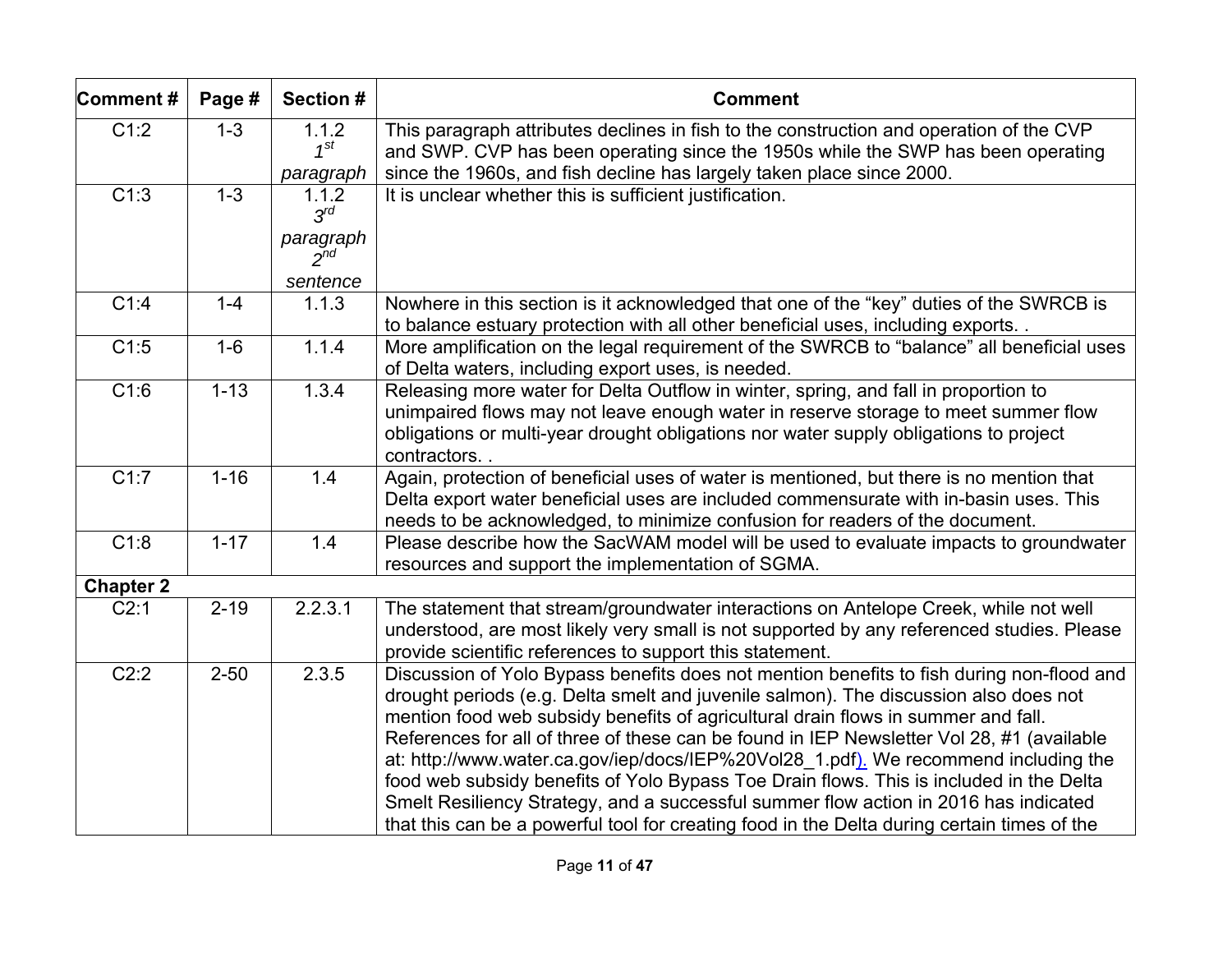| Comment# | Page #                                  | Section # | <b>Comment</b>                                                                                                                                                                                                                                                      |
|----------|-----------------------------------------|-----------|---------------------------------------------------------------------------------------------------------------------------------------------------------------------------------------------------------------------------------------------------------------------|
|          |                                         |           | year with relatively little water use.                                                                                                                                                                                                                              |
| C2:3     | $2 - 56$<br>1 <sup>st</sup>             | 2.4.2     | Changes in inflows also contribute to the altering of flow direction in the Delta.                                                                                                                                                                                  |
|          | sentenc<br>e                            |           |                                                                                                                                                                                                                                                                     |
| C2:4     | $2 - 56$<br>Last                        | 2.4.2     | This should read "flow contribution combined with high export pumping rates, greater<br>Delta inflows, and in-Delta diversions has caused"                                                                                                                          |
|          | sentenc<br>$e, 1^{st}$<br>paragra<br>ph |           | Exports are usually balanced by Sacramento River Basin storage releases.                                                                                                                                                                                            |
| C2:5     | $2 - 57$<br>$1^{st}$<br>paragra<br>ph   | 2.4.3     | Agricultural barriers installation dates vary from year to year. See<br>http://baydeltaoffice.water.ca.gov/sdb/tbp/web pg/tempbsch.cfm.                                                                                                                             |
| C2:6     | $2 - 57$<br>$1^{st}$<br>paragra<br>ph   | 2.4.3     | "[A]llowing flow to enter on the flood tide, but restricting it from exiting on the ebb tide."<br>This statement is correct for Old River at Tracy and the Middle River barrier, but not for<br>the Grant Line Canal barrier, which operates in the opposite sense. |
| C2:7     | $2 - 57$<br>$2^{nd}$<br>paragra<br>ph   | 2.4.3     | The Head of Old River barrier is not installed every year. See<br>http://baydeltaoffice.water.ca.gov/sdb/tbp/web pg/tempbsch.cfm                                                                                                                                    |
| C2:8     | $2 - 57$<br>$3^{rd}$<br>paragra<br>ph   | 2.4.3     | Installation of barriers is not the only factor altering magnitude and direction of flows.                                                                                                                                                                          |
| C2:9     | $2 - 57$<br>$4^{th}$<br>paragra<br>ph   | 2.4.3     | Areas of null flow occur with or without barriers. Modeling studies indicate that fewer null<br>zones occur when barriers are installed. See<br>http://baydeltaoffice.water.ca.gov/modeling/deltamodeling/AR2012/Chapter%204 2012<br>Web.pdf                        |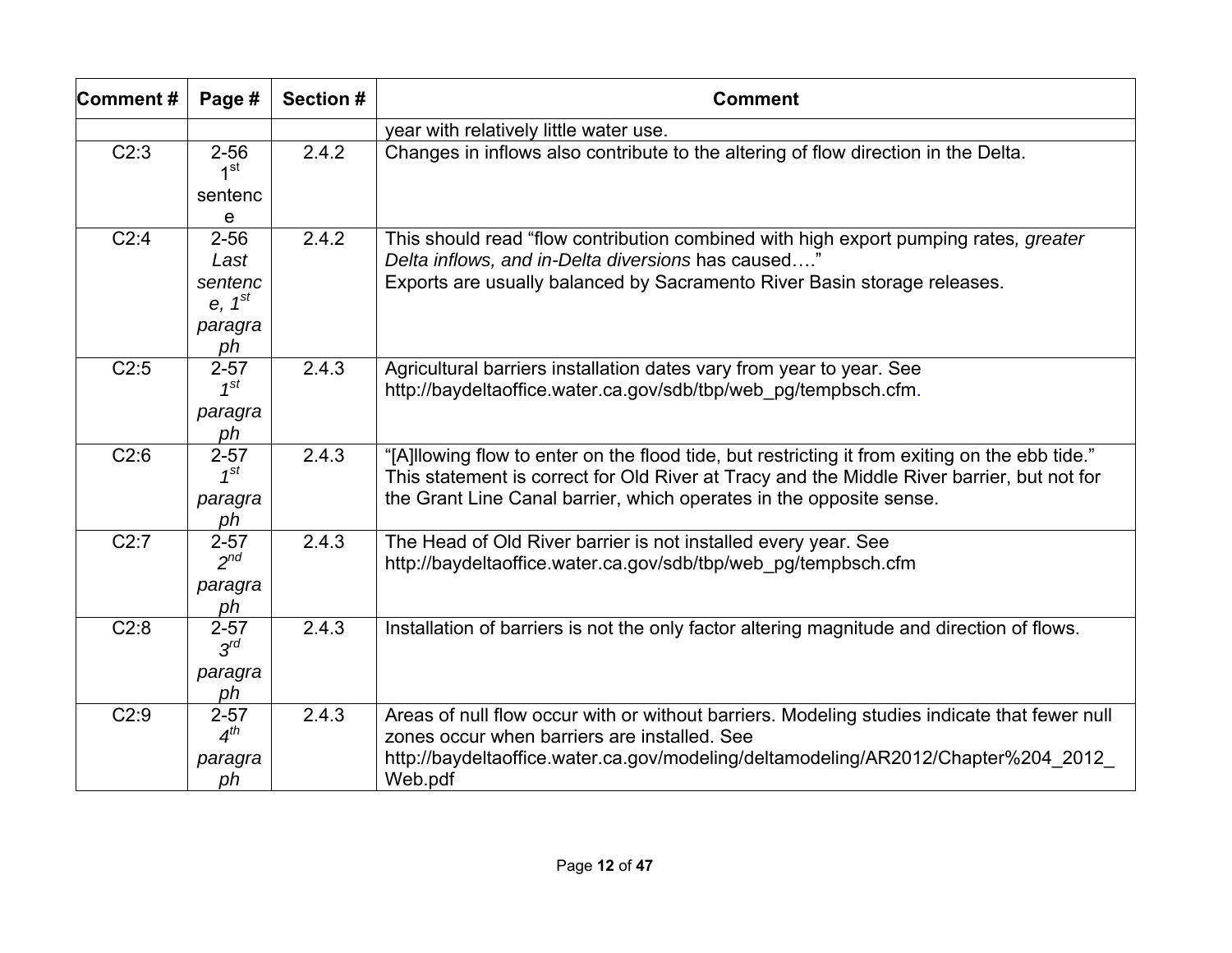| $\overline{C2:10}$ | $2 - 58$                             | 2.4.4<br>$1^{st}$<br>paragraph | Report states that when DCC gates are open, 40-50% of Sac River water flow enters the<br>interior Delta via DCC and Georgiana Slough. The equation presented in Appendix A,<br>page A-32, would likely compute something different.                                                                                                                                                                                                                                                                                                                                                          |
|--------------------|--------------------------------------|--------------------------------|----------------------------------------------------------------------------------------------------------------------------------------------------------------------------------------------------------------------------------------------------------------------------------------------------------------------------------------------------------------------------------------------------------------------------------------------------------------------------------------------------------------------------------------------------------------------------------------------|
| C2:11              | $2 - 58$                             | 2.4.5<br>$1^{St}$<br>paragraph | Line 7 - Other factors such as in-Delta water diversions and reduced inflows also result in<br>decreased Delta outflow.                                                                                                                                                                                                                                                                                                                                                                                                                                                                      |
| $\overline{C2:12}$ | $2 - 67$                             | 2.4.6                          | These links to the references Bourez (2012) and Mueller-Solger (2012) are broken:<br>http://www.waterboards.ca.gov/waterrights/water_issues/programs/bay_delta/docs/wrksh<br>op1/walterbourez.pdf<br>https://www.epa.gov/sites/production/files/documents/notes---on---estimating---x2---with---<br>dayflow.pdf                                                                                                                                                                                                                                                                              |
| <b>Chapter 3</b>   |                                      |                                |                                                                                                                                                                                                                                                                                                                                                                                                                                                                                                                                                                                              |
| C3:1               | $3 - 2$                              | 3.2<br>$2^{nd}$<br>paragraph   | Last sentence:<br>The discussion here seems to have shifted gears relative to the rest of the paragraph.<br>Here the focus is on the timing of flows rather than quantity. Also, this text gives the<br>impression that flow is the primary driver of invasions, which has not been established for<br>the San Francisco Estuary.                                                                                                                                                                                                                                                            |
| C3:2               | $3-2$                                | 3.2<br>$3^{rd}$<br>paragraph   | The "rule of thumb" in Rozengurt et al. 1987 report should be reexamined, as it may not<br>be very robust given the extreme variability across different types of estuaries and the<br>difficulty in separating flow from other anthropogenic factors.                                                                                                                                                                                                                                                                                                                                       |
| C3:3               | $3 - 3$<br>$3^{rd}$<br>paragra<br>ph | 3.2.1                          | The third paragraph states that achieving a more natural flow regime would help protect<br>salmonid populations. Other factors such as improving passage would also help protect<br>salmonid populations, allowing the fish to reenter their natal historical watersheds and<br>high elevation reaches which would allow for increased life history diversity. Simply<br>maintaining semi-suitable, limited habitat beneath rim dams is likely less effective and<br>requires water to be impounded and released at times outside the "natural" hydro-graph<br>for those downstream reaches. |
| C3:4               | $3 - 3$<br>$4^{th}$<br>paragra<br>ph | 3.2.1                          | First sentence:<br>This text undermines the report's argument that flow is the main cause of species<br>declines. Conditions were historically variable, and habitat changes are significant.                                                                                                                                                                                                                                                                                                                                                                                                |
| C3:5               | $3 - 4$<br>$2^{nd}$<br>paragra<br>ph | 3.2.1                          | Last sentence:<br>The conclusion that more natural flow will reduce the negative effects of hatcheries is<br>questionable.                                                                                                                                                                                                                                                                                                                                                                                                                                                                   |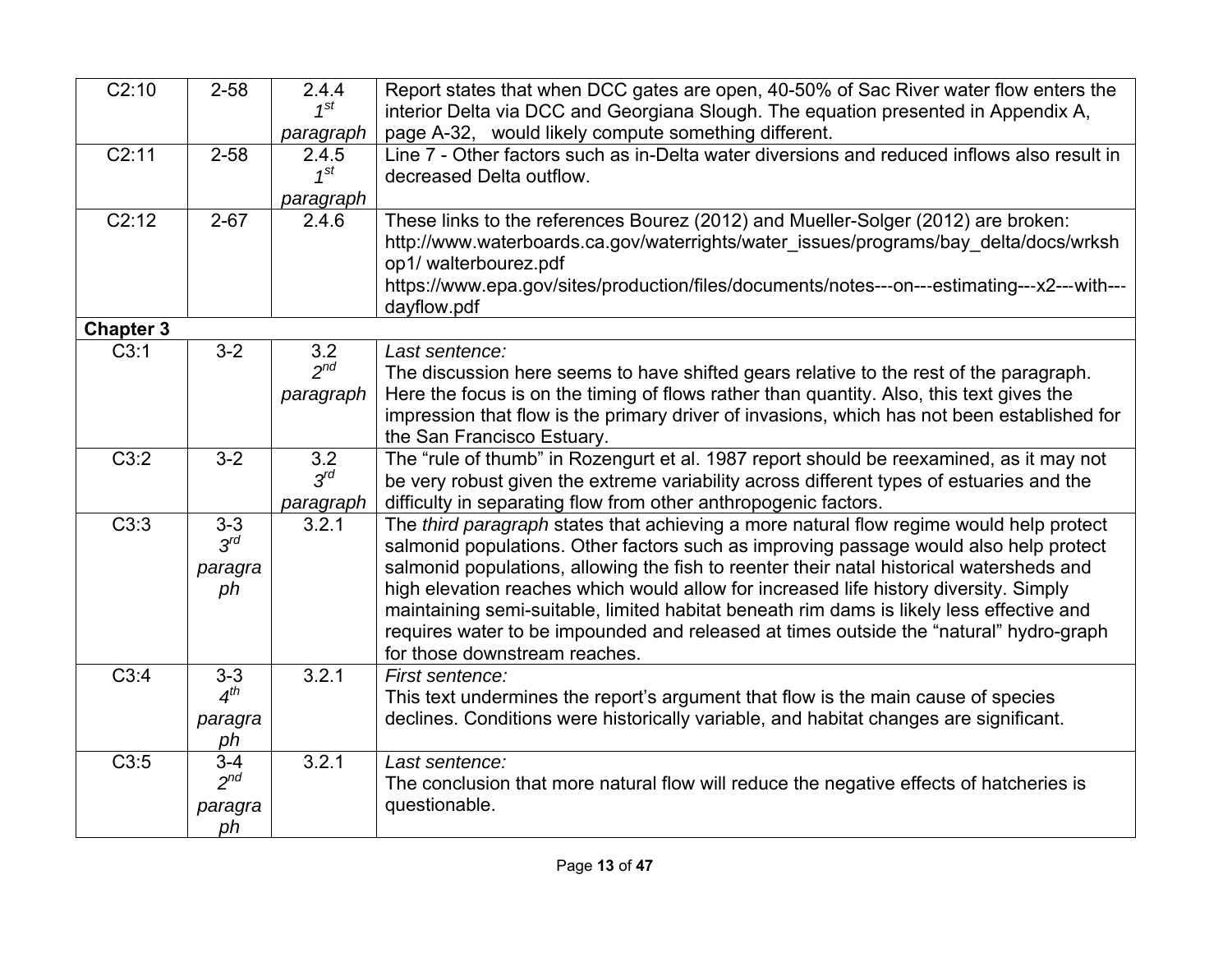| Comment# | Page #                                      | Section #                      | <b>Comment</b>                                                                                                                                                                                                                                                                                                                                                                                  |
|----------|---------------------------------------------|--------------------------------|-------------------------------------------------------------------------------------------------------------------------------------------------------------------------------------------------------------------------------------------------------------------------------------------------------------------------------------------------------------------------------------------------|
| C3:6     | $3 - 4$<br>5 <sup>th</sup><br>paragra<br>ph | 3.2.1                          | Discussion of dominant role of dam storage of sediments should be included here. Higher<br>flows do enhance turbidities, but dams are a bighuge factor that blocks the turbidity<br>effects of these flows.                                                                                                                                                                                     |
| C3:7     | $3-5$<br>$2^{nd}$<br>paragra<br>ph          | 3.2.1                          | Last sentence:<br>Should clarify that this sentence refers to the Sacramento River, not necessarily many<br>other rivers.                                                                                                                                                                                                                                                                       |
| C3:8     | $3-6$                                       | 3.2.2<br>$2^{nd}$<br>paragraph | Last sentence:<br>Overstates the conclusions in Feyrer et al. 2007, whose key conclusions were that recent<br>lower flows in fall reduced habitat availability, and that there was some evidence that fall<br>salinity changes could affect recruitment in spring. The paper did not attribute the decline<br>of fishes to persistent low outflows, as suggested here.                          |
| C3:9     | $3 - 7$<br>$1^{st}$<br>paragra<br>ph        | 3.2.2                          | Whipple and Kelly references: Neither of these references provides very good support for<br>flow changes.                                                                                                                                                                                                                                                                                       |
| C3:10    | $3 - 7$<br>$2^{nd}$<br>paragra<br>ph        | 3.2.2                          | Moyle reference: Poor reference to make this point. Kimmerer 2002 addresses this issue<br>much more directly.                                                                                                                                                                                                                                                                                   |
| C3:11    | $3 - 7$<br>Last<br>paragra<br>ph            | 3.2.2                          | The updated and peer-reviewed citation for this is: del Rosario, Rosalie B.; Redler, Yvette<br>J.; Newman, Ken; Brandes, Patricia L.; Sommer, Ted; Reece, Kevin; Vincik, Robert.<br>2013.<br>Migration Patterns of Juvenile Winter-run-sized Chinook Salmon (Oncorhynchus<br>tshawytscha) through the Sacramento-San Joaquin Delta. San Francisco Estuary and<br>Watershed Science, 11(1).1-22. |
| C3:12    | $3-8$<br>$1^{st}$<br>paragra<br>ph          | 3.2.2                          | First sentence:<br>It would be more accurate to say that upstream movement is associated with turbidity<br>changes during first flush. It is unclear whether turbidity itself is the main trigger, or<br>something else that covaries with turbidity.                                                                                                                                           |
| C3:13    | $3-8$<br>$1^{st}$                           | 3.2.2                          | Last sentence:<br>The wording makes it seem like most of the Delta Smelt population is in Grizzly and                                                                                                                                                                                                                                                                                           |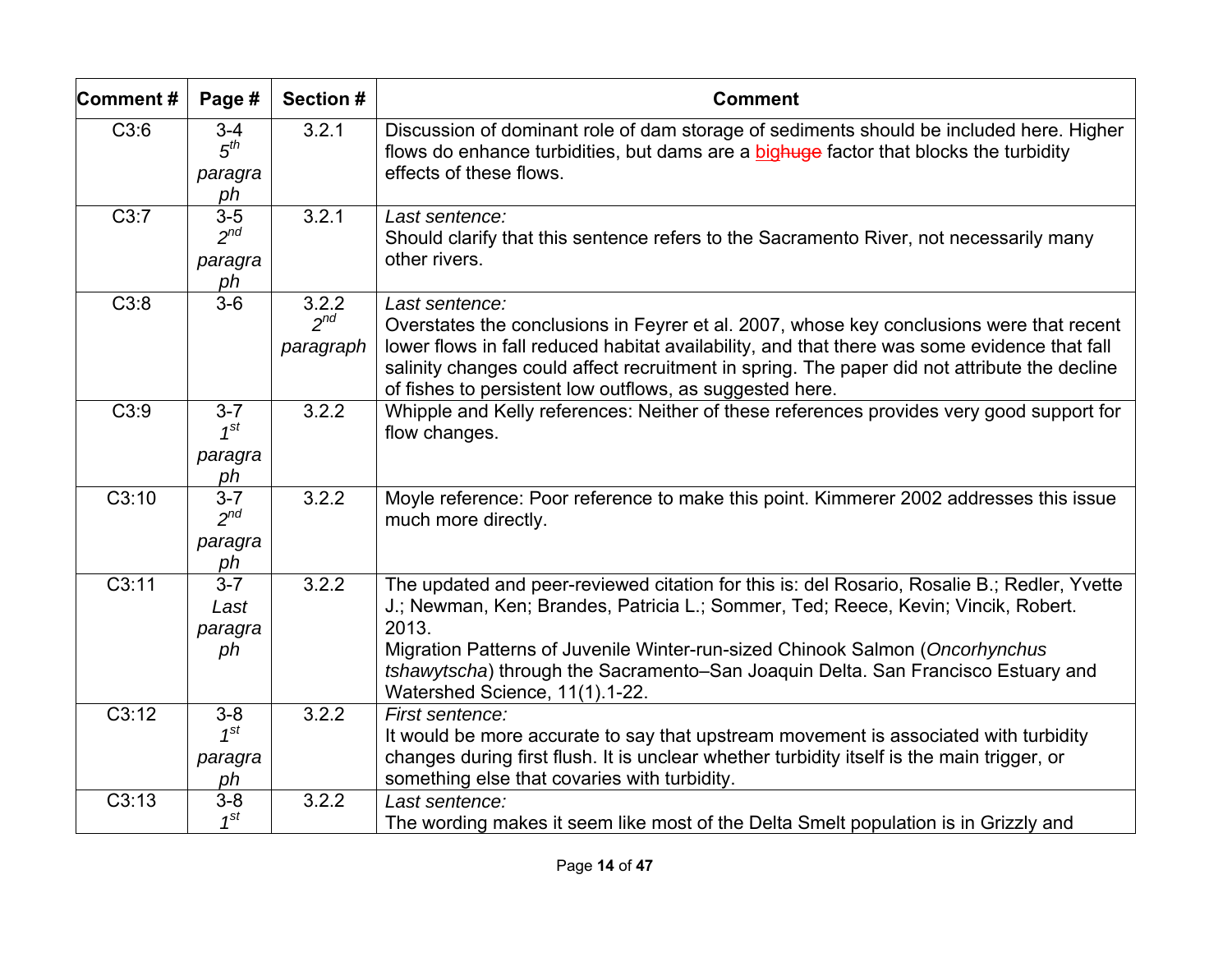| Comment#           | Page #                               | Section #                      | <b>Comment</b>                                                                                                                                                                                                                                                                                                                                                                                                                                                                                                                                                                        |
|--------------------|--------------------------------------|--------------------------------|---------------------------------------------------------------------------------------------------------------------------------------------------------------------------------------------------------------------------------------------------------------------------------------------------------------------------------------------------------------------------------------------------------------------------------------------------------------------------------------------------------------------------------------------------------------------------------------|
|                    | paragra<br>ph                        |                                | Honker Bays. This should be reworded to make it clear that this sentence applies to this<br>region, not the San Francisco Estuary as a whole.                                                                                                                                                                                                                                                                                                                                                                                                                                         |
| $\overline{C3:14}$ | $3-8$<br>$2^{nd}$<br>paragra<br>ph   | 3.2.2                          | Second sentence:<br>The fact that the relationship shifted shows that food also has a major effect on<br>abundance. This wording makes it seem like food has no effect on X2 relationships,<br>which is not true.                                                                                                                                                                                                                                                                                                                                                                     |
| C3:15              | $3 - 8$<br>$2^{nd}$<br>paragra<br>ph | 3.2.2                          | Some Longfin Smelt spawn in Yolo Bypass, but that is unlikely to be a big driver of<br>Longfin Smelt trends.                                                                                                                                                                                                                                                                                                                                                                                                                                                                          |
| C3:16              | $3-9$                                | 3.2.3<br>$1^{St}$<br>paragraph | First sentence:<br>There are many other factors including: 1) reclamation activities; 2) channelization; 3)<br>aquatic weeds; 4) operation of non-project facilities (e.g. EBMUD diversions and dams);<br>and 5) levees.                                                                                                                                                                                                                                                                                                                                                              |
| C3:17              | $3 - 11$                             | 3.3.1                          | There are a number of other approaches that are not mentioned here. For example, there<br>were several analyses of Old and Middle River (OMR) values.                                                                                                                                                                                                                                                                                                                                                                                                                                 |
| C3:18              |                                      | 3.4                            | References should be updated and expanded. There are very few from the last five years,<br>especially in the overview sections (3.4.1 and 3.4.2). In some sections the paucity of<br>references biases the discussion to only one side of a view; there is no single study that<br>can describe all conditions an individual juvenile or adult salmon may encounter, and<br>generally this document needs to incorporate more references and more variability in<br>conditions to fully describe the topics mentioned, especially in the overview sections<br>$(3.4.1$ and $3.4.2)$ . |
| C3:19              |                                      | 3.4                            | The report presents information specific to chinook salmon runs (e.g. winter, spring, etc.)<br>and references to studies, but provides no discussion about length-at-date vs. genetic<br>accuracy of run identification or any indication in any tables, figures or study references of<br>what criteria were used to determine run.                                                                                                                                                                                                                                                  |
| C3:20              |                                      | 3.4                            | Life history diversity is only vaguely mentioned once each for adults and juveniles and<br>without reference to what it is, how it is maintained, and why it is important.                                                                                                                                                                                                                                                                                                                                                                                                            |
| C3:21              |                                      | 3.4                            | The juvenile life history varies and how they are distributed over space and time are<br>oversimplified for both Chinook salmon and Steelhead.                                                                                                                                                                                                                                                                                                                                                                                                                                        |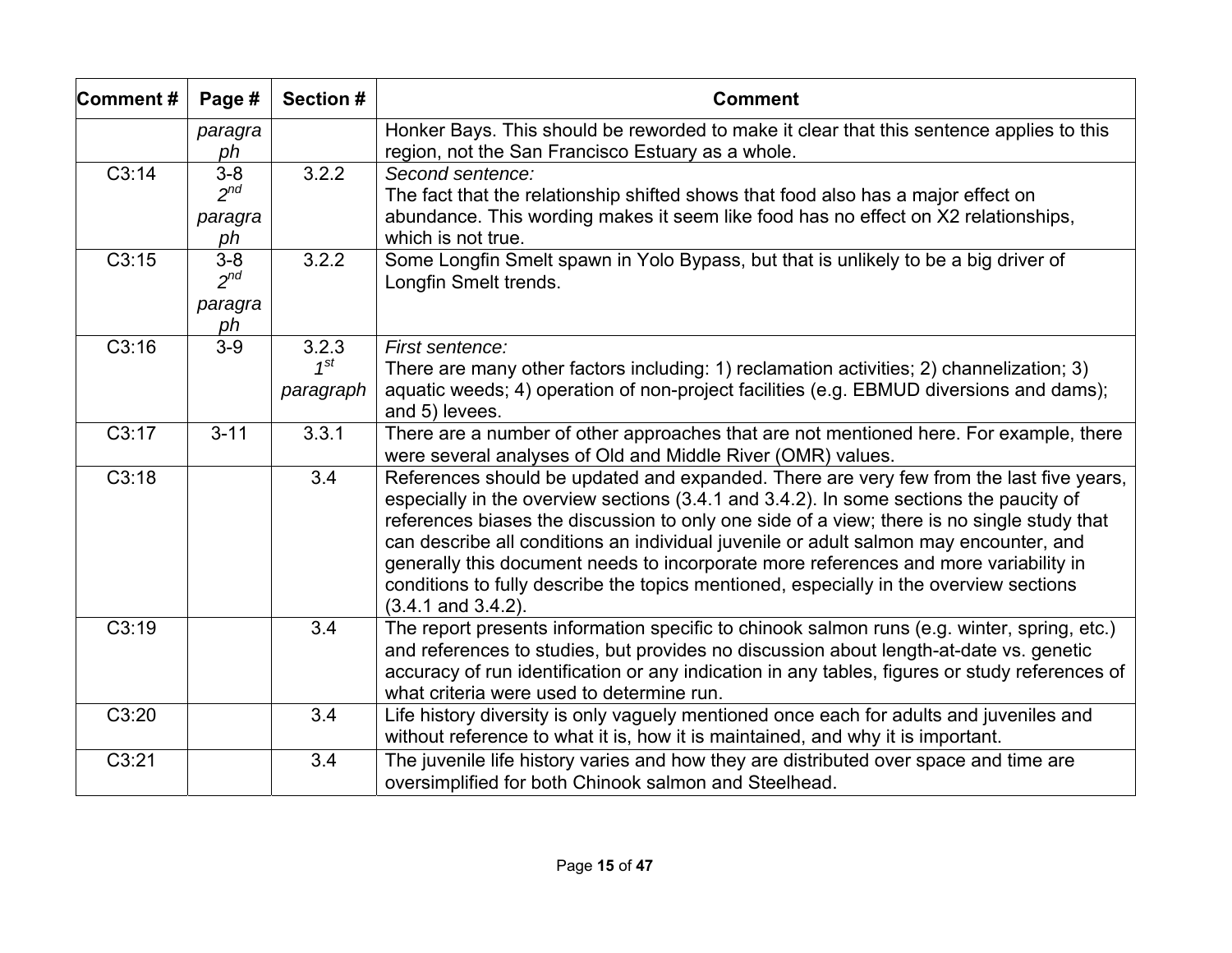| Comment# | Page #                                | Section #                      | <b>Comment</b>                                                                                                                                                                                                                                                                                                                                                                                                                                                                                                                                                                                                                                                                                                                                                                                                                                                                                                                                                                                                                                                                     |
|----------|---------------------------------------|--------------------------------|------------------------------------------------------------------------------------------------------------------------------------------------------------------------------------------------------------------------------------------------------------------------------------------------------------------------------------------------------------------------------------------------------------------------------------------------------------------------------------------------------------------------------------------------------------------------------------------------------------------------------------------------------------------------------------------------------------------------------------------------------------------------------------------------------------------------------------------------------------------------------------------------------------------------------------------------------------------------------------------------------------------------------------------------------------------------------------|
| C3:22    |                                       | 3.4                            | Dissolved oxygen (DO) is not mentioned as an important characteristic of water quality<br>(only temperature) for salmon and steelhead. Although temperature and DO are often<br>correlated, spikes in low DO (causing harm) can occur in stagnated water. There also can<br>be a tradeoff where warmer temperatures are tolerable or even provide growth<br>opportunities as long as good DO levels are maintained and food is available, none of<br>which is discussed specific to salmon.                                                                                                                                                                                                                                                                                                                                                                                                                                                                                                                                                                                        |
| C3:23    | $3 - 12$                              | 3.4.1<br>$2^{nd}$<br>paragraph | The last sentence, beginning with "[i]n addition" is confusing. This final overview<br>paragraph lists the three primary reasons for the flow recommendation, and the last<br>sentence seems out of place. If the author wants to introduce hydrodynamic and<br>entrainment studies mentioned on Page 3-39 or velocity recommendations related to<br>pumping and exports it should do so directly, by first mentioning the second<br>recommendation related to connectivity of the Delta during outmigration and reverse<br>flows, and then the justification from the mentioned sentence.                                                                                                                                                                                                                                                                                                                                                                                                                                                                                         |
| C3:24    | $3 - 13$<br>$1^{St}$<br>paragra<br>ph | 3.4.2.1                        | The statistic for Native American consumption and trade is both wrong and cited<br>incorrectly. The Gresh et al. 2000 reference is estimating Native American consumption<br>for the Pacific Northwest, not "California waterways" and the number comes from Hewes<br>1947.                                                                                                                                                                                                                                                                                                                                                                                                                                                                                                                                                                                                                                                                                                                                                                                                        |
| C3:25    | $3 - 14$<br>$1^{st}$<br>paragra<br>ph | 3.4.2.1                        | This first paragraph needs to start with an introduction of salmon life history that includes:<br>(1) a distinction between adult and juvenile life history characteristics; (2) an explanation<br>of how adult life history characteristics (e.g., run timing) reinforce reproductive isolation<br>and the genetic distinction among chinook salmon runs; (3) followed by an explanation<br>about how juvenile life history characteristics can overlap among run populations and that<br>they are responses to environmental cues and can vary under different environmental<br>conditions (Miller et al. 2010, Sturrock et al. 2015); (4) a final clear statement that wild<br>juvenile Chinook salmon life stage transitions are a continuum of sizes, growth rates, and<br>timing of habitat occupancy and movement (Reimers 1973; Bottom et al. 2005; Anderson<br>2006) rather than discrete life history types; and (5) mention that life history diversity is<br>important to species resilience (Schindler et al. 2010) and juvenile production (Thorsen et<br>al. 2014). |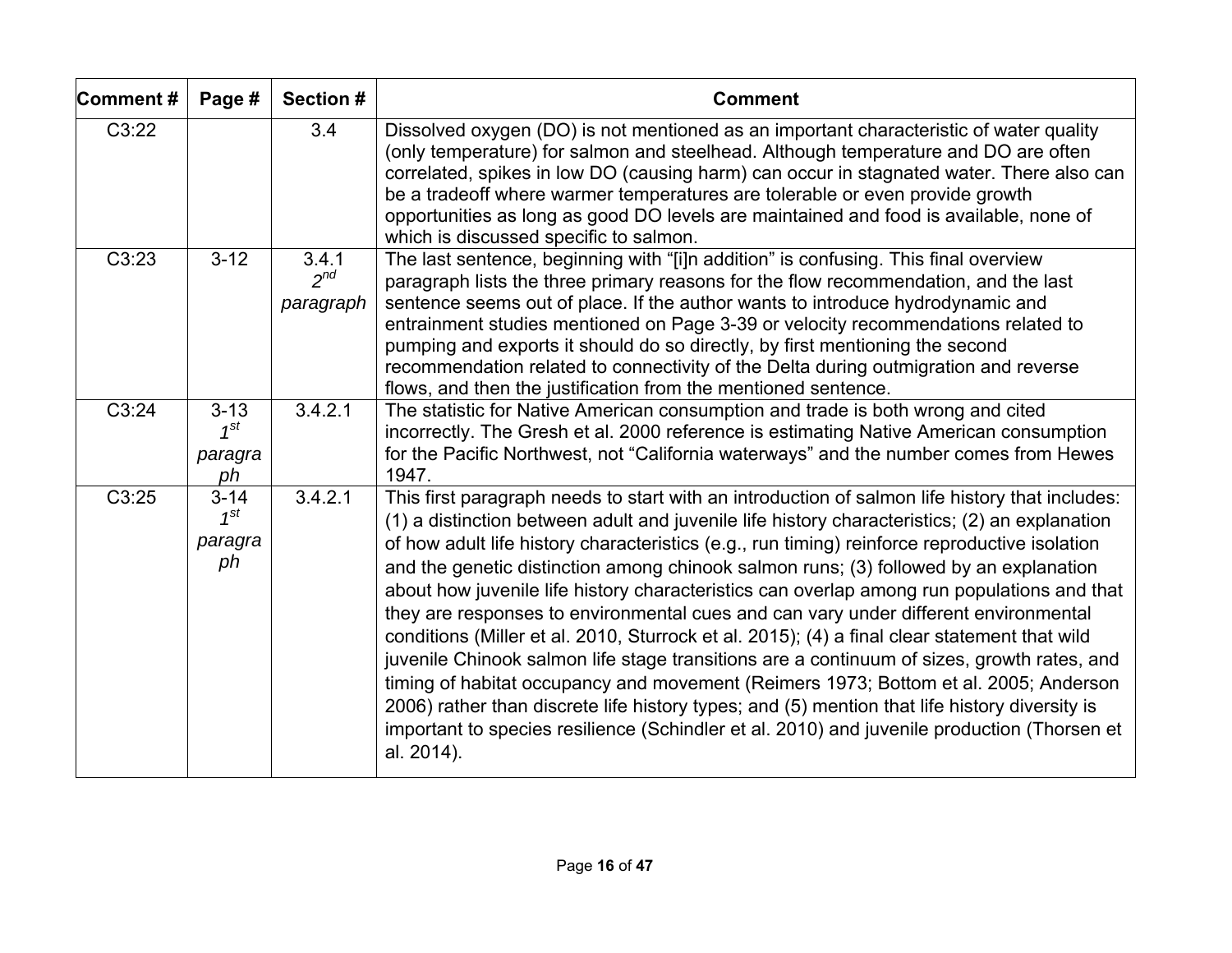| Comment# | Page #                                | <b>Section #</b> | <b>Comment</b>                                                                                                                                                                                                                                                                                                                                                                                                                                                                                                                                                                                                                                                                                                                                                                                                                                                                                                                                                                                                                                                                                                                                                                                                                                      |
|----------|---------------------------------------|------------------|-----------------------------------------------------------------------------------------------------------------------------------------------------------------------------------------------------------------------------------------------------------------------------------------------------------------------------------------------------------------------------------------------------------------------------------------------------------------------------------------------------------------------------------------------------------------------------------------------------------------------------------------------------------------------------------------------------------------------------------------------------------------------------------------------------------------------------------------------------------------------------------------------------------------------------------------------------------------------------------------------------------------------------------------------------------------------------------------------------------------------------------------------------------------------------------------------------------------------------------------------------|
| C3:26    | $3 - 14$<br>$1^{St}$<br>paragra<br>ph | 3.4.2.1          | Healey 1991 and Moyle 2002 are old references and an unsatisfactory way to describe<br>life history characteristics. Juvenile life history characteristics are not static nor are they<br>pre-determined by the run-timing of their parents, as suggested in the first two sentences.<br>"Life history strategies" is also an old and disputed term as it suggests active choices,<br>which has not been shown to be true.<br>This first paragraph extremely oversimplifies juvenile life history variation and should be<br>rewritten referencing Williams 2006 and 2012 and Quinn 2005. For example: (a) Winter,<br>Spring and Fall-run juveniles can migrate to the ocean as fry; (b) all four runs will migrate<br>to sea as subyearlings (after a time rearing in river); (c) Winter, Spring and Fall run<br>juveniles can spend a year or more in river before migration; (d) Fall run juveniles have<br>been documented rearing to subyearling size in the Delta (entering as fry) before<br>migrating to sea; and (e) Winter run juveniles can enter the Delta to rear after weeks to<br>months in the mainstem river and then exit as subyearlings. Many of these details are<br>mentioned in later sections, but contradicted in 3.4.2.1. |
| C3:27    | $3 - 14$<br>$2^{nd}$<br>paragra<br>ph | 3.4.2.1          | The statement "adult salmon require adequate flow to provide olfactory cues" has no<br>citation, and no indication of how "adequate flow" is defined.                                                                                                                                                                                                                                                                                                                                                                                                                                                                                                                                                                                                                                                                                                                                                                                                                                                                                                                                                                                                                                                                                               |
| C3:28    | $3 - 14$                              | 3.4.2.1          | Specific details in the second paragraph would be better represented as a range or<br>specific to run or fish size (see Quinn 2005).                                                                                                                                                                                                                                                                                                                                                                                                                                                                                                                                                                                                                                                                                                                                                                                                                                                                                                                                                                                                                                                                                                                |
| C3:29    | $3 - 14$<br>$3^{rd}$<br>paragra<br>ph | 3.4.2.1          | Regarding the statement "end of holding pools," female salmon commonly select redd<br>locations based on stream depth, velocity, and substrate size, which is supported by<br>many available studies. See Quinn 2005 for additional references and a basic review.                                                                                                                                                                                                                                                                                                                                                                                                                                                                                                                                                                                                                                                                                                                                                                                                                                                                                                                                                                                  |
| C3:30    | $3 - 15$<br>$1^{st}$<br>paragra<br>ph | 3.4.2.1          | First sentence:<br>Winter-run Chinook Salmon can and do spawn at deeper depths. Spawning typically<br>occurs 1 to 5 feet in depth, with a maximum observed depth of 20 feet.                                                                                                                                                                                                                                                                                                                                                                                                                                                                                                                                                                                                                                                                                                                                                                                                                                                                                                                                                                                                                                                                        |
| C3:31    | $3 - 15$<br>$3^{rd}$<br>paragra<br>ph | 3.4.2.1          | This should have a reference: Quinn 2005                                                                                                                                                                                                                                                                                                                                                                                                                                                                                                                                                                                                                                                                                                                                                                                                                                                                                                                                                                                                                                                                                                                                                                                                            |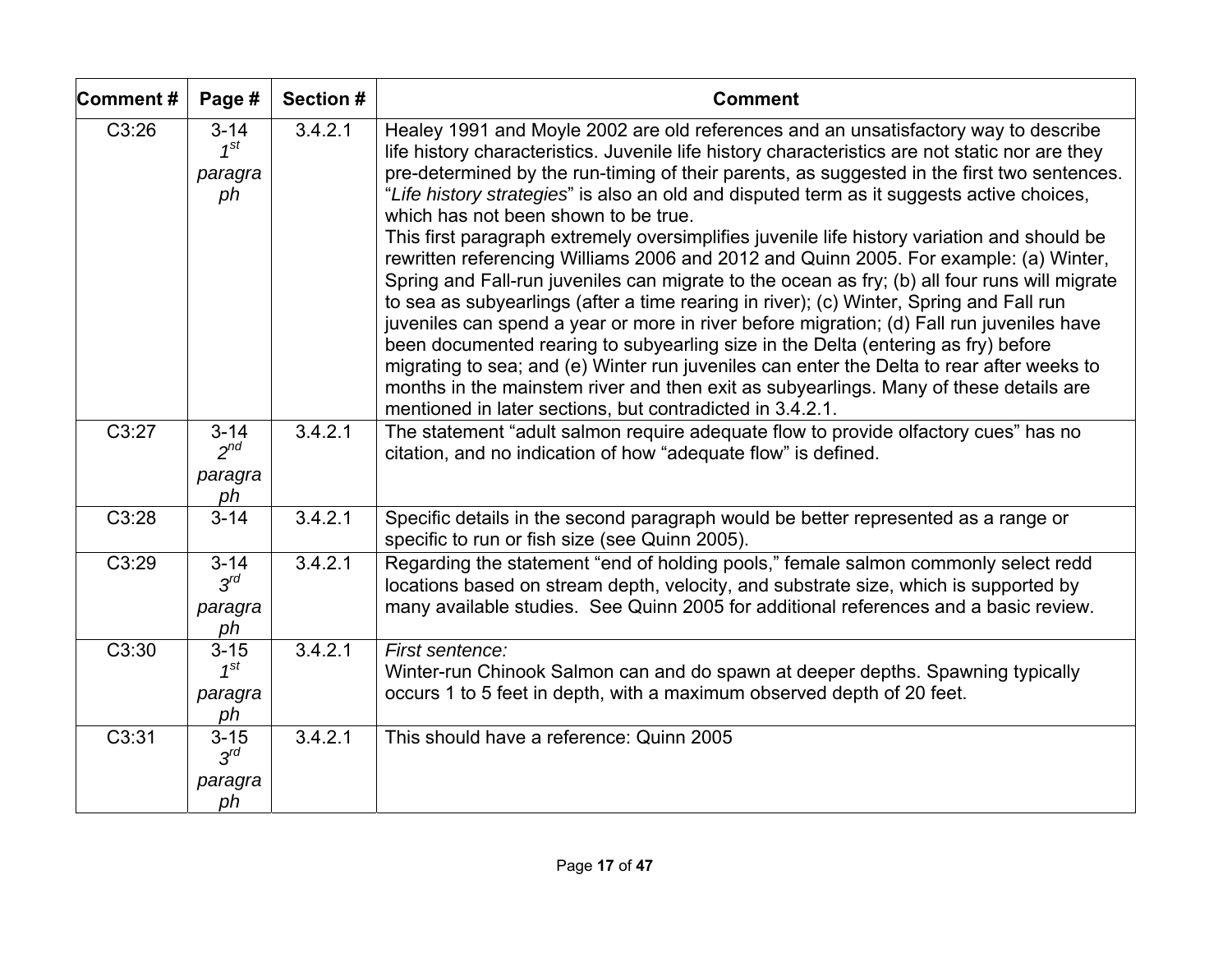| Comment# | Page #                                | Section # | <b>Comment</b>                                                                                                                                                                                                                                                                                                                                                                                                                                                                                                                                                                                       |
|----------|---------------------------------------|-----------|------------------------------------------------------------------------------------------------------------------------------------------------------------------------------------------------------------------------------------------------------------------------------------------------------------------------------------------------------------------------------------------------------------------------------------------------------------------------------------------------------------------------------------------------------------------------------------------------------|
| C3:32    | $3 - 15$<br>$4^{th}$<br>paragra<br>ph | 3.4.2.1   | First sentence:<br>Instead of "micro crustaceans," suggest referencing food categories from Sommer et al.<br>2001: terrestrial invertebrates, zooplankton and aquatic invertebrates. Otherwise mention<br>specific orders or cite a diet study.                                                                                                                                                                                                                                                                                                                                                      |
| C3:33    | $3 - 15$<br>$4^{th}$<br>paragra<br>ph | 3.4.2.1   | Last two sentences:<br>This is an oversimplification of the life history variation of CCV juvenile salmon and how<br>juvenile salmon respond to environmental cues when migrating and/or rearing in any one<br>habitat. Healey 1991 is not an up-to-date reference; use Williams 2006 and 2012 with<br>reference to recent work like Sturrock et al. 2015 and Miller et al. 2010. There is a much<br>better description in the next paragraph: "juvenile salmon migration rates vary<br>considerably depending on the physiological stage of the individual and ambient<br>hydrological conditions." |
| C3:34    | $3 - 15$<br>$5^{th}$<br>paragra<br>ph | 3.4.2.1   | "Fast Migrator" acoustically-tagged hatchery Winter-run Chinook Salmon traveled 350<br>river kilometers miles in 4 days, so over 87.5rkm (54.4 miles) a day. (Ammann 2016 Bay<br>Delta Science Conference presentation). "Holders" traveled approximately 350rkm in 12<br>days $(~18 \text{ miles/day})$ .                                                                                                                                                                                                                                                                                           |
| C3:35    | $3 - 15$<br>$6^{th}$<br>paragra<br>ph | 3.4.2.1   | Third sentence:<br>"[S]moltification usually starts when juveniles are 3 to 4 inches": this is another<br>oversimplification. The best predictor for the parr-to-smolt transformation is day length<br>(Quinn 2005).                                                                                                                                                                                                                                                                                                                                                                                 |
| C3:36    | $3 - 15$<br>$6^{th}$<br>paragra<br>ph | 3.4.2.1   | Last sentence:<br>Regarding the statement "downstream where ambient salinities are higher," suggest<br>including specific location and local reference, e.g., Suisun Bay, the coastal ocean, etc.                                                                                                                                                                                                                                                                                                                                                                                                    |
| C3:37    | $3 - 15$<br>Last<br>paragra<br>ph     | 3.4.2.1   | 2016 Knights Landing Rotary Screw Trap data has sampled Winter-run sized juveniles<br>showing up August 29, 2016, which was the first day of trap operations for the season.<br>(DOSS notes October 2016).                                                                                                                                                                                                                                                                                                                                                                                           |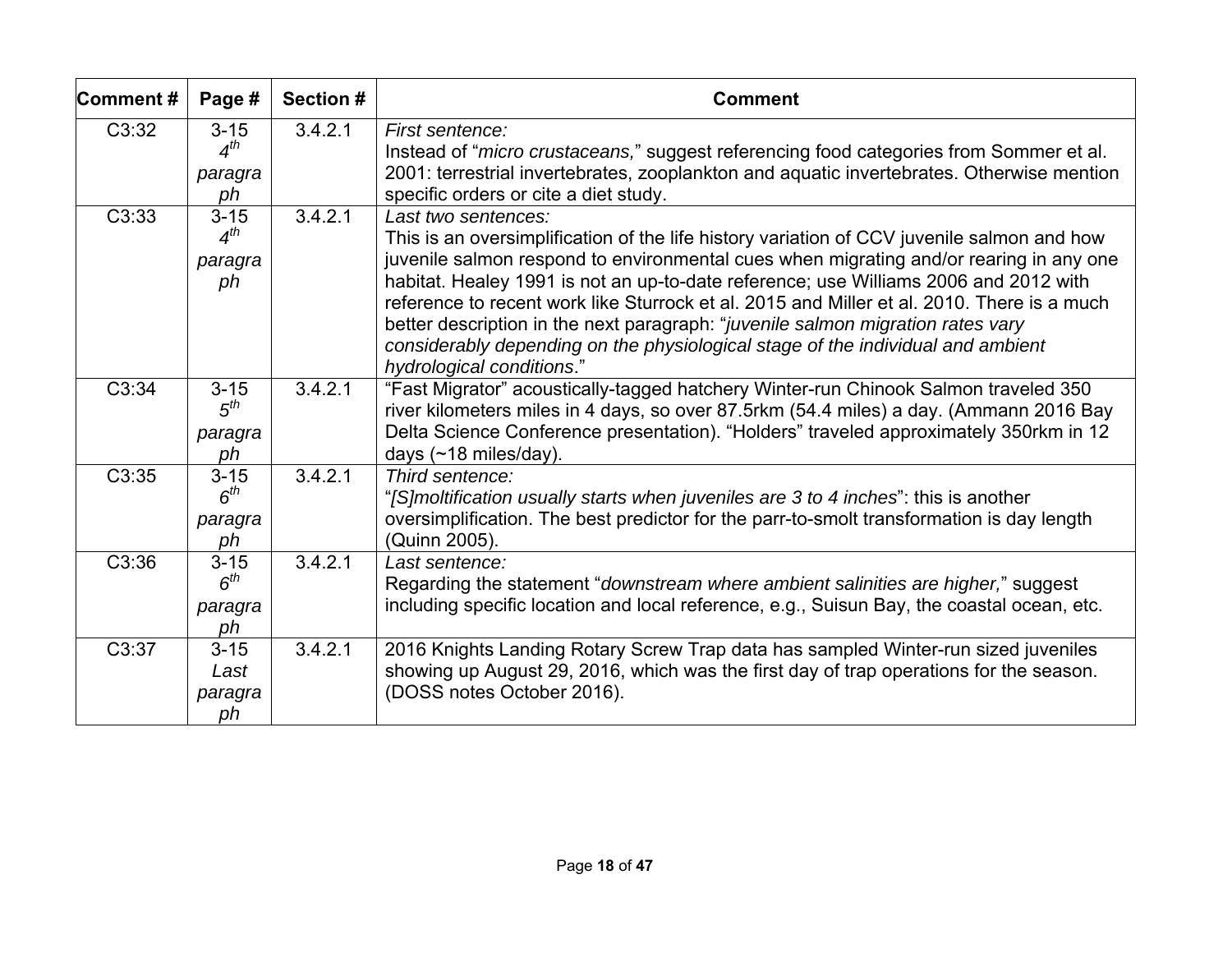| Comment# | Page #                                | Section # | <b>Comment</b>                                                                                                                                                                                                                                                                                                                                                                                                                                                                                                                                                                                                                                                                                                                                                                                                                                                                                                      |
|----------|---------------------------------------|-----------|---------------------------------------------------------------------------------------------------------------------------------------------------------------------------------------------------------------------------------------------------------------------------------------------------------------------------------------------------------------------------------------------------------------------------------------------------------------------------------------------------------------------------------------------------------------------------------------------------------------------------------------------------------------------------------------------------------------------------------------------------------------------------------------------------------------------------------------------------------------------------------------------------------------------|
| C3:38    | $3-15, 3-$<br>16                      | 3.4.2.1   | 1 - Table 3.4-2 (and where referenced) does not indicate which years of midwater trawl<br>and rotary screw trap data from Knight's Landing are included. In both of those datasets,<br>juvenile salmon were captured into June (not stopping in May) at Knight's Landing in<br>2001 to 2005 and 2007 to 2012 and in the Midwater trawl in 1998 to 2014.<br>2 - In addition, if the Midwater trawl was used, why was the Kodiak trawl not used? Both<br>sample the Sacramento at Sherwood Harbor and the Midwater trawl operates from April-<br>June, while the Kodiak trawl samples from December-March. If this is meant to show<br>timing by month, excluding the Kodiak trawl while including the Midwater trawl would bias<br>your data towards later in the season of juvenile salmon outmigration.<br>3 - How were runs determined? Is this length-at-date identification or genetically<br>confirmed run-ID? |
| C3:39    | $3 - 16$                              | 3.4.2.1   | Table is 3.4-2 is out of date. Drought conditions and large early season storms vary Delta<br>entry timing and recent years (2010-2015) should be included to truly reflect current life<br>histories.                                                                                                                                                                                                                                                                                                                                                                                                                                                                                                                                                                                                                                                                                                              |
| C3:40    | $3 - 16$<br>$1^{st}$<br>paragra<br>ph | 3.4.2.1   | Why specifically larval dipterans? Sommer et al. 2001 was both adult and larval Diptera<br>and emergent Diptera and are thought to be important prey for juvenile salmon (Grey<br>$2005$ ).                                                                                                                                                                                                                                                                                                                                                                                                                                                                                                                                                                                                                                                                                                                         |
| C3:41    | $3 - 16$<br>$1^{st}$<br>paragra<br>ph | 3.4.2.1   | Temperature needs to be explained more fully. There are temperature thresholds related<br>to habitat use and refuge, and also life-stage specific physiological temperature<br>thresholds. For example, moderate (decreased growth at around 20°C (Geist et al. 2014,<br>Marine and Cech 2004)) to high (lethal: 25.8°C (Orsi 1971)) water temperatures are<br>thought to be a bioenergetic limitation for juvenile Chinook salmon, and temperatures<br>above 19°C are associated with shallow wetland habitat exclusion (Bottom et al. 2011).<br>To further complicate the establishment of temperature thresholds, thermal tolerances<br>and optimal temperatures for growth shift with increasing body size and daily ration sizes<br>(Beauchamp 2009). This would also be a good place to discuss dissolved oxygen as well.                                                                                     |
| C3:42    | $3 - 16$<br>$2^{nd}$<br>paragra<br>ph | 3.4.2.1   | A "return to main channels when the tide recedes" depends on adequate refuge; see<br>Armstrong et al. 2013 and Hering et al. 2010.                                                                                                                                                                                                                                                                                                                                                                                                                                                                                                                                                                                                                                                                                                                                                                                  |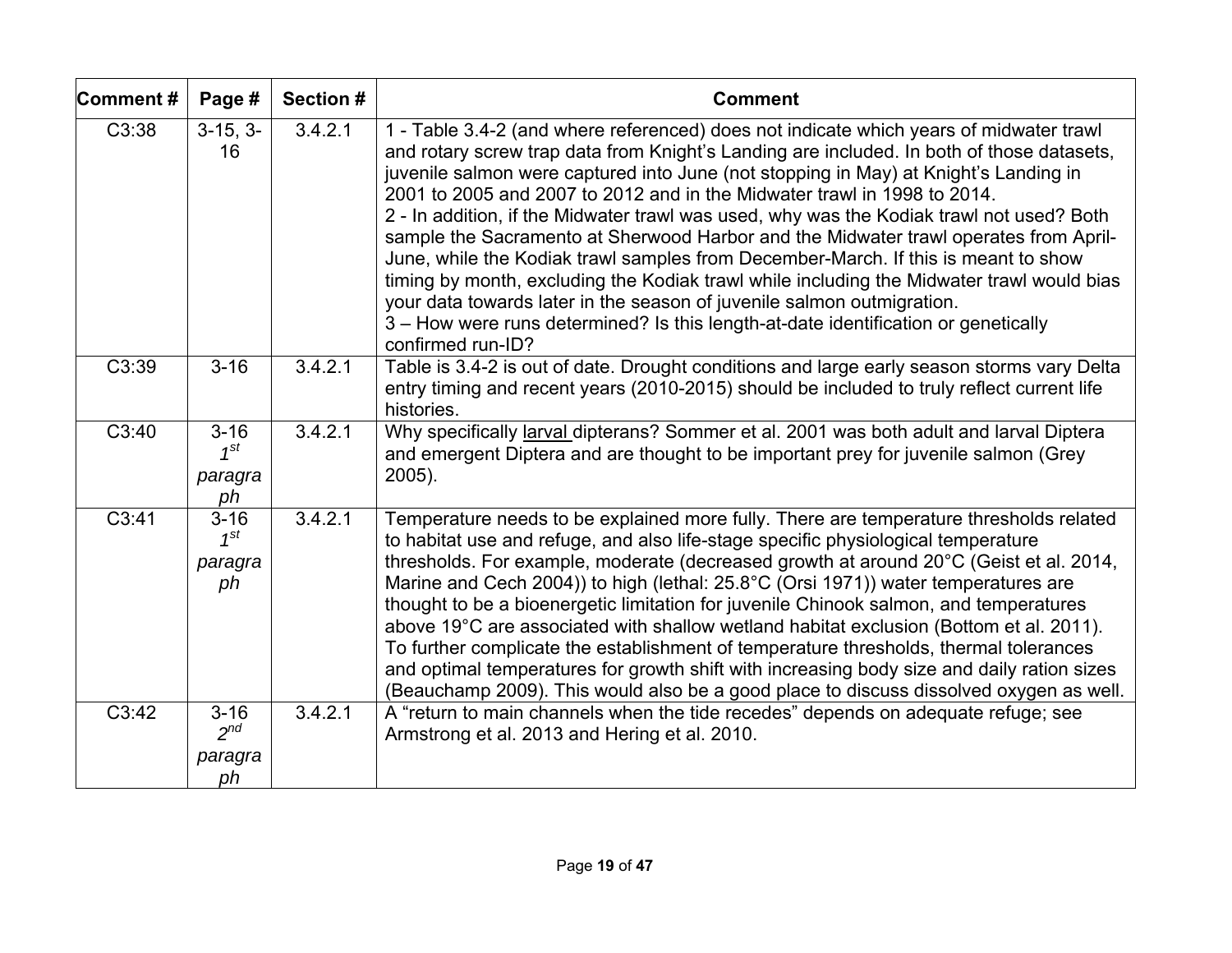| Comment#           | Page #                                       | Section #                                        | <b>Comment</b>                                                                                                                                                                                                                                                                                                                                                                                                                                                                                                                                                                                                                                                                                                                                                                                                                                                    |
|--------------------|----------------------------------------------|--------------------------------------------------|-------------------------------------------------------------------------------------------------------------------------------------------------------------------------------------------------------------------------------------------------------------------------------------------------------------------------------------------------------------------------------------------------------------------------------------------------------------------------------------------------------------------------------------------------------------------------------------------------------------------------------------------------------------------------------------------------------------------------------------------------------------------------------------------------------------------------------------------------------------------|
| C3:43              | $3 - 17$<br>$1^{st}$<br>paragra<br>ph        | 3.4.2.1                                          | Highlighting only the MacFarlane and Norton 2002 study presents only one side of the<br>estuarine growth argument and contradicts later discussion of del Rosario et al. 2013 and<br>Sturrock et al. 2015 in 3.4.4.2, and Williams 2006 on page 3-19. Estuaries are commonly<br>viewed as a rearing and migratory location for juvenile salmon which contain risks and<br>rewards. Juvenile salmon must navigate the risks and rewards of the river, estuary, and<br>ocean while responding to cues from their environment. There is no single study that can<br>describe all conditions an individual juvenile or adult salmon may encounter, and<br>generally this document needs to incorporate more references and more variability in<br>conditions to fully describe the topics mentioned, especially in these overview sections<br>$(3.4.1$ and $3.4.2)$ . |
| C3:44              | $3 - 17$<br>1 <sup>st</sup><br>paragra<br>ph | 3.4.2.1                                          | Others (del Rosario et al. 2013) have determined a mean residence time for winter-run<br>juveniles of 87 days. Suggest including the full range of residence times found in peer<br>reviewed literature for Sacramento River Winter-run Chinook Salmon.                                                                                                                                                                                                                                                                                                                                                                                                                                                                                                                                                                                                           |
| C3:45              | $3 - 17$<br>$1^{St}$<br>paragra<br>ph        | 3.4.2.1                                          | Wrongly interpreted MacFarlane and Norton (2002) statement that fish may benefit from<br>more rapid migration through the estuary because they showed little growth there.<br>MacFarlane and Norton (2002) refer to the "estuary" as waters downstream of Chipps<br>Island to the ocean, but the report wrongly interprets "estuary" to mean waters of the<br>Delta (upstream of Chipps Island). This is important because the report uses this<br>misinterpretation to build a case for a flow management objective of pushing fish through<br>the Delta as quickly as possible. Fast migration may benefit larger stream-rearing<br>juveniles, but not smaller juveniles, which need to rear and grow in the Delta.                                                                                                                                             |
| C3:46              | $3 - 17$                                     | 3.4.2.2<br>$1^{st}$<br>paragraph                 | Clarify that this is a discussion of adult migratory behavior only. Use either "resident" or<br>"rainbow trout" because "resident rainbow trout" is redundant. There are as many as 32<br>possible life history trajectories for O. mykiss (steelhead) (Thorpe 2007). Suggest citing<br>Satterthwaite et al. 2009 throughout 3.4.2.2.                                                                                                                                                                                                                                                                                                                                                                                                                                                                                                                             |
| $\overline{C3:47}$ | $3 - 17$                                     | 3.4.2.2<br>$2^{nd}$ & $3^{rd}$<br>paragraph<br>s | Quinn 2005 is a better review for O. mykiss than Moyle 2002. Need to mention iteroparity,<br>which is major difference between steelhead and Chinook salmon life-histories.                                                                                                                                                                                                                                                                                                                                                                                                                                                                                                                                                                                                                                                                                       |
| C3:48              | $3 - 17$                                     | 3.4.2.2<br>$3^{rd}$<br>paragraph                 | First sentence:<br>Report mentions confined spawning habitat, and should also mention the genetic<br>consequences of that resource management action (Abadia-Cardoso et al. 2016)                                                                                                                                                                                                                                                                                                                                                                                                                                                                                                                                                                                                                                                                                 |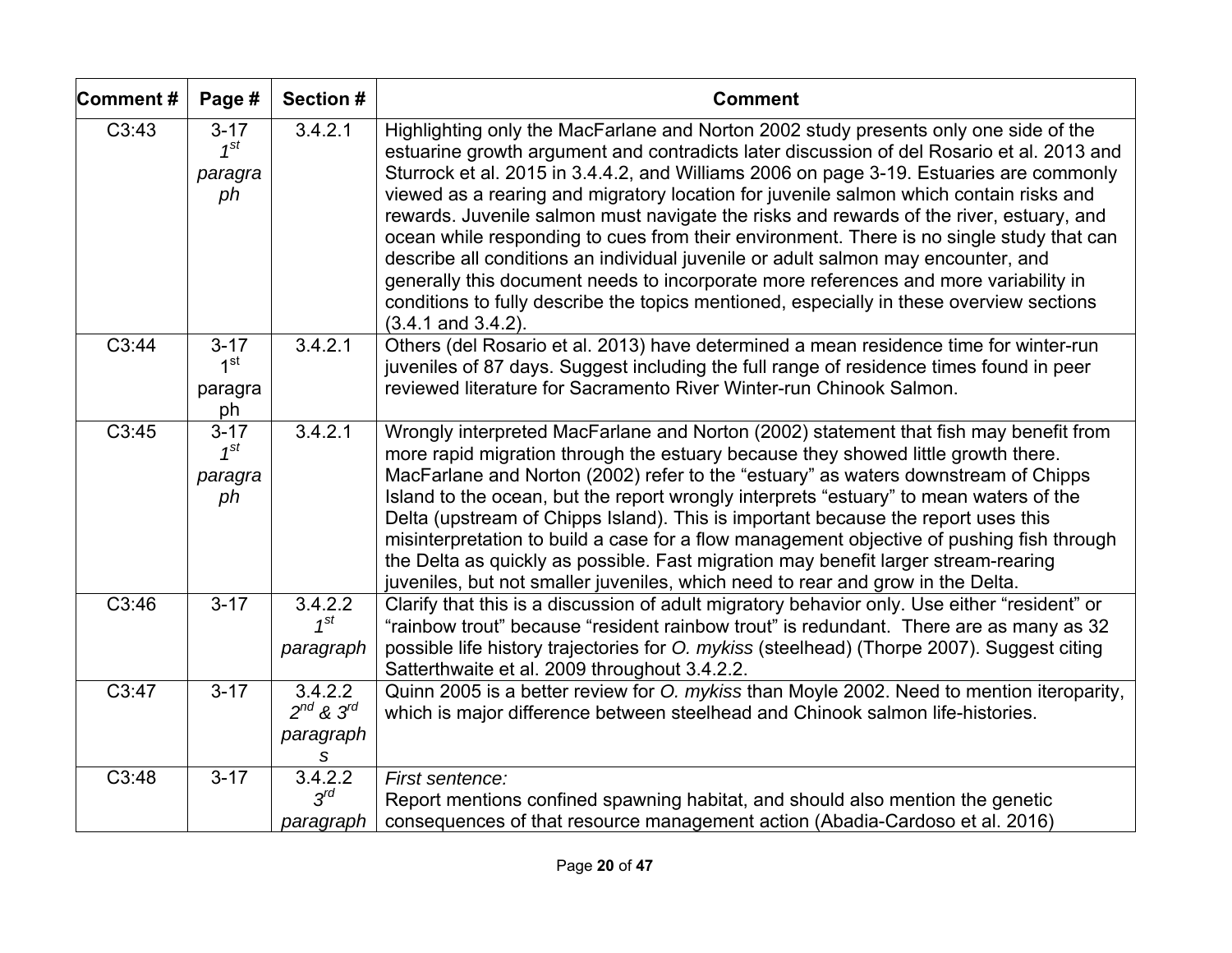| Comment# | Page #                                          | Section #                    | <b>Comment</b>                                                                                                                                                                                                                                                                                                                                                                                                |
|----------|-------------------------------------------------|------------------------------|---------------------------------------------------------------------------------------------------------------------------------------------------------------------------------------------------------------------------------------------------------------------------------------------------------------------------------------------------------------------------------------------------------------|
| C3:49    | $3 - 17$                                        | 3.4.2.2                      | There are as many as 32 possible life history trajectories for O. mykiss (Thorpe 2007).<br>Satterthwaite et al. 2009 focuses on coastal O. mykiss, but it gives a much more<br>complete view of their life history diversity.                                                                                                                                                                                 |
| C3:50    | $3 - 17$                                        | 3.4.2.2                      | Last paragraph:<br>Be specific about the "migratory advantages" and the studies that describe them. For<br>example, larger fish may have an advantage in reference to predation, but not<br>temperature tolerance. As in the above comment (C3:49), habitats include risks and<br>rewards that are navigated by fish responses to environmental cues, be sure to be<br>comprehensive when making comparisons. |
| C3:51    | $3 - 17$                                        | 3.4.2.2<br>Last<br>paragraph | Similar salvage information should also be included in the Chinook overview.                                                                                                                                                                                                                                                                                                                                  |
| C3:52    | $3 - 18$                                        | 3.4.3.1                      | Table 3.4-3 is out of date. The natural production time period, 1992-2011, should be<br>updated through 2015 in order to accurately calculate and display the actual change in<br>average natural production.                                                                                                                                                                                                 |
| C3:53    | $3 - 19$<br>$2^{nd}$<br>paragra<br>ph           | 3.4.3.1                      | Regarding winter-run ocean distribution, use updated citation and include more<br>information: Satterthwaite et al. 2015.                                                                                                                                                                                                                                                                                     |
| C3:54    | $3 - 19$<br>$3^{rd}$ &<br>4th<br>paragra<br>phs | 3.4.3.2                      | The high production of hatchery Sacramento River Winter-run Chinook during drought<br>years is not addressed. In year 2014, it was approx. 600,000 and approx. 420,000 in<br>2015.                                                                                                                                                                                                                            |
| C3:55    | $3 - 19$                                        | 3.4.3.2                      | Percent contribution of hatchery fish, of the total in-river spawners, is out of date. In<br>recent years the percentage was nearly double the value given. (Winter-run Interagency<br>Ecological Program Winter-run Project Work Team notes, October 2016.)                                                                                                                                                  |
| C3:56    | $3 - 21$<br>$3^{rd}$<br>paragra<br>ph           | 3.4.3.3                      | Habitat requirements for Spring-run are not the same as they are for Winter-run Chinook<br>Salmon. Suitable habitat needs to exist year round for Spring-run, versus only half the<br>year for Winter-run.                                                                                                                                                                                                    |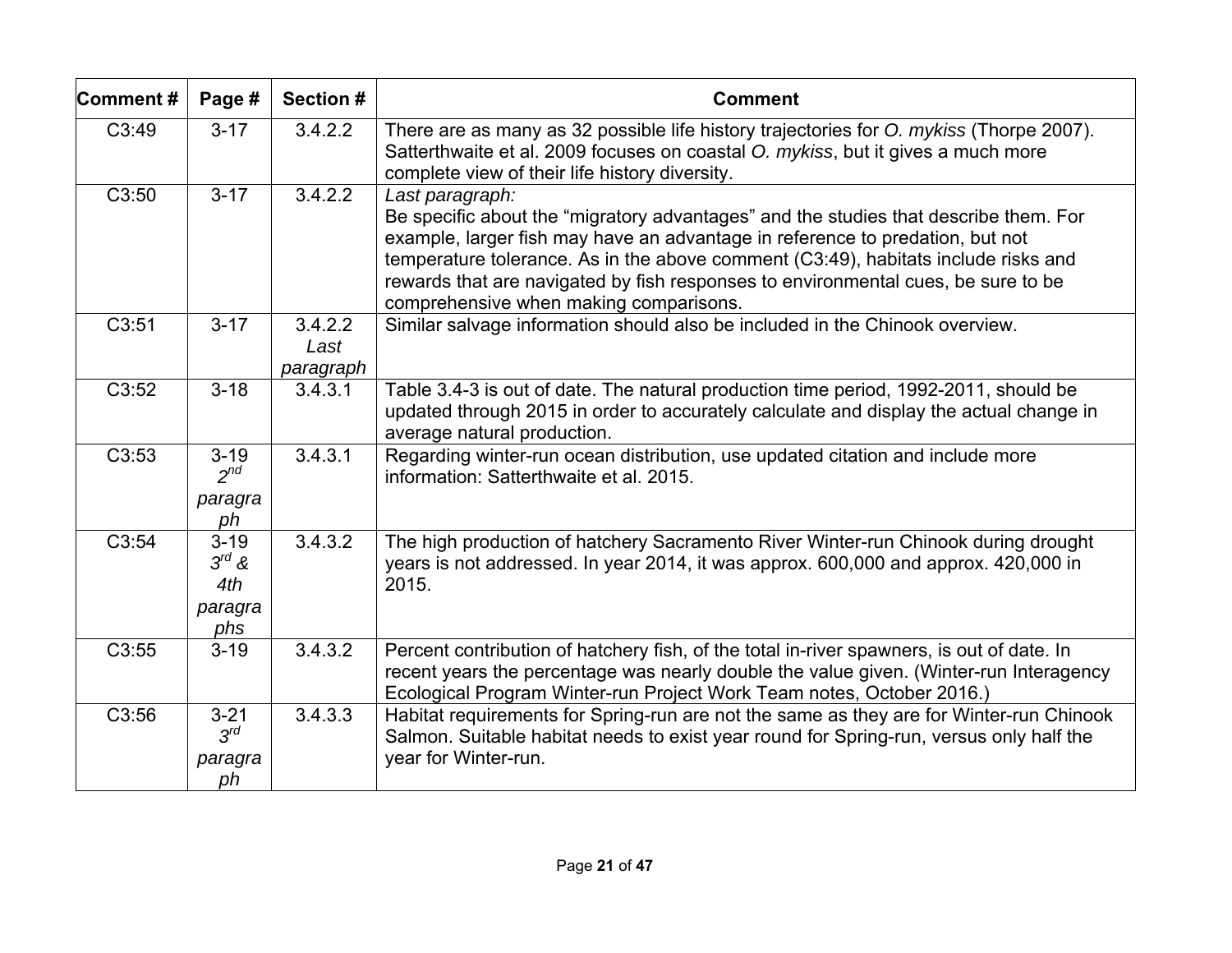| Comment# | Page #                                       | Section #                        | <b>Comment</b>                                                                                                                                                                                                                                                                                                                                                                                                                                                                                                          |
|----------|----------------------------------------------|----------------------------------|-------------------------------------------------------------------------------------------------------------------------------------------------------------------------------------------------------------------------------------------------------------------------------------------------------------------------------------------------------------------------------------------------------------------------------------------------------------------------------------------------------------------------|
| C3:57    | $3 - 21$<br>$4^{\text{th}}$<br>paragra<br>ph | 3.4.3.3                          | When discussing temperature and embryo development, dissolved oxygen should also be<br>discussed (Quinn 2005).                                                                                                                                                                                                                                                                                                                                                                                                          |
| C3:58    | $3 - 21$                                     | 3.4.3.3                          | As this effort is to justify and outline future flow regimes, absence of any acknowledgment<br>that Spring-run are being reintroduced to the San Joaquin River is a significant omission.<br>It should also be noted that this reintroduction will be done with stock from the Feather<br>River Hatchery that may have traits of both Fall and Spring-run fish. The report should<br>address the potential environmental needs and timing of Delta entry that may be<br>expected once reintroduction is fully in place. |
| C3:59    | $3 - 21$                                     | 3.4.3.3                          | The Clear Creek population of Spring-run is not included.                                                                                                                                                                                                                                                                                                                                                                                                                                                               |
| C3:60    | $3 - 25$                                     | 3.4.3.5<br>$2^{nd}$              | Last sentence:<br>Acknowledges juvenile life history diversity is cued by environmental variation ("wet                                                                                                                                                                                                                                                                                                                                                                                                                 |
|          |                                              | paragraph                        | years"). This should be expanded upon. Cite and explain results from Sturrock et al.<br>2015.                                                                                                                                                                                                                                                                                                                                                                                                                           |
| C3:61    | $3 - 27$                                     | 3.4.3.5                          | Figure 3.4-10, which states that outmigration occurs through August, is internally<br>contradicted by Table 3.4-2 (and its many references in the text), which state that<br>outmigration ends in May. Resolve contradiction and make a clear statement about<br>juvenile timing using all data from this document in the overview section.                                                                                                                                                                             |
| C3:62    | $3 - 29$                                     | 3.4.4<br>$1^{st}$<br>paragraph   | Third sentence:<br>A similar summary of environmentally-cued life history diversity in juvenile salmon should<br>be mentioned much earlier. This topic supports the report's recommendations, but is<br>buried in the last section.                                                                                                                                                                                                                                                                                     |
| C3:63    | $3 - 30$                                     | 3.4.4.1                          | Straying rates are also increased by out of river fish releases, especially trucking to the<br>Bay and out of basin releases. This information should be included.                                                                                                                                                                                                                                                                                                                                                      |
| C3:64    | $3 - 32$                                     | 3.4.4.1                          | Only significant findings should be discussed from Marston et al. 2012.                                                                                                                                                                                                                                                                                                                                                                                                                                                 |
| C3:65    | $3 - 32$                                     | 3.4.4.2<br>$1^{st}$<br>paragraph | Suggest simply stating that juvenile salmon respond to environmental cues during<br>freshwater rearing and emigration and that connectivity is important for successful habitat<br>transitions.                                                                                                                                                                                                                                                                                                                         |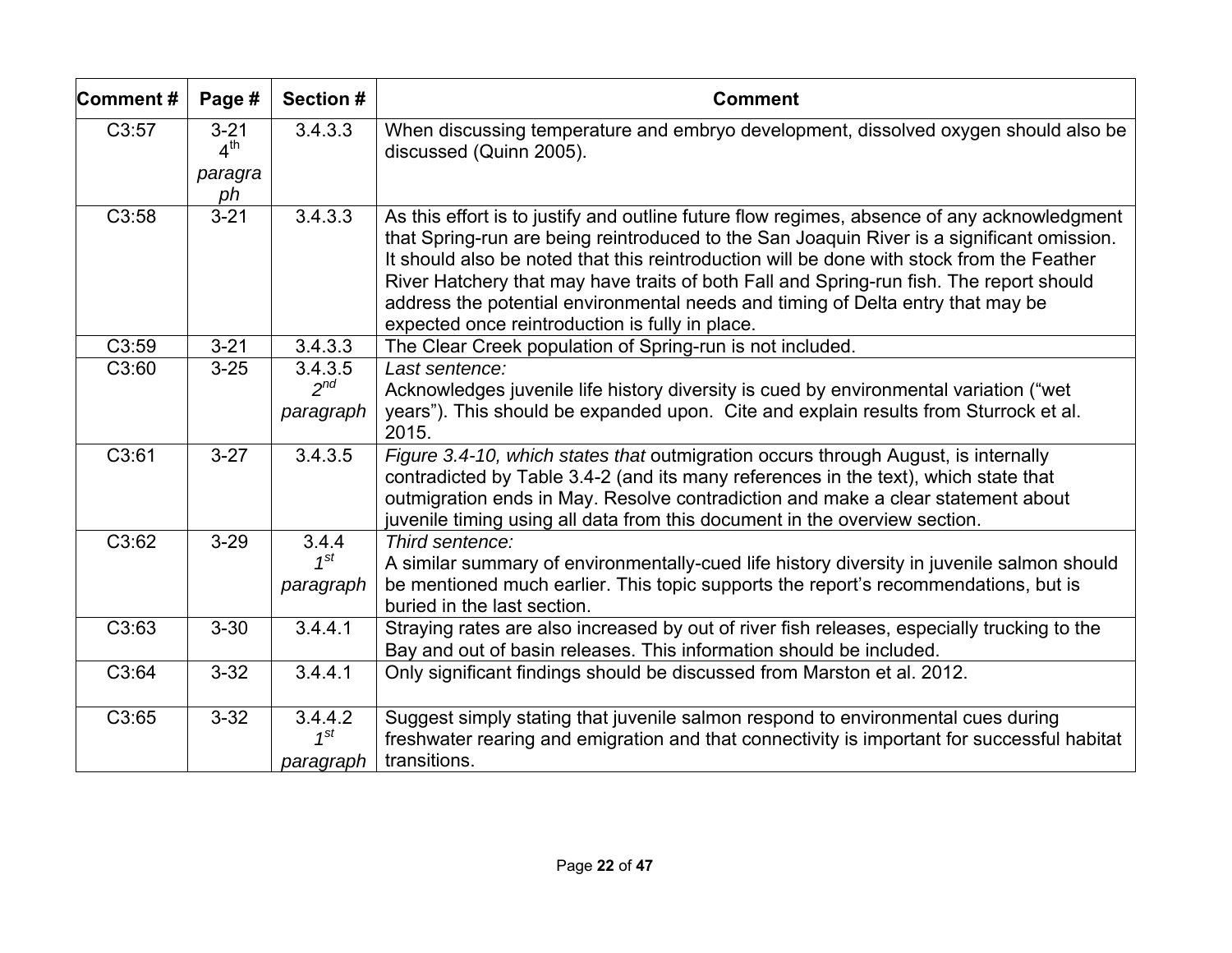| Comment#           | Page #                                            | Section #                        | <b>Comment</b>                                                                                                                                                                                                                                                                                                                                                                                       |
|--------------------|---------------------------------------------------|----------------------------------|------------------------------------------------------------------------------------------------------------------------------------------------------------------------------------------------------------------------------------------------------------------------------------------------------------------------------------------------------------------------------------------------------|
| C3:68              | $3 - 33$<br>$1^{St}$<br>paragra<br>ph             | 3.4.4.2                          | The statement, "the majority of salmon exhibit an ocean-type life history," needs a<br>reference and percentage associated with the "majority", the location of data collection,<br>and how "ocean-type" was defined. Look to more recent references: Miller et al. 2010 and<br>Sturrock et al. 2015.                                                                                                |
| C3:69              | $3 - 33$                                          | 3.4.4.2                          | Riparian habitat also provides food. Terrestrial invertebrates are a common food source<br>for juvenile salmon (Sommer et al. 2001, Winemiller and Jepsen 1998) and the terrestrial<br>environment provides allochthonous inputs to the food web.                                                                                                                                                    |
| C3:70              | $3 - 33$                                          | 3.4.4.2<br>$2^{nd}$<br>paragraph | Suggest adding more information regarding whether there is sufficient riparian cover on<br>the lower Sacramento River and San Joaquin River.                                                                                                                                                                                                                                                         |
| C3:71              | $3 - 35$<br>$1^{st}$<br>paragra<br>ph             | 3.4.4.2                          | The report states that "studies show," but no studies are referenced. This section is<br>unclear. The first paragraph lacks a clear distinction whether this is an argument for<br>higher flow or about habitat associations in the interior Delta.                                                                                                                                                  |
| C3:72              | $3 - 35$<br>$4^{th}$ & $5^{th}$<br>paragra<br>phs | 3.4.4.2                          | Moving fish through the Delta faster means less time to be eaten, but fish also enter the<br>ocean at a smaller size. Focus of flow management should be geared more toward<br>connecting off-channel habitat, and guiding fish at junctions toward better habitat and<br>away from bad (e.g. Georgiana Slough flow, routing relationship), and not toward pushing<br>fish through the Delta faster. |
| C3:73              | $3 - 35$<br>$2^{nd}$<br>paragra<br>ph             | 3.4.4.2                          | Table 3.4-2 is referenced exclusively and not Figure 3.4-10, even though they both<br>describe outmigration timing and contradict each other. Table 3.4-2 is likely incorrect, as<br>are the months mentioned here. Spring-run migration timing does not reference any data<br>and needs a citation.                                                                                                 |
| $\overline{C3:74}$ | $3 - 35$<br>$2^{nd}$                              | 3.4.4.2                          | Winter-run juveniles enter the Delta earlier than what is stated in the text. They enter as<br>early as September (per Knights Landing Rotary Screw Trap Data-c CDFW).                                                                                                                                                                                                                               |
|                    | paragra<br>ph                                     |                                  |                                                                                                                                                                                                                                                                                                                                                                                                      |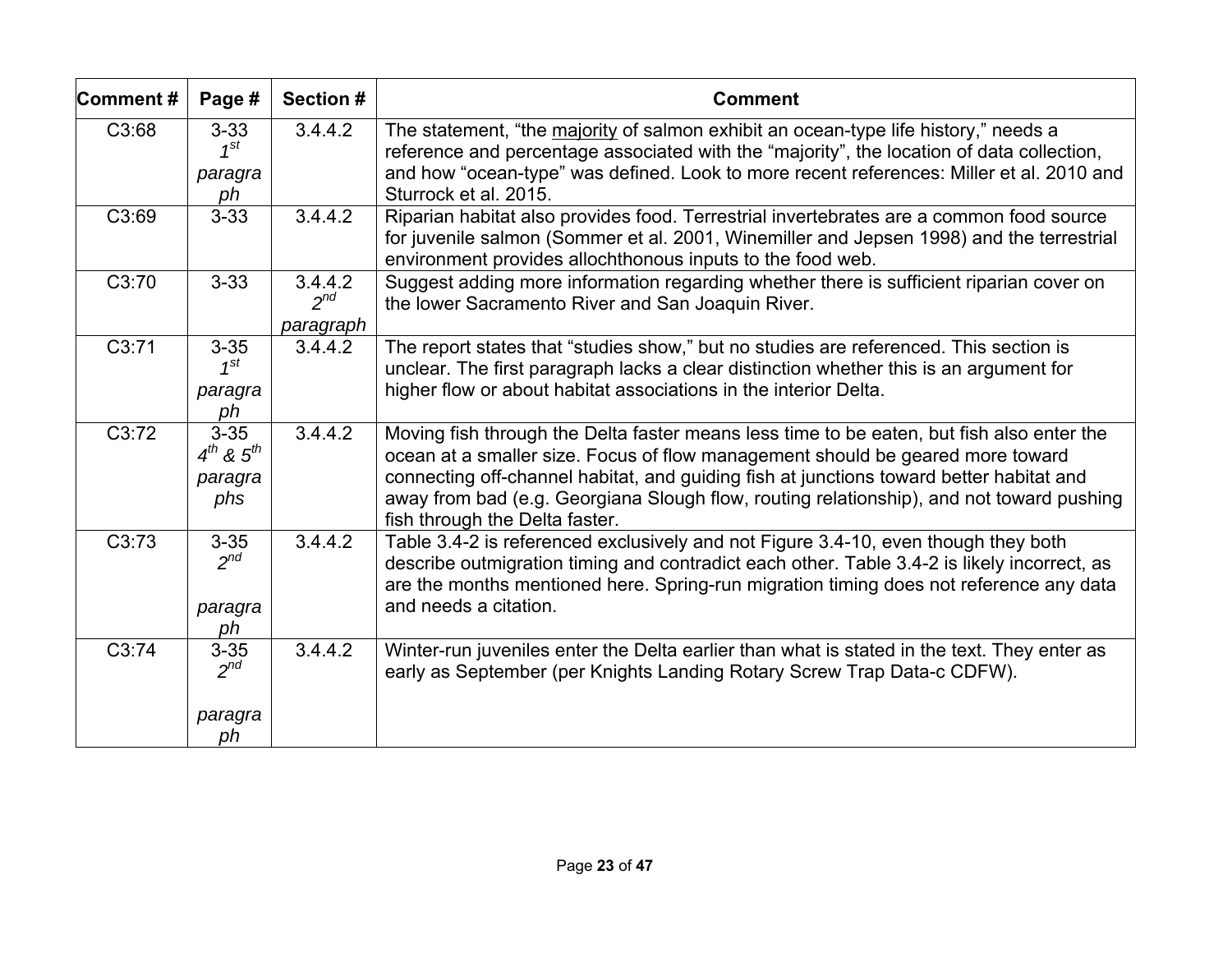| Comment#           | Page #                                                  | <b>Section #</b> | <b>Comment</b>                                                                                                                                                                                                                                                                                                                                                                                                                                                                                                                                                                                                                                              |
|--------------------|---------------------------------------------------------|------------------|-------------------------------------------------------------------------------------------------------------------------------------------------------------------------------------------------------------------------------------------------------------------------------------------------------------------------------------------------------------------------------------------------------------------------------------------------------------------------------------------------------------------------------------------------------------------------------------------------------------------------------------------------------------|
| C3:75              | $3 - 35$<br>Last<br>paragra<br>ph<br>$3 - 36$<br>Figure | 3.4.4.2          | Brandes and McLain 2001 was included and replicated despite it being described as<br>flawed ("difficult to ascertain with confidence"). Report unacceptably focuses on only a<br>subset of the data in a study. In addition, Figure 3.4-12 does not incorporate catch<br>efficiency at specific flows or covariates other than flow. At a minimum, temperature and<br>time should be included, since timing and temperature are major topics throughout 3.4.<br>Finally, there is no indication in the text that data diagnostics were done, e.g., determining<br>whether these data are normally distributed and a linear model is appropriate, or whether |
| C3:76              | $3.4 - 12$<br>$3 - 38$                                  | 3.4.4.2          | the three to five high flow points are outliers.<br>The analysis shown in Figures 3.4-13 and 3.4-14 does not account for<br>post-implementation changes of the Biological Opinions, and thus does not reflect current<br>conditions, operations, entrainment rates, or diverted flow. As such, this analysis is rather<br>dated and less relevant to current conditions and operations.                                                                                                                                                                                                                                                                     |
| C3:77              | $3 - 38$                                                | 3.4.4.2          | As in Figure 3.4-12, a linear model may not be the most appropriate for Figure 3.4-13 and<br>Figure 3.4-14, and a justification including data diagnostics is missing. See Zuur et al.<br>2010.                                                                                                                                                                                                                                                                                                                                                                                                                                                             |
| C3:78              | $3 - 39$<br>$1^{st}$<br>paragra<br>ph                   | 3.4.4.2          | Is this a recommendation that tidal reversals at DCC and Georgiana Slough be managed<br>directly or that a flow increase will correct the velocities that cause these hydrodynamic-<br>entrainment issues? A clear and specific message is needed for this section.                                                                                                                                                                                                                                                                                                                                                                                         |
| $\overline{C3:79}$ | $3 - 39 -$<br>$3-42$                                    | 3.4.4.2          | The discussion of "false attraction flow" and entrainment in this section is similar to the<br>previous section ("Delta Cross Channel Gate Operations"). It would be helpful if these<br>sections were combined with a clear message about hydrology and connectivity in<br>relation to the pumping facilities, be it the gates or the interior Delta. Making this into two<br>sections adds unnecessary redundancy and it does not make sense to partition into parts<br>when it is all one system with interconnected implications for entrainment.                                                                                                       |
| C3:80              | $3 - 41$<br>$1^{st}$<br>paragra<br>ph                   | 3.4.4.2          | Zeug and Cavallo 2014 is cited for salvage and water exports, but the finding that SJR<br>basin salmonid survival is higher if salvaged at the CVP and trucked out of the South<br>Delta is omitted from the discussion of tagging and survival studies.                                                                                                                                                                                                                                                                                                                                                                                                    |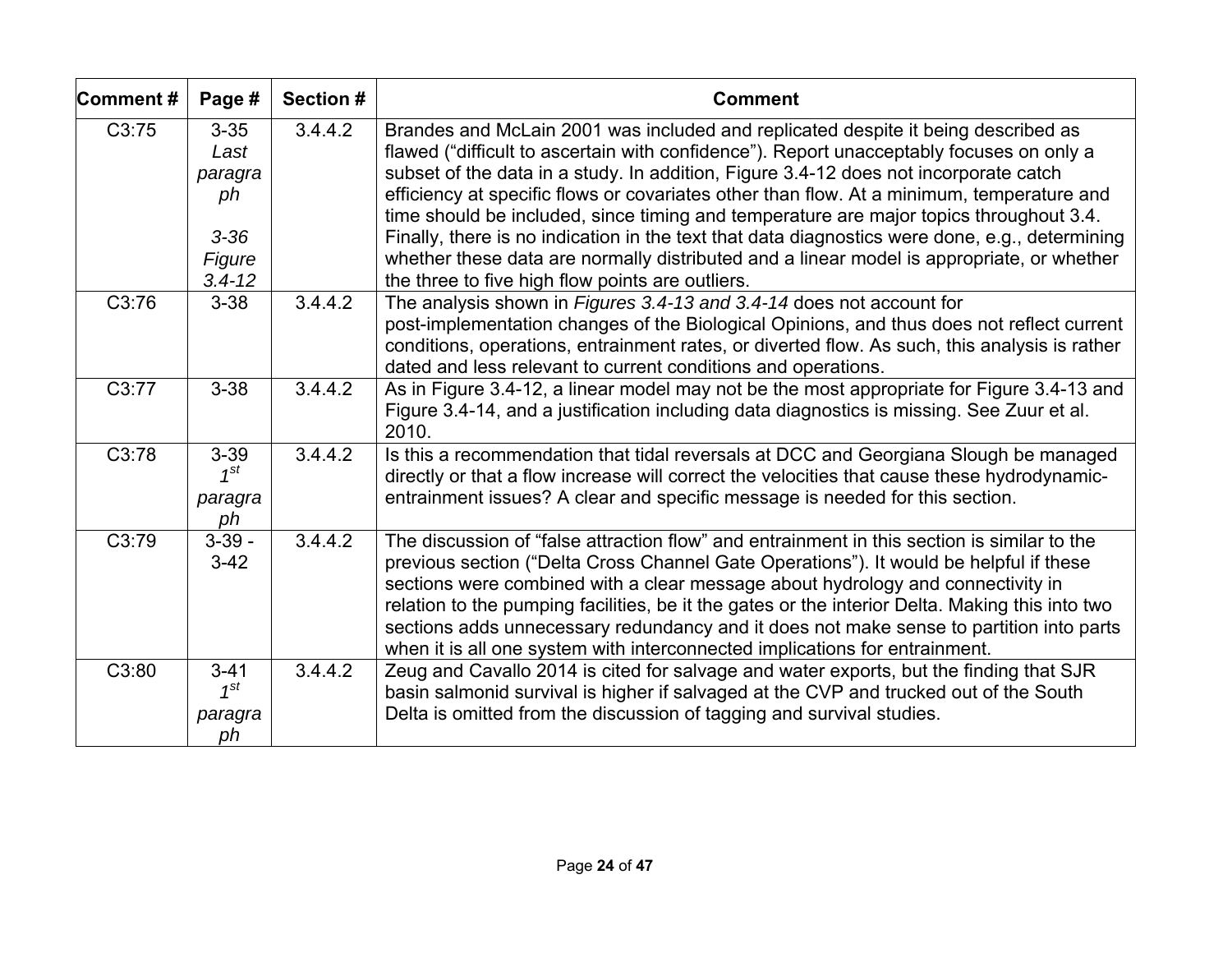| Comment# | Page #             | Section #                           | <b>Comment</b>                                                                                                                                                                                                                                                                                                                                                                                                                                                      |
|----------|--------------------|-------------------------------------|---------------------------------------------------------------------------------------------------------------------------------------------------------------------------------------------------------------------------------------------------------------------------------------------------------------------------------------------------------------------------------------------------------------------------------------------------------------------|
| C3:81    | $3-44$<br>$2^{nd}$ | 3.4.4.2                             | Figure 3.4-10: outmigration through August not June, why the inconsistency in the month<br>and the reference?                                                                                                                                                                                                                                                                                                                                                       |
|          | paragra<br>ph      |                                     |                                                                                                                                                                                                                                                                                                                                                                                                                                                                     |
| C3:82    | $3-44$             | 3.5.1<br>$1^{st}$<br>paragraph      | Last sentence:<br>Negative OMR flow would increase smelt salvage, not reduce it. Suggest rephrasing the<br>sentence to better reflect the discussion in section 3.5.4.2                                                                                                                                                                                                                                                                                             |
| C3:83    | $3 - 45$           | 3.5.3<br><i>(various</i><br>places) | P-value can mean a lot of things depending on what statistical analysis was applied.<br>Define the test conducted (e.g. Mann-Kendall test, t-test, OLS regression likelihood ratio<br>test, etc.) every time a p-value is presented.                                                                                                                                                                                                                                |
| C3:84    | $3-47$             | 3.5.4.1                             | Figure 3.5-2:<br>It is unclear what the dotted lines on the figures are.                                                                                                                                                                                                                                                                                                                                                                                            |
| C3:85    | $3-49$             | 3.5.4.2                             | Last sentence on page:<br>1250 cfs should be -1250 cfs.                                                                                                                                                                                                                                                                                                                                                                                                             |
| C3:86    | $3 - 52$           | 3.5.4.2                             | There's no inflection point to be found on Figure 3.5-6. Reverse log-transform the figure.                                                                                                                                                                                                                                                                                                                                                                          |
| C3:87    | $3 - 53$           | 3.5.4.2                             | Table 3.5-1:<br>Indicate that these numbers are the recommended "minimum" Delta outflow and<br>"maximum" OMR reverse flows. Again, negative OMR values are not necessarily<br>protective of Longfin Smelt, but rather less impactful.                                                                                                                                                                                                                               |
| C3:88    | $3 - 55$           |                                     | Red Bluff rotary screw trap data provides over 20 years' worth of larval sturgeon trends<br>that could be analyzed.                                                                                                                                                                                                                                                                                                                                                 |
| C3:89    | $3 - 58$           | 3.7.1<br>$1^{st}$<br>paragraph      | First sentence:<br>To our knowledge, there is no monitoring program that tracks total abundance of splittail.<br>Based on the sentence, this number seems to be referring to the Fall Midwater Trawl<br>(FMWT) index for splittail, which captures mainly age-0 splittail and does not do so<br>efficiently (given that there were years where the Fall Midwater Trawl index is zero but<br>juvenile splittail are still captured by the USFWS beach seine survey). |
| C3:90    | $3 - 58$           | 3.7.1<br>$1^{st}$<br>paragraph      | Sentences $2 - 5$ :<br>These statements seem to be generally consistent with the state of knowledge of the<br>species, but they would require citations given that exact numbers are cited.                                                                                                                                                                                                                                                                         |
| C3:91    | $3 - 58$           | 3.7.1                               | Sentence 6:                                                                                                                                                                                                                                                                                                                                                                                                                                                         |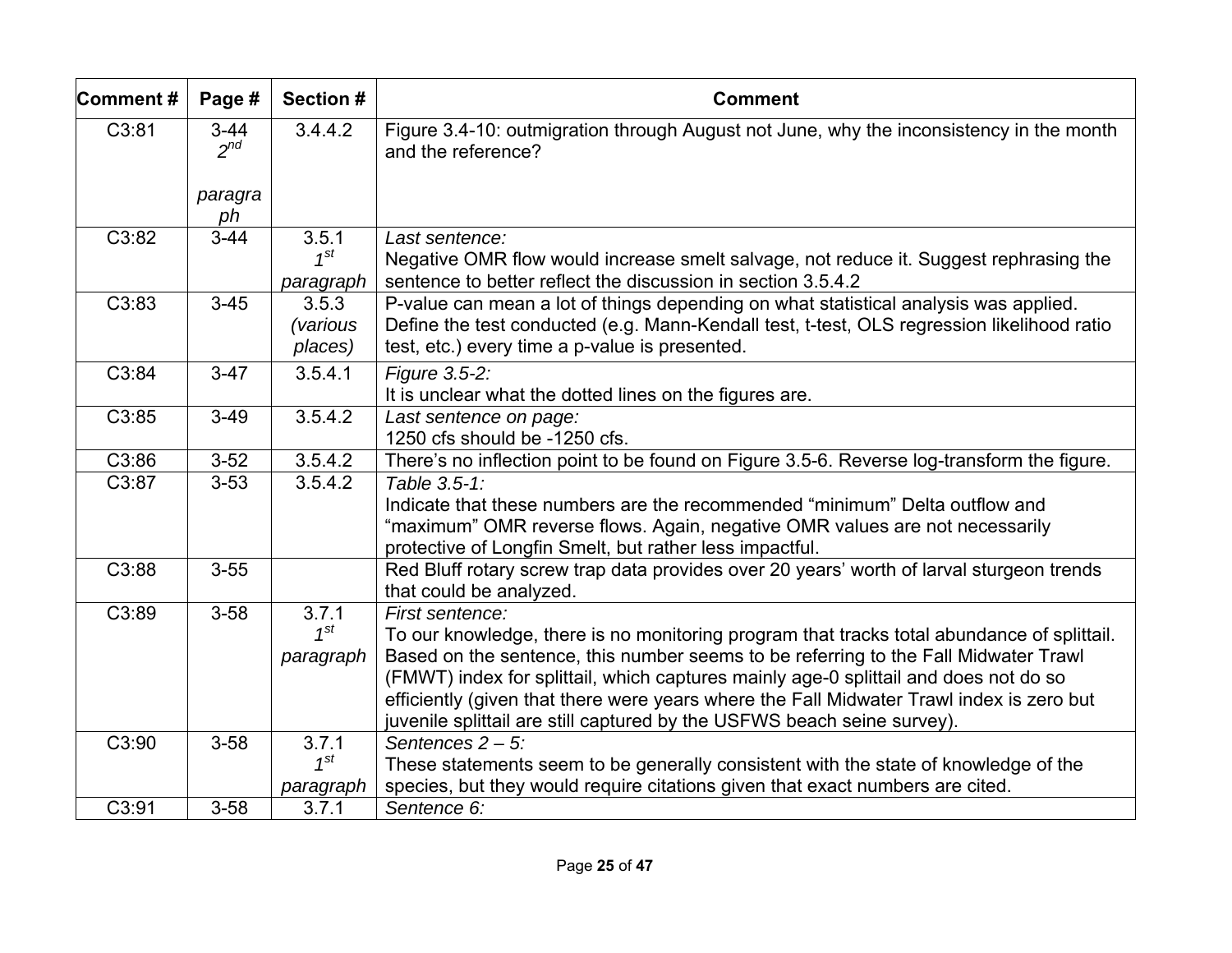| Comment# | Page #                          | Section #                      | <b>Comment</b>                                                                                                                                                                                                                                                                                                                                                                                                                                                                                                                                                                                                                                                                                                                                                                                                                                                                                                                                                                                                                     |
|----------|---------------------------------|--------------------------------|------------------------------------------------------------------------------------------------------------------------------------------------------------------------------------------------------------------------------------------------------------------------------------------------------------------------------------------------------------------------------------------------------------------------------------------------------------------------------------------------------------------------------------------------------------------------------------------------------------------------------------------------------------------------------------------------------------------------------------------------------------------------------------------------------------------------------------------------------------------------------------------------------------------------------------------------------------------------------------------------------------------------------------|
|          |                                 | $1^{st}$<br>paragraph          | The statement that "[f]hese are among the largest flows needed by any Bay-Delta<br>estuarine fish species" lacks basis. As far as we know, there has been no flow<br>requirement comparison across native fish species. It also contradicts Moyle et al. 2004's<br>population modeling exercise in which they found that splittail can persist through periods<br>of drought due to their high fecundity.                                                                                                                                                                                                                                                                                                                                                                                                                                                                                                                                                                                                                          |
| C3:92    | $3 - 58$                        | 3.7.1<br>$1^{st}$<br>paragraph | Sentence 7:<br>Statement lacks citation.                                                                                                                                                                                                                                                                                                                                                                                                                                                                                                                                                                                                                                                                                                                                                                                                                                                                                                                                                                                           |
| C3:93    | $3 - 58$                        | 3.7.2<br>$1^{St}$<br>paragraph | Second sentence:<br>Splittail in the Napa and Petaluma Rivers represent a genetically distinct population that is<br>now listed as a distinct population segment by USFWS in 2010. This report should note<br>that it discusses just the Central Valley population portion of the species. See Baerwald et<br>al. 2007.                                                                                                                                                                                                                                                                                                                                                                                                                                                                                                                                                                                                                                                                                                            |
| C3:94    | $3 - 58$                        | 3.7.2<br>$2^{nd}$<br>paragraph | First sentence:<br>Moyle 2002 and Daniels and Moyle 1983 suggest that adults typically live 5 to 7 years.<br>Feyrer et al. 2015 also suggests that 8 years or older fish are rare.                                                                                                                                                                                                                                                                                                                                                                                                                                                                                                                                                                                                                                                                                                                                                                                                                                                 |
| C3:95    | $3 - 59$                        | 3.7.3                          | See comment C3:89. FMWT survey does not track total population abundance of splittail<br>(mainly targets young-of-year fish). Additionally, the FMWT can be inefficient at sampling<br>juvenile splittail. For example, USFWS beach seine surveys and rotary screw trap at the<br>Yolo Bypass toe drain often catch juvenile splittail even during dry years in which FMWT<br>index for the species is 0.<br>It is unclear as to what test the p-values in this section are referring to (e.g. Mann-Kendall<br>test, likelihood ratio test for OLS regression, etc.).<br>It is also important to note that Moyle et al. 2004's analysis suggests that one or a few dry<br>years with low juvenile splittail production has little impact on the overall robustness of the<br>species population. See comment C3:91.<br>The 2010 report recommendation appears to be based on flawed logic that the FMWT<br>index tracks total population abundance and that continuously high juvenile production is<br>necessary for the species. |
| C3:96    | $3 - 60$<br>Figure<br>$3.7 - 1$ | 3.7.4.1                        | More details are needed. Specify that it is an ordinary least squares regression if this is<br>what the figure is showing.                                                                                                                                                                                                                                                                                                                                                                                                                                                                                                                                                                                                                                                                                                                                                                                                                                                                                                         |
| C3:97    | $3 - 60 -$                      | 3.7.4.1                        | See comment C3:89. FMWT does not track total abundance or even relative abundance                                                                                                                                                                                                                                                                                                                                                                                                                                                                                                                                                                                                                                                                                                                                                                                                                                                                                                                                                  |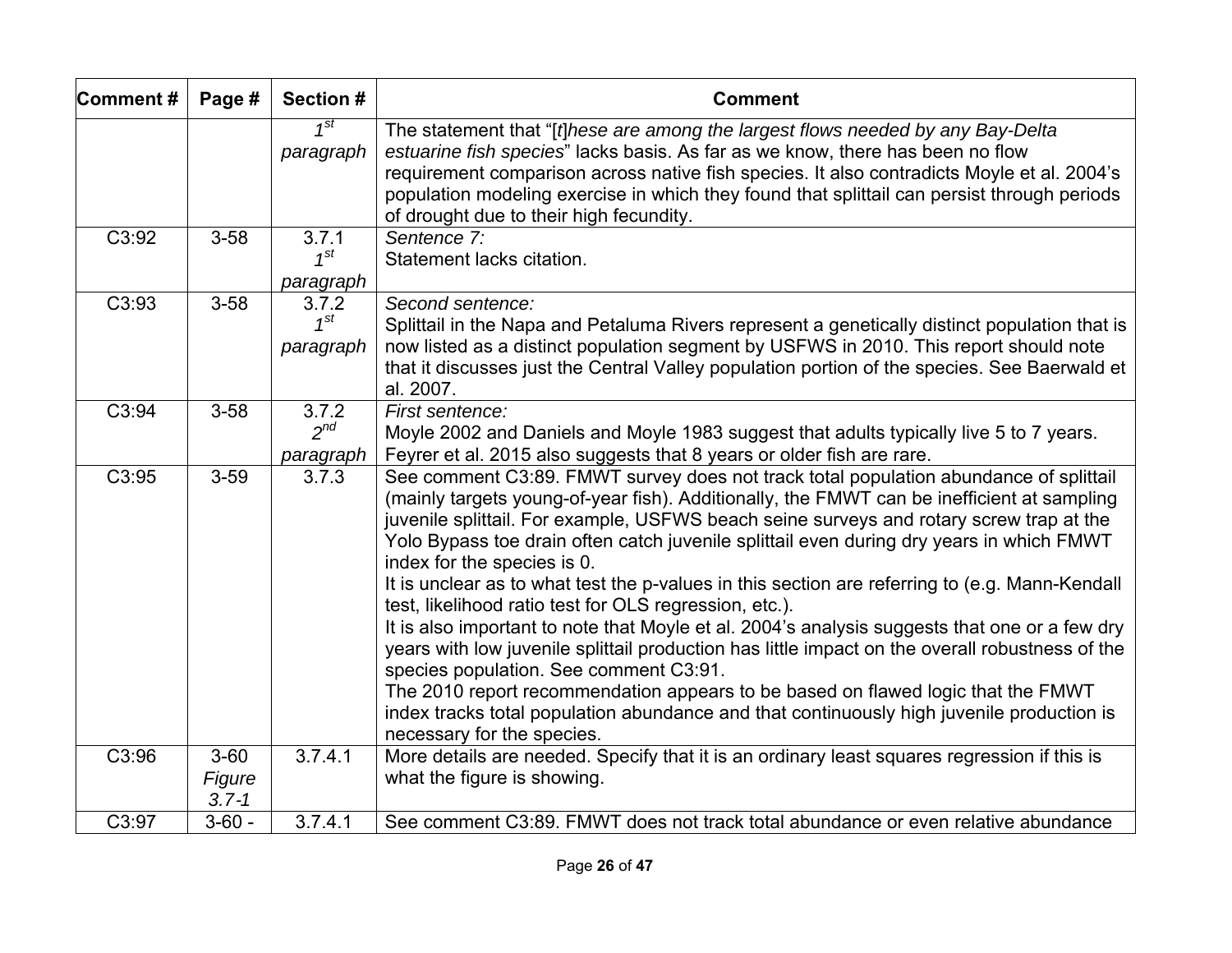| Comment# | Page #                                | Section #                       | <b>Comment</b>                                                                                                                                                                                                                                                                        |
|----------|---------------------------------------|---------------------------------|---------------------------------------------------------------------------------------------------------------------------------------------------------------------------------------------------------------------------------------------------------------------------------------|
|          | $3 - 61$                              |                                 | of splittail. It tracks mainly young-of-year splittail.                                                                                                                                                                                                                               |
| C3:98    | $3 - 63$<br>$1^{st}$<br>paragra<br>ph | 3.8.2                           | Discussion of migration into the Sacramento compared to the San Joaquin does not<br>mention the role of flows in determining migration location (i.e. higher flows on the San<br>Joaquin, relative to Sacramento flows, will attract more smelt to migrate there).                    |
| C3:99    | $3 - 63$<br>$2^{nd}$<br>paragra<br>ph | 3.8.2                           | Period for Delta smelt spawning has been gradually getting earlier through the last 15<br>years and Moyle 2002 may not be the best reference. Spawning now starts end of<br>February/beginning of March, with gravid females seen as early as January in the early<br>warning survey. |
| C3:100   | $3 - 63$<br>$2^{nd}$<br>paragra<br>ph | 3.8.2                           | Discussion of larval rearing areas does not include rearing in the north Delta, where<br>freshwater resident fish occur year-round. Citations for this and other recent findings in<br>Moyle 2016 (available at: http://escholarship.org/uc/item/09k9f76s#page-2).                    |
| C3:101   | $3 - 64$<br>$1^{st}$<br>paragra<br>ph | 3.8.3                           | Second sentence:<br>It is unclear how the 2% was calculated for 2000 and how that is the same as 1967.                                                                                                                                                                                |
| C3:102   | $3 - 71$<br>Figure<br>$3.8 - 5$       | 3.8.4.4                         | Figure does not include most recent 10 years of data. Smelt spawning has been getting<br>earlier over time, and it is possible that salvage timing may also have shifted.                                                                                                             |
| C3:103   | $3 - 72$<br>$1^{St}$<br>paragra<br>ph | 3.8.4.4                         | Larval smelt distribution over the past decade, as seen in the 20mm survey, is<br>consistently centered around the lower Sacramento River and the Deep Water Ship<br>Channel. The citation of Dege and Brown does not include the most recent and relevant<br>monitoring data.        |
| C3:104   | $3 - 73$                              | 3.8.4.4                         | The last paragraph of the smelt section does not include discussion of the importance of<br>turbidity in entrainment and does not reference what we have learned about the<br>entrainment/turbidity relationship since DWR began turbidity transects.                                 |
| C3:105   | $3 - 75$                              | 3.9.4                           | Please clarify if Figure 3.9-1 illustrates SWRCB's reanalysis of the relationship between<br>lagged Starry Flounder abundance with Delta outflow. If it does not, please include<br>methods and data sources of the reanalysis and a graphic illustrating the results.                |
| C3:106   | 3.77                                  | 3.10.2<br>$3^{rd}$<br>paragraph | It would be helpful to quantify predation on Bay shrimp if possible; for example, which life<br>stages of fish (juvenile, adult) prey on which life stages of shrimp (larval, juvenile, adult).                                                                                       |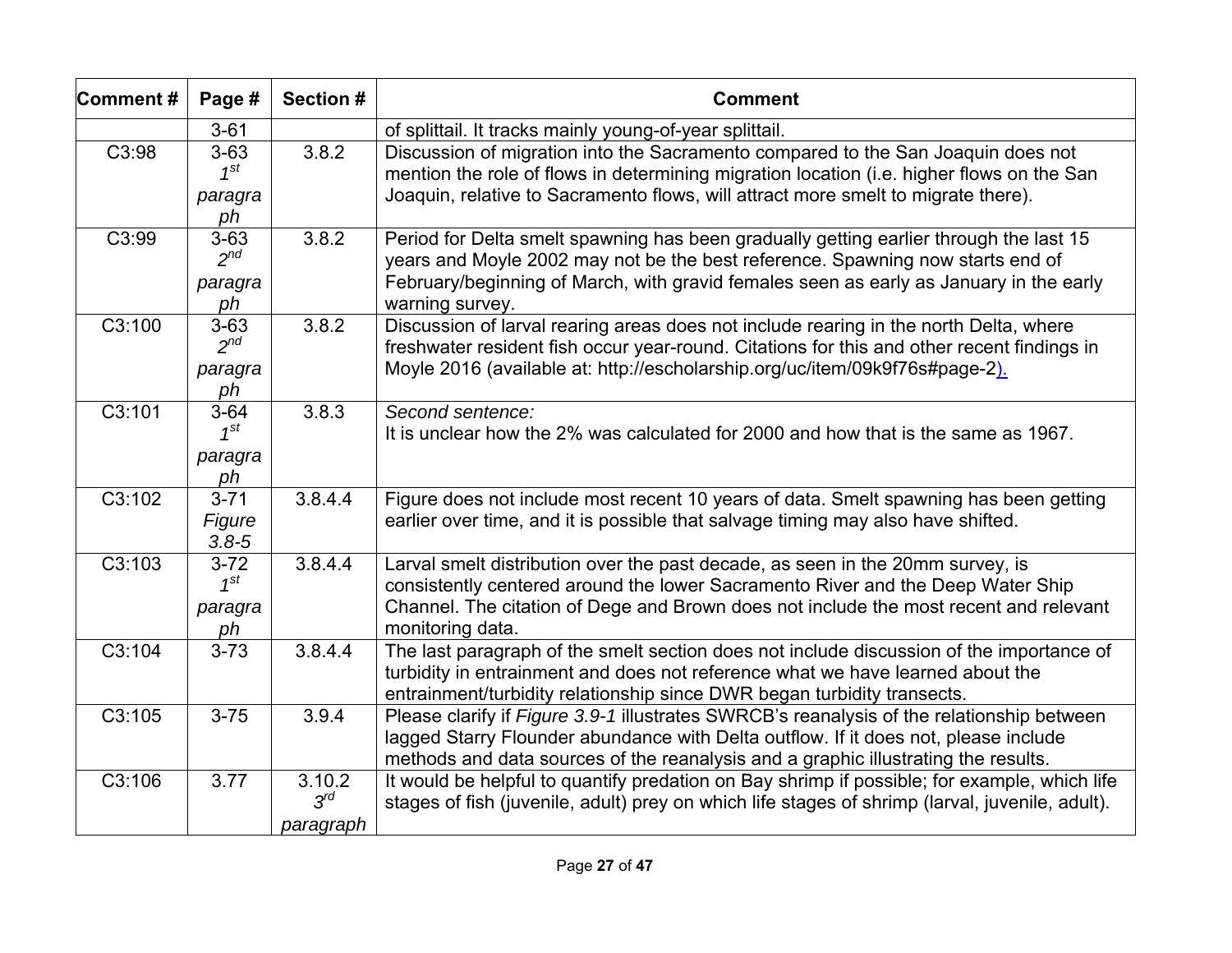| Comment#         | Page #                                | Section #                    | <b>Comment</b>                                                                                                                                                                                                                                                                                                                                             |
|------------------|---------------------------------------|------------------------------|------------------------------------------------------------------------------------------------------------------------------------------------------------------------------------------------------------------------------------------------------------------------------------------------------------------------------------------------------------|
| C3:107           | 3.78<br>$1^{st}$<br>paragra<br>ph     | 3.10.2                       | Wahle 1985 is described as a recent reference, but it is over 30 years old and talks about<br>Bay shrimp diets before the introduction of Potamocorbula amurensis. A more recent<br>reference post-clam would be helpful.                                                                                                                                  |
| C3:108           | 3.78                                  | 3.10.2                       | Corbula amurensis has been changed back to Potamocorbula amurensis. The old<br>species name will need to be updated throughout the document.                                                                                                                                                                                                               |
| C3:109           | $3 - 84$<br>$2^{nd}$<br>paragra<br>ph | 3.11.4.3                     | Separate the flow recommendation for E. affinis and N. Mercedis into its own section - it<br>is currently lumped in the "Non-native Zooplankton" section.                                                                                                                                                                                                  |
| C3:110           | $3 - 84$<br>$2^{nd}$<br>paragra<br>ph | 3.11.4.3                     | Include a summary of the scientific rationale behind the flow recommendation for E. affinis<br>and N. mercedis beyond simply stating that the California Department of Fish and Wildlife<br>recommended it during the 2010 Informational Proceeding.                                                                                                       |
| C3:111           | $3 - 89$<br>$2^{nd}$                  | 3.13                         | An inflection point was found to be at -6500 (OMR). Zeug and Cavallo 2014.                                                                                                                                                                                                                                                                                 |
|                  | paragra<br>ph                         |                              |                                                                                                                                                                                                                                                                                                                                                            |
| <b>Chapter 4</b> |                                       |                              |                                                                                                                                                                                                                                                                                                                                                            |
| C4:1             | $4 - 1$                               | 4.2<br>$1^{st}$<br>paragraph | This statement is incorrect. Flow is a driver of habitat, not habitat itself. The metrics listed<br>in the parentheses are the actual components of habitat. Of those, flow primarily<br>determines depth and velocity.                                                                                                                                    |
| C4:2             | $4 - 2$                               | 4.2.1                        | This section presents a poor review of freshwater tidal marsh. Suisun Marsh is probably<br>better characterized as brackish tidal marsh. See Brown et al. 2003 and some of the<br>excellent recent work by the Interagency Ecological Program (IEP) Tidal Wetlands Project<br>Work Team (PWT) for a more specific discussion of freshwater tidal habitats. |
| C4:3             | $4 - 4$                               | 4.2.3                        | This section presents a weak discussion about floodplain and how this habitat has been<br>altered. Floodplain has been a huge focus of research for 15+ years. Whipple et al. 2012<br>and more recent SFEI work provide a really good overview of these alterations.                                                                                       |
| C4:4             | $4 - 4$                               | 4.3<br>$1^{st}$              | Contaminants may bioaccumulate in other species beyond fish (i.e. clams, birds) and<br>become a human health concern.                                                                                                                                                                                                                                      |
| C4:5             | $4 - 4$                               | paragraph<br>4.3.1           | See comment C4:4: contaminants may bioaccumulate in other species besides fish.                                                                                                                                                                                                                                                                            |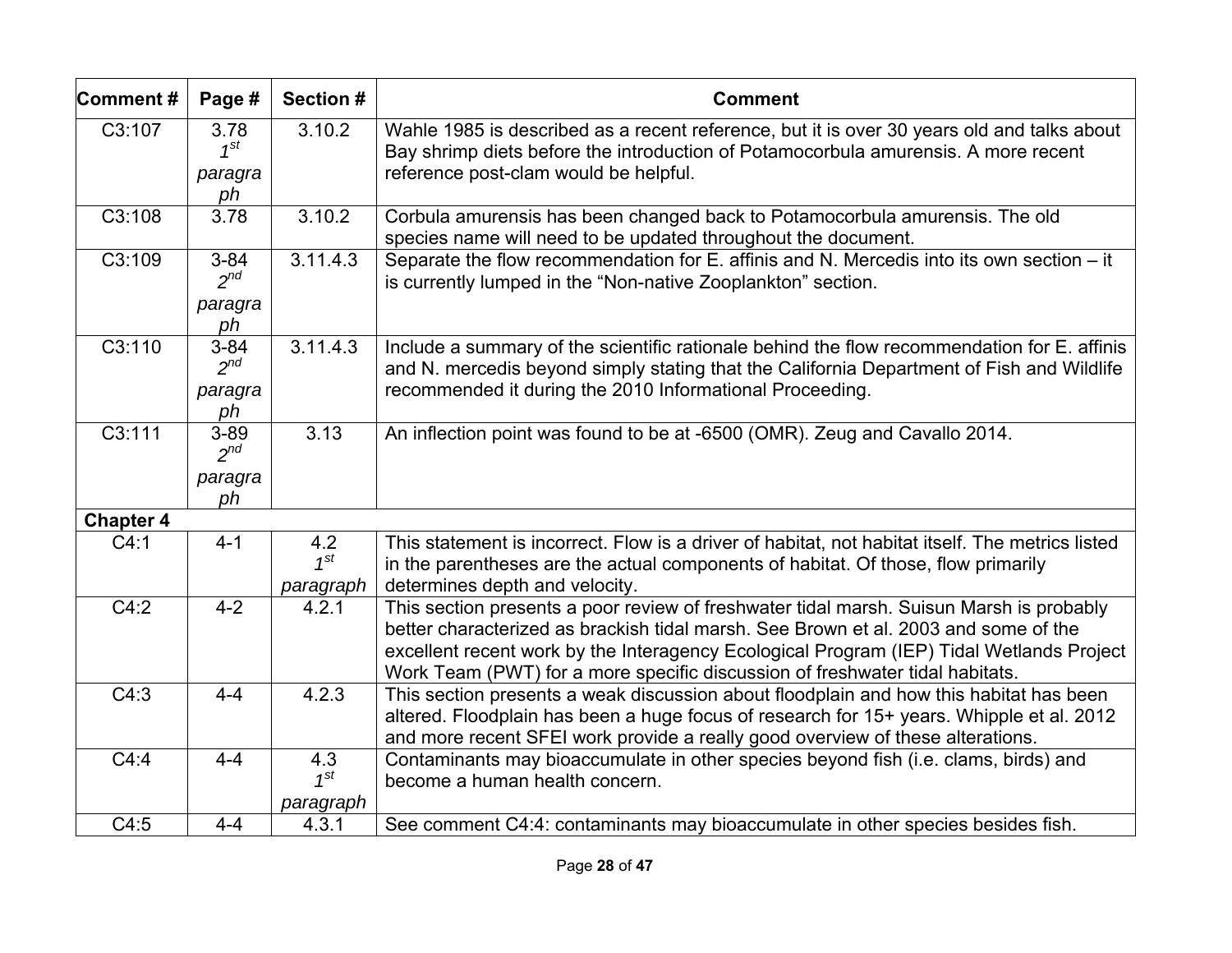| Comment#           | Page #  | Section #           | <b>Comment</b>                                                                                                                                                                                                   |
|--------------------|---------|---------------------|------------------------------------------------------------------------------------------------------------------------------------------------------------------------------------------------------------------|
|                    |         | 1 <sup>st</sup>     |                                                                                                                                                                                                                  |
|                    |         | paragraph           |                                                                                                                                                                                                                  |
| C4:5               | $4 - 4$ | 4.3.1               | Sediments may also act as a route of exposure and ingestion of organic contaminants to<br>non-target species, not just as a mechanism of transportation.                                                         |
| C4:6               | $4 - 5$ | 4.3.1<br>$1^{St}$   | The statement "(i.e. no kill fish)" should probably be "no fish kills" or "does not kill fish."                                                                                                                  |
|                    |         | paragraph           |                                                                                                                                                                                                                  |
| C4:7               | $4 - 5$ | 4.3.1.1<br>$1^{st}$ | 2011 and 2012 were wet and dry years, respectively, and pesticides/contaminants were<br>widespread throughout the Delta. In the same paragraph, it mentions that pesticide                                       |
|                    |         | paragraph           | transport is influenced by rainfall, runoff, and streamflow. Include a statement on how<br>changes in the water year types may (or may not) impact the transport of pesticides and<br>contaminants in the Delta. |
| C4:8               | $4 - 5$ | 4.3.1.1             | Second sentence:                                                                                                                                                                                                 |
|                    |         | $2^{nd}$            | Clarify what species are most impacted by exposure to pesticides in the rainy season. It                                                                                                                         |
|                    |         | paragraph           | appears the paragraph is referring to "Delta smelt."                                                                                                                                                             |
| C4:9               | $4 - 5$ | 4.3.1.1             | Last sentence:                                                                                                                                                                                                   |
|                    |         | $2^{nd}$            | State what toxicity endpoint was used to determine that there was no evidence of toxicity                                                                                                                        |
|                    |         | paragraph           | to Delta smelt.                                                                                                                                                                                                  |
| $\overline{C4:10}$ | $4 - 6$ | 4.3.1.1             | The PCB paragraphs are somewhat contradictory. The first paragraph states that PCBs in                                                                                                                           |
|                    |         | $2^{nd}$ & $3^{rd}$ | fish tissues have generally decreased since 2005, typically below concerns for human                                                                                                                             |
|                    |         | paragraph           | health. The second paragraph states that PCBs in the sport fish of San Francisco Bay are                                                                                                                         |
|                    |         | S                   | ten times higher than the threshold for human consumption. Clarify the discrepancies                                                                                                                             |
|                    |         |                     | between these two paragraphs.                                                                                                                                                                                    |
| C4:11              | $4 - 6$ | 4.3.1.2             | Clarify how the reproductive health of Menidi was negatively impacted.                                                                                                                                           |
| C4:12              | $4 - 6$ | 4.3.1.2             | State the source of EDCs in the Delta (presumably waste water treatment plant effluent).                                                                                                                         |
| C4:13              | $4 - 7$ | 4.3.1.3             | This paragraph states that mussels were the most sensitive aquatics. Clarify what other                                                                                                                          |
|                    |         | $1^{st}$            | organisms this is in comparison to.                                                                                                                                                                              |
|                    |         | paragraph           |                                                                                                                                                                                                                  |
| $\overline{C4:14}$ | $4 - 7$ | 4.3.1.3             | Include a sentence on the upgrade of Sacramento Regional Sanitation District Waste                                                                                                                               |
|                    |         |                     | Water Treatment Plant and its potential impact on ammonia/ammonium levels in the                                                                                                                                 |
|                    |         |                     | Delta.                                                                                                                                                                                                           |
| C4:15              | $4 - 7$ | 4.3.1.4             | Sentence 2:                                                                                                                                                                                                      |
|                    |         | $1^{st}$            | Change "hepatotoxins" to "toxins" as the cyanobacteria listed can produce other toxins                                                                                                                           |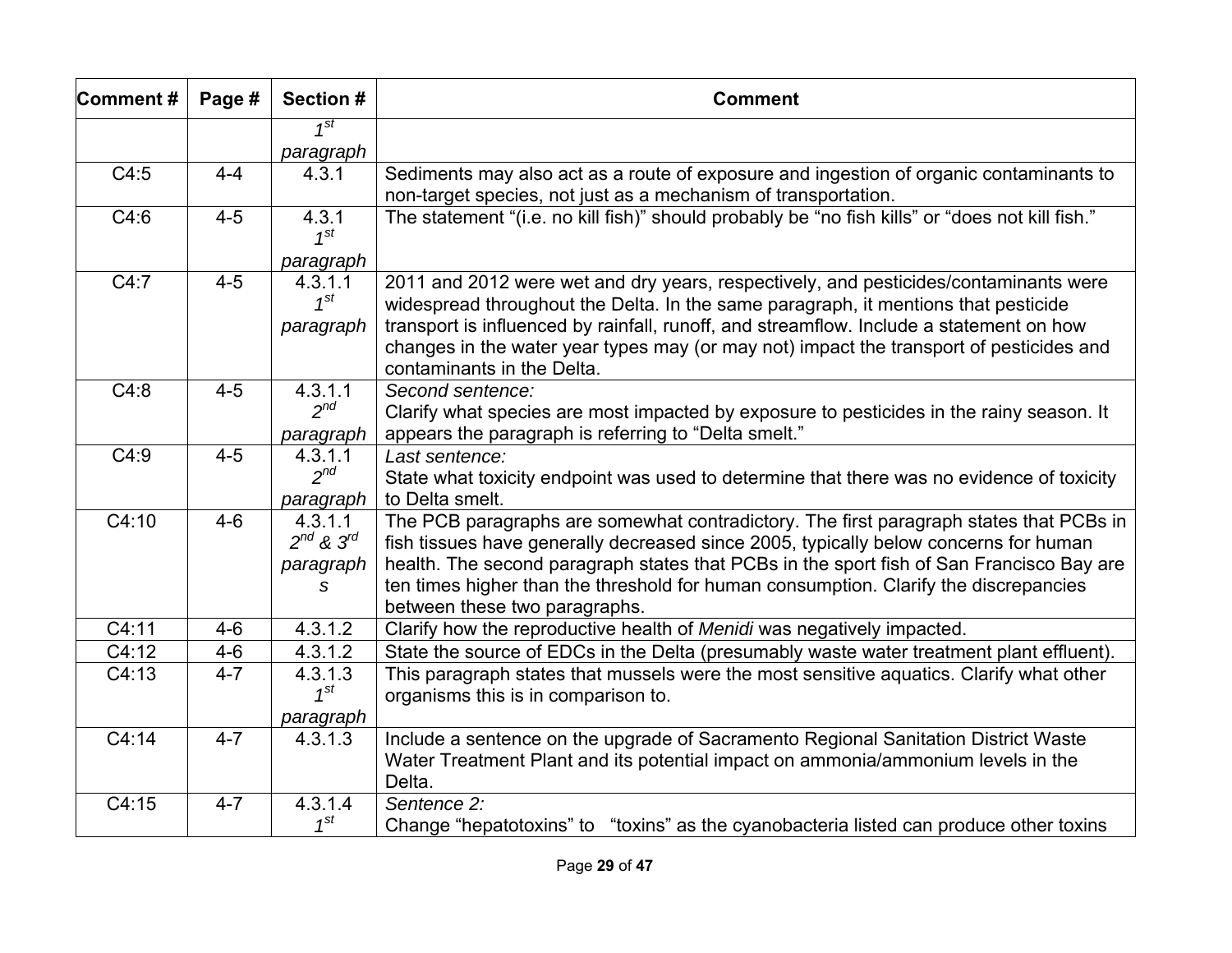| Comment#           | Page #   | Section #   | <b>Comment</b>                                                                                                                                                                                                                                                      |
|--------------------|----------|-------------|---------------------------------------------------------------------------------------------------------------------------------------------------------------------------------------------------------------------------------------------------------------------|
|                    |          | paragraph   | besides hepatotoxins (i.e. Anabaena and anatoxin, a neurotoxin).                                                                                                                                                                                                    |
| C4:16              | $4 - 7$  | 4.3.1.4     | Sentence 3:                                                                                                                                                                                                                                                         |
|                    |          | $1^{st}$    | Include a citation for this sentence.                                                                                                                                                                                                                               |
|                    |          | paragraph   |                                                                                                                                                                                                                                                                     |
| C4:17              | $4 - 7$  | 4.3.1.4     | In addition to Berg and Sutula 2015, include peer-review literature as part of citations.                                                                                                                                                                           |
| C4:18              | $4 - 8$  | 4.3.1.5     | There is no statement or mention of what levels of Selenium are of concern in the Delta.<br>Include a statement regarding concentrations of concern for Selenium in the Delta.                                                                                      |
| C4:19              | $4 - 8$  | 4.3.1.6     | There is no statement or mention of what levels of Mercury are of concern in the Delta.<br>Include a statement regarding concentrations of concern for Mercury in the Delta.                                                                                        |
| $\overline{C4:20}$ | $4 - 8$  | 4.2         | Sentence 2:                                                                                                                                                                                                                                                         |
|                    |          | $1^{st}$    | Biological activity (phytoplankton and primary production/decay) are also factors that                                                                                                                                                                              |
|                    |          | paragraph   | impact dissolved oxygen (DO) concentrations in the Delta—especially in locations with                                                                                                                                                                               |
|                    |          |             | low flow and long residence times. Include in sentence information regarding factors that                                                                                                                                                                           |
|                    |          |             | impact DO levels.                                                                                                                                                                                                                                                   |
| C4:21              | $4 - 9$  | 4.3.3       | Average winds have declined in the Delta, and winds may impact waves and ultimately                                                                                                                                                                                 |
|                    |          |             | turbidity. Include a sentence on the effects of winds and wave conditions on turbidity in<br>the Delta.                                                                                                                                                             |
| C4:22              | $4 - 10$ | 4.3.4       | Climate change (i.e., drought) may impact water temperatures in the Delta. Include this                                                                                                                                                                             |
|                    |          |             | factor in the paragraph.                                                                                                                                                                                                                                            |
| C4:23              | $4 - 11$ | 4.4.1.1     | Scientific name for Threadfin Shad should be provided in this section.                                                                                                                                                                                              |
| C4:24              | $4 - 11$ | 4.4.1.2     | There are several catfish species present in the Delta, each with a different niche and life<br>history. This section should list all the relevant species and clarify that the statements are<br>very broad and not meant to be entirely accurate for all species. |
| C4:25              | $4 - 11$ | 4.4.1.3     | The following sentence needs citation: "[a]pproximately one half to two thirds of the                                                                                                                                                                               |
|                    |          |             | striped bass population spawns in the Sacramento River Basin while the remainder                                                                                                                                                                                    |
|                    |          |             | spawns in the lower San Joaquin River."                                                                                                                                                                                                                             |
|                    |          |             | The section is also missing the scientific name for Striped Bass.                                                                                                                                                                                                   |
| C4:26              | $4 - 11$ | $4.4.1.3 -$ | See:                                                                                                                                                                                                                                                                |
|                    |          | Last        | Lindley, S. T., and M. S. Mohr. 2003. Modeling the effect of Striped Bass (Morone                                                                                                                                                                                   |
|                    |          | sentence    | saxatilis) on the population viability of Sacramento River winter run Chinook Salmon                                                                                                                                                                                |
|                    |          |             | (Oncorhynchus tshawytscha). U.S. National Marine Fisheries Service Fishery Bulletin<br>101:321-331.                                                                                                                                                                 |
| C4:27              | $4 - 12$ | 4.4.1.4     | List the species' scientific name.                                                                                                                                                                                                                                  |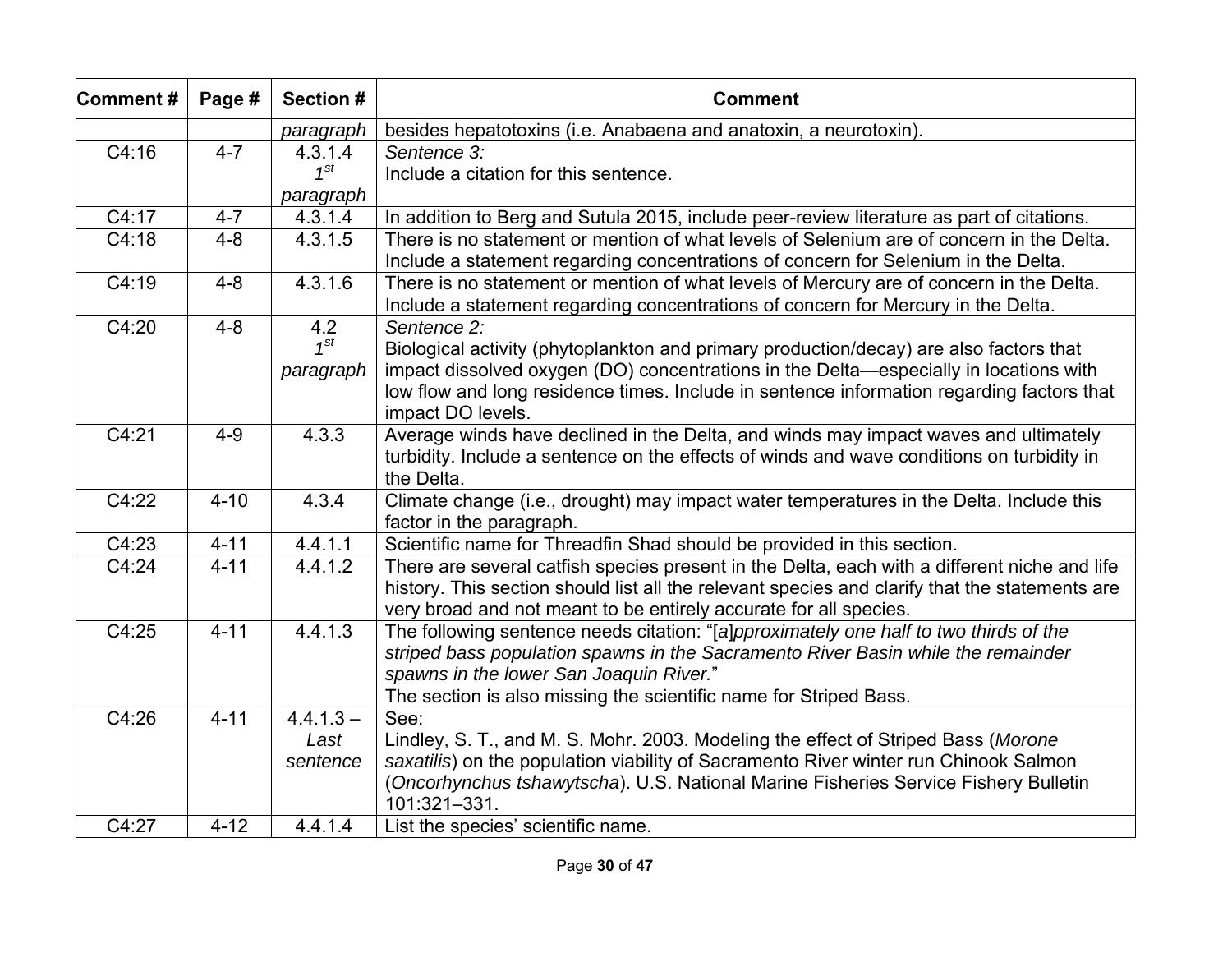| Comment#           | Page #   | Section #                      | <b>Comment</b>                                                                                                                                                                                                                                                                                                                                                                                                                                                    |
|--------------------|----------|--------------------------------|-------------------------------------------------------------------------------------------------------------------------------------------------------------------------------------------------------------------------------------------------------------------------------------------------------------------------------------------------------------------------------------------------------------------------------------------------------------------|
| C4:28              | $4 - 12$ | 4.4.1.4                        | "They have many similarities to striped bass"<br>Largemouth Bass and Striped Bass have little in common aside from the fact that both<br>can be piscivorous. Largemouth bass are not pelagic, tend to favor areas with aquatic<br>vegetation, and seem to have increased in recent years (see Conrad, et al. 2016).                                                                                                                                               |
| C4:29              | $4 - 12$ | 4.4.1.5                        | The following primary sources should be cited in place of Moyle 2002:<br>Melinda R. Baerwald, Brian M. Schreier, Gregg Schumer & Bernie May (2012): Detection<br>of Threatened Delta Smelt in the Gut Contents of the Invasive Mississippi Silverside in the<br>San Francisco Estuary Using TaqMan Assays, Transactions of the American Fisheries<br>Society, 141:6, 1600-1607<br>Mahardja, B., J. L. Conrad, L. Lusher, and B. Schreier. 2016. Abundance trends, |
|                    |          |                                | distribution, and habitat associations of the invasive Mississippi Silverside (Menidia<br>audens) in the Sacramento-San Joaquin Delta, California, USA. San Francisco Estuary<br>and Watershed Science. 14(1): Article 1.                                                                                                                                                                                                                                         |
|                    |          |                                | Brian M. Schreier, Melinda R. Baerwald, J. Louise Conrad, Gregg Schumer & Bernie May<br>(2016) Examination of Predation on Early Life Stage Delta Smelt in the San Francisco<br>Estuary Using DNA Diet Analysis, Transactions of the American Fisheries Society, 145:4,<br>723-733.                                                                                                                                                                               |
| C4:30              | $4 - 12$ | 4.4.1.6                        | Wakasagi was introduced for the purpose of providing forage in reservoirs for rainbow<br>trout and other salmonids (Moyle 2002), not due to recreational aquarium release.                                                                                                                                                                                                                                                                                        |
| C4:31              | $4 - 12$ | 4.4.2<br>$2^{nd}$<br>paragraph | First sentence:<br>Jassby et al. (2002) found a decline from 1975 to 1995 in primary productivity, but Jassby<br>(2008) noted an increase from 1995 to 2005.                                                                                                                                                                                                                                                                                                      |
| $\overline{C4:32}$ | $4 - 12$ | 4.4.1.5                        | This section missed the following relevant citations:<br>Mahardja, B., J. L. Conrad, L. Lusher, and B. Schreier. 2016. Abundance trends,<br>distribution, and habitat associations of the invasive Mississippi Silverside (Menidia<br>audens) in the Sacramento-San Joaquin Delta, California, USA. San Francisco<br>Estuary and Watershed Science. 14(1): Article 2.<br>http://www.tandfonline.com/doi/pdf/10.1080/00028487.2016.1152299                         |
| C4:33              | $4 - 13$ | 4.4.2                          | Brown et al. (2016)'s recent review suggests that the different copepod species are<br>roughly equivalent nutrition-wise, citing Kratina and Winder (2015).<br>See:<br>Brown, L. R., W. Kimmerer, J. L. Conrad, S. Lesmeister, A. Mueller-Solger. 2016.                                                                                                                                                                                                           |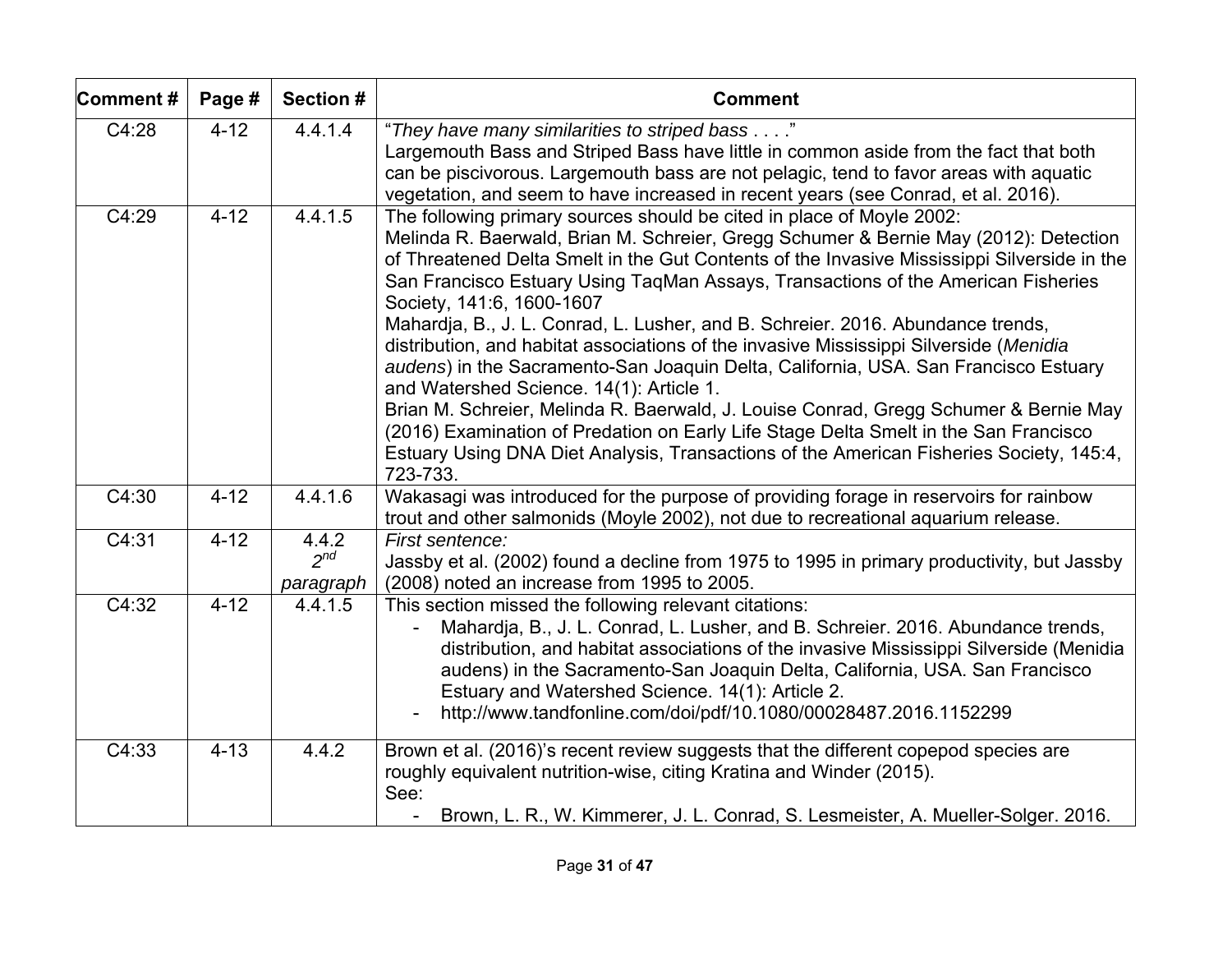| Comment#           | Page #                 | Section # | <b>Comment</b>                                                                                                                                                                                                                                                                                                                                                                                                                                                                                                                                                                                                                                                                |
|--------------------|------------------------|-----------|-------------------------------------------------------------------------------------------------------------------------------------------------------------------------------------------------------------------------------------------------------------------------------------------------------------------------------------------------------------------------------------------------------------------------------------------------------------------------------------------------------------------------------------------------------------------------------------------------------------------------------------------------------------------------------|
|                    |                        |           | Food Webs of the Delta, Suisun Bay, and Suisun Marsh: An Update on Current<br>Understanding and Possibilities for Management. San Francisco Estuary and<br>Watershed Science 14(3).                                                                                                                                                                                                                                                                                                                                                                                                                                                                                           |
|                    |                        |           | Kratina P, Winder M. 2015. Biotic invasions can alter nutritional composition of<br>zooplankton communities. Oikos 124(10):1337-1345.                                                                                                                                                                                                                                                                                                                                                                                                                                                                                                                                         |
| $\overline{C4:34}$ | $4 - 13$               | 4.4.2     | None of the references was a direct study showing that non-native copepods are more<br>energetically costly for fish to capture. It may be better to cite the following article:<br>Lesa Meng & James J. Orsi (1991) Selective Predation by Larval Striped Bass on Native<br>and Introduced Copepods, Transactions of the American Fisheries Society, 120:2, 187-<br>192.                                                                                                                                                                                                                                                                                                     |
| C4:35              | $4 - 14$               | 4.4.3     | General comment on Plants section: it is unclear whether a goal of this section is to<br>make a statement or prediction on how updated flow criteria will affect non-native aquatic<br>vegetation. In general, the section is a very general statement that aquatic plants are<br>present, have negative impacts on the ecosystem, and that there are some control<br>programs in place. Suggest indicating how the Plan update would interact with the<br>permitting process for the Division of Boating and Waterways, which is part of State<br>Parks, not its own department. Also add what are the anticipated aquatic vegetation<br>responses to new flow requirements. |
| C4:36              | $4 - 14$               | 4.4.3     | Consider water primrose as another highly problematic invader along with Brazilian<br>Waterweed and Water Hyacinth. The 2015 State of the Estuary report<br>(http://www.sfestuary.org/about-the-estuary/soter/) has a "sidebar" piece regarding the<br>increasing prevalence of water primrose (now equivalent to Water Hyacinth). It is an<br>aggressive invader that affects physical habitat properties and displaces other plant<br>species.                                                                                                                                                                                                                              |
| C4:37              | $4 - 14$               | 4.4.3     | Middle of paragraph 2: a more appropriate reference for the sentence about Brazilian<br>Waterweed's trapping of sediment is Hestir et al. 2015 (in Estuaries and Coasts).                                                                                                                                                                                                                                                                                                                                                                                                                                                                                                     |
| C4:38              | $4 - 14$               | 4.4.3     | Khanna et al. 2012 (in Biological Invasions) is an appropriate source for effects of Water<br>Hyacinth on the ecosystem.                                                                                                                                                                                                                                                                                                                                                                                                                                                                                                                                                      |
| C4:39              | $4 - 15 -$<br>$4 - 16$ | 4.5.2     | Boat strikes can kill or injure sturgeon. Their impact on the population is unknown but has<br>been indicated as a problem worth evaluating for several sturgeon species.                                                                                                                                                                                                                                                                                                                                                                                                                                                                                                     |
| C4:40              | $4 - 16$               | 4.5.3     | The statement "[a]nother negative effect of hatcheries is that their discharges, though<br>regulated, can become a problem especially with the introduction of net pens (Brager et                                                                                                                                                                                                                                                                                                                                                                                                                                                                                            |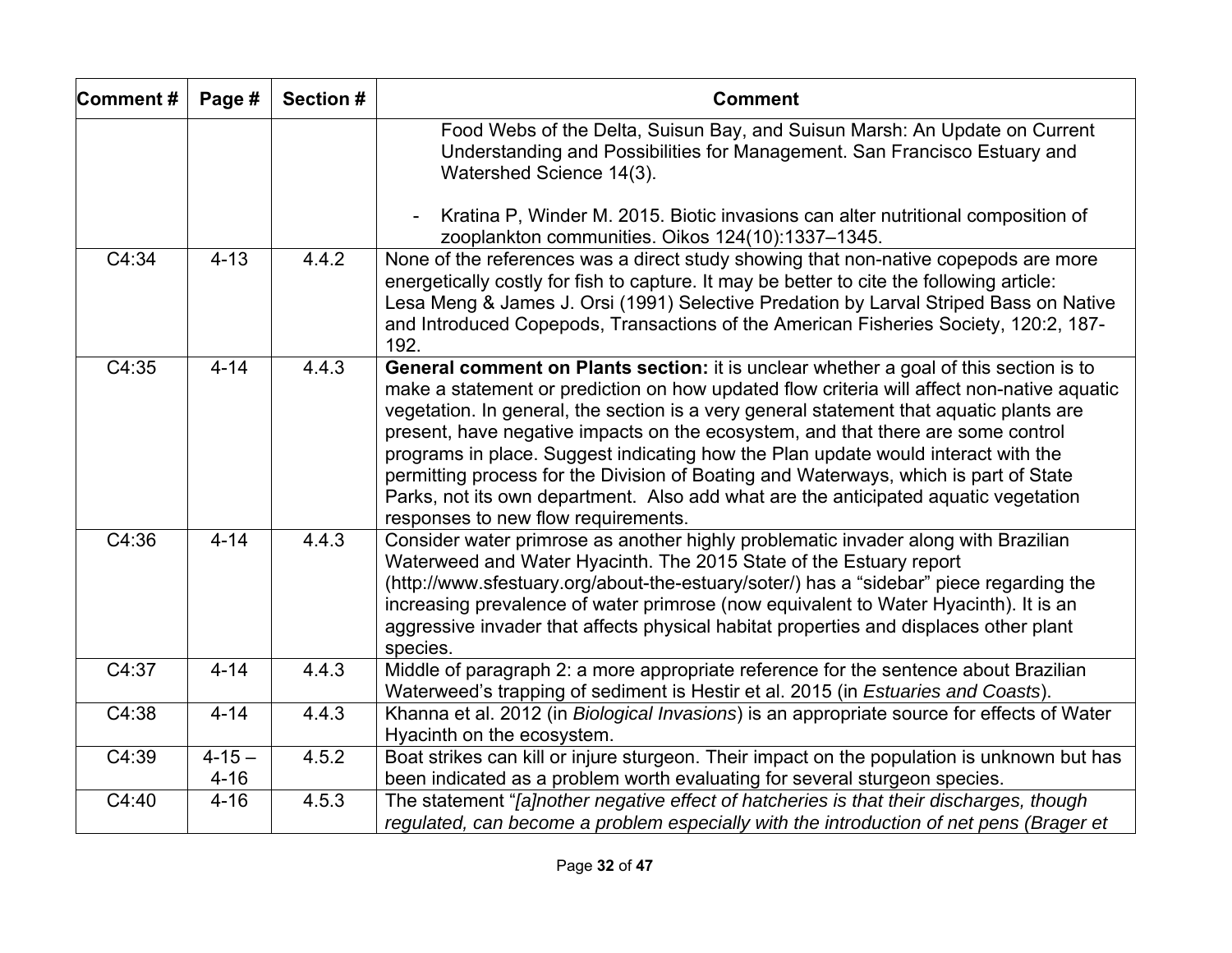| Comment#         | Page #   | Section #                      | <b>Comment</b>                                                                                                                                                                                                                                                                                                                                                                                                                                                                                                                                                                 |
|------------------|----------|--------------------------------|--------------------------------------------------------------------------------------------------------------------------------------------------------------------------------------------------------------------------------------------------------------------------------------------------------------------------------------------------------------------------------------------------------------------------------------------------------------------------------------------------------------------------------------------------------------------------------|
|                  |          |                                | al. 2015) such as in the Yolo Bypass (SJRRP 2015)" is based on faulty reasoning.<br>The source of nutrients in hatchery discharge is hatchery feed, which represents an<br>external input to the river system. Fish in net pens in the Yolo Bypass feed on trophic<br>resources generated within the system, so they do not represent a net input. In fact, fish<br>assimilation and respiration or carbon associated with consumption of in situ trophic<br>resources would cause a net reduction in "discharge" from the Yolo Bypass relative to<br>conditions without fish. |
| <b>Chapter 5</b> |          |                                |                                                                                                                                                                                                                                                                                                                                                                                                                                                                                                                                                                                |
| C5:1             | $5-2$    | 5.1                            | For salmonids, the relationships provided describe outflows and returning adults and/or<br>outflow and juvenile survival, not specific modeling or analysis that provided direct<br>evidence for more "natural" flow regimes. This effort must be coupled with the fact that<br>due to changes in the landscape (loss of wetlands and construction of dams), augmented<br>summer flows are now needed due to this loss, and the resultant and subsequent<br>decreased upwelling and discharge during the summer period.                                                        |
| C5:2             | $5-3$    | 5.1.1                          | Water temperatures are not primarily influenced by flow, at least not in all seasons.                                                                                                                                                                                                                                                                                                                                                                                                                                                                                          |
|                  |          |                                | Summer water temperatures are primarily driven by air temperature.                                                                                                                                                                                                                                                                                                                                                                                                                                                                                                             |
| C5:3             | $5-3$    | 5.1.1<br>$2^{nd}$<br>paragraph | Sentence 3 indicates that flow affects temperature. However, this linkage varies spatially<br>and likely seasonally. For example, Delta water temperatures in summer are driven<br>primarily by air temperature, not flow (Wagner et al. 2012).                                                                                                                                                                                                                                                                                                                                |
| C5:4             | $5 - 7$  | 5.2.2<br>$3^{rd}$<br>paragraph | This paragraph claims higher flows increase salmon abundance in the Delta. Keep in<br>mind that the likely mechanism is redistribution of small fish rather than increased<br>production. Put another way, very high flows seem to trigger greater downstream<br>movement of salmon fry to the Delta (see, e.g., Brandes and McClain 2001). Hence, high<br>Delta fry abundance in wet years does not necessarily mean that more fish are produced<br>in the Delta or its tributaries.                                                                                          |
| C5:5             | $5-7$    | 5.2.2<br>$2^{nd}$<br>paragraph | The last sentence describes how a lack of tributary flow can affect connectivity with the<br>main stem Sacramento River. This does not seem to apply to the large tributaries like the<br>Yuba, Feather, or American Rivers, but might to some of the smaller intermittent streams.<br>The text should probably clarify this.                                                                                                                                                                                                                                                  |
| C5:6             | $5 - 12$ | 5.3.1                          | Delta Islands are significantly below the channel systems. The unimpaired study does not<br>account for extensive seepage from channels.                                                                                                                                                                                                                                                                                                                                                                                                                                       |
| C5:7             | $5 - 12$ | 5.3.1<br>&                     | Unclear how the Eight River Index could be used in the current month, as contributions for<br>entire month are not yet know. Unclear how this could be implemented.                                                                                                                                                                                                                                                                                                                                                                                                            |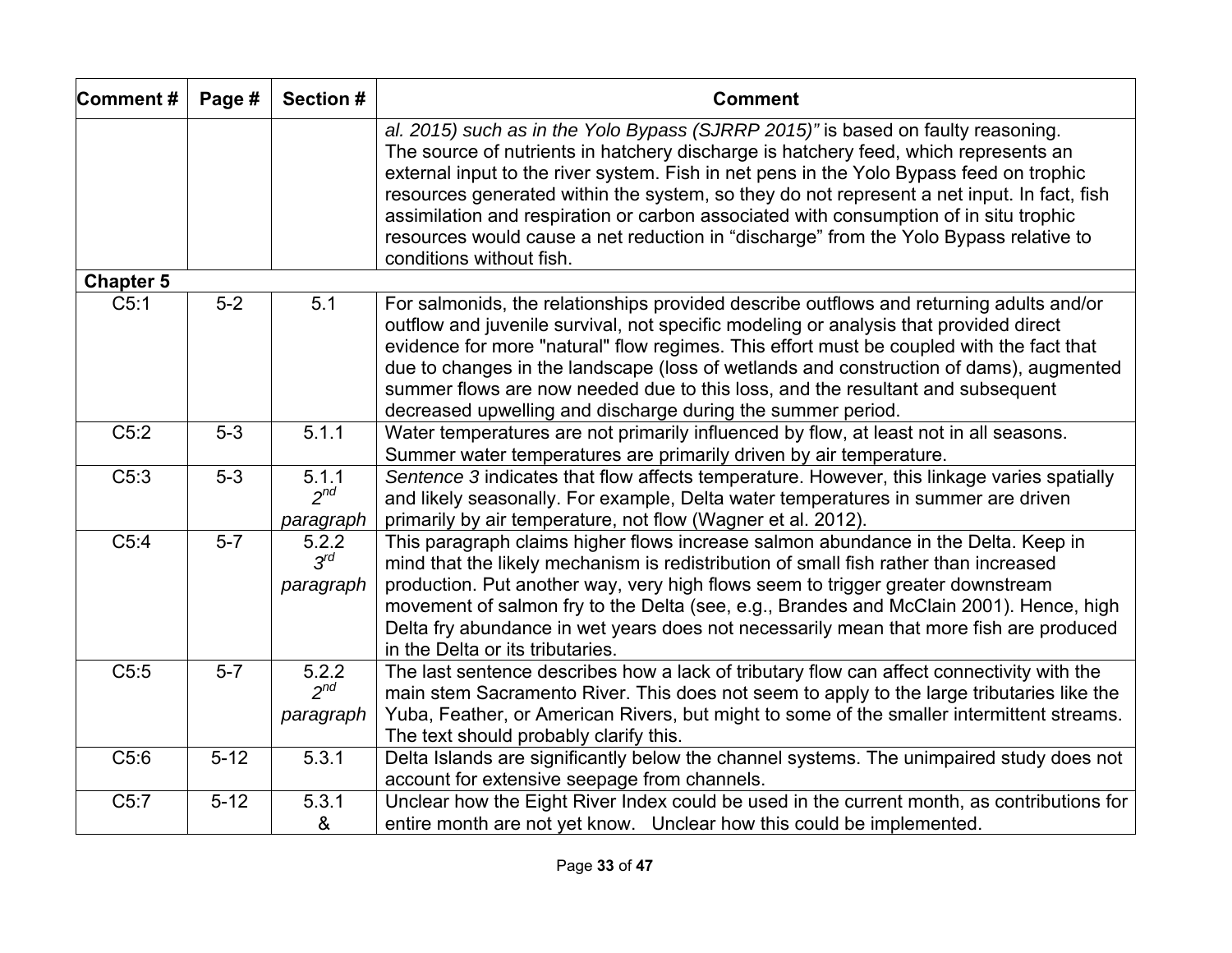| Comment# | Page #            | Section # | <b>Comment</b>                                                                                                                                                                                                                                                                                                                                                                                                                                                                                                                                                                                                         |
|----------|-------------------|-----------|------------------------------------------------------------------------------------------------------------------------------------------------------------------------------------------------------------------------------------------------------------------------------------------------------------------------------------------------------------------------------------------------------------------------------------------------------------------------------------------------------------------------------------------------------------------------------------------------------------------------|
|          |                   | 5.3.3     |                                                                                                                                                                                                                                                                                                                                                                                                                                                                                                                                                                                                                        |
| C5:8     | $5 - 15$          | 5.3.3.1   | A multiple regression followed by a linear regression is used to estimate Delta outflow as<br>a function of the ERI for the months of January through June. Multiple correlation<br>coefficient (for multiple regression) and $R^2$ for linear regression should be computed and<br>presented, as well as scatter plots for the relationships that are being modeled.<br>It appears that Figure 5.3-2 is labeled incorrectly (x-axis) or the reference to it in item 3 is<br>incorrect.                                                                                                                                |
| C5:9     | $5 - 15$          | 5.3.3.1   | The period 1922-2003 was used to obtain time series for January to June flows, yet this<br>excludes the most recent drought years, and drought years are predicted to increase in<br>frequency due to Climate Change. This period also excludes flow regimes that have<br>occurred post 2009 NMFS Biological Opinion.                                                                                                                                                                                                                                                                                                  |
| C5:10    | $5 - 15$          | 5.3.3.1   | "1. Fit a multiple linear regression independently for each month to predict unimpaired<br>Delta outflow for January to June as a function of unimpaired inflows from the<br>Sacramento River basin, Eastside tributaries to the Delta, and San Joaquin River basin<br>(Table 5.3-1)."<br>Where does the estimate of unimpaired Delta outflow come from? It would seem from the<br>SVUFM, but it is not specified.                                                                                                                                                                                                     |
| C5:11    | $\overline{5-15}$ | 5.3.3.1   | "2. Using the linear model obtained in (1), predict the Delta outflow that would result from<br>unimpaired Sacramento And Eastside Tributary flows and existing conditions for San<br>Joaquin inflows at Vernalis (Figure5.3-1)."<br>It does not seem appropriate to use existing condition flows on the San Joaquin, along<br>with the unimpaired Sacramento and Eastside streams, as a predictor of unimpaired<br>Delta outflow. Said in another way, replacing unimpaired San Joaquin inflow with<br>impaired, existing condition San Joaquin flows at Vernalis would not produce the<br>appropriate Delta outflow. |
| C5:12    | $5 - 15$          | 5.3.3.1   | "3. Fit a monthly linear regression that predicts the monthly Delta outflows obtained in (2)<br>as functions of monthly ERI (Figure 5.3-2)."<br>Using the current month's ERI to derive current month Delta outflow may not be possible<br>in real time. The ERI is based on gaged data that needs to be reviewed and interpreted<br>before it is finalized.                                                                                                                                                                                                                                                           |
| C5:13    | $5 - 16$          | 5.3.3.1   | Unimpaired to existing Delta outflow plots for Vernalis (Figure 5.3-1) are shown with May<br>and June showing effects of impairment. Indicate whether Sacramento and Eastside<br>streams also show this impairment.                                                                                                                                                                                                                                                                                                                                                                                                    |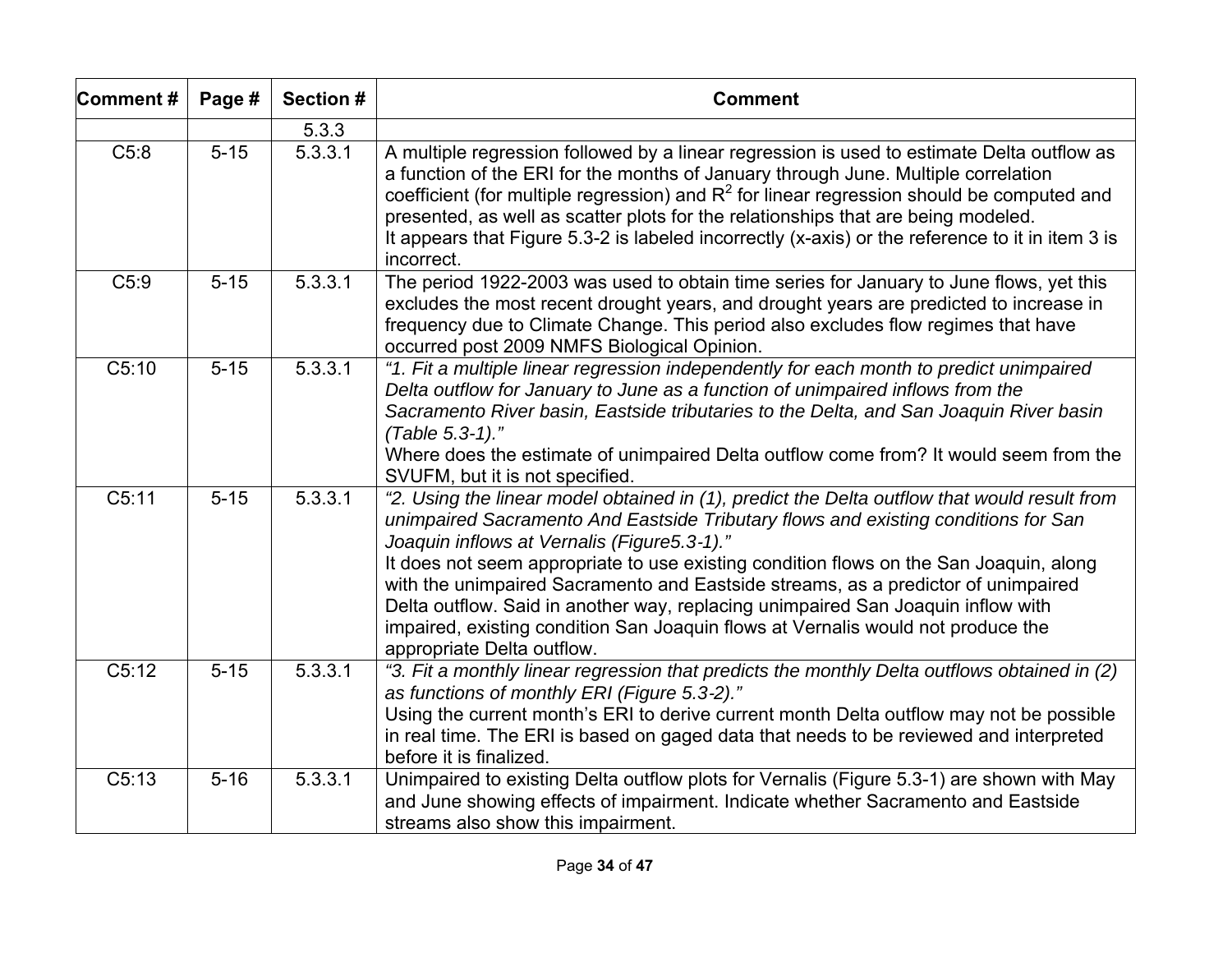| Comment# | Page #                                | Section # | <b>Comment</b>                                                                                                                                                                                                                                                                                                                                                                                                                                                                                                                                                                                                                                                                                                          |
|----------|---------------------------------------|-----------|-------------------------------------------------------------------------------------------------------------------------------------------------------------------------------------------------------------------------------------------------------------------------------------------------------------------------------------------------------------------------------------------------------------------------------------------------------------------------------------------------------------------------------------------------------------------------------------------------------------------------------------------------------------------------------------------------------------------------|
| C5:14    | $5 - 17$                              | $5.3 - 2$ | An attempt has been made to linearize monthly Delta outflow as a function of monthly<br>ERI. This only works if there is a good correlation between the 3 watersheds. Figure in<br>5.3-2 shows a poor linear fit.                                                                                                                                                                                                                                                                                                                                                                                                                                                                                                       |
| C5:15    | $5 - 19$<br>$1^{st}$<br>paragra<br>ph | 5.3.3.2   | The message here on Yolo Bypass is somewhat muted and should be expanded in<br>Chapter 5 in general. The Yolo Bypass has been shown to benefit many species beyond<br>splittail. Suggest putting greater emphasis on increasing Yolo inundation as a benefit for<br>many species (salmon should at least be mentioned). Neither are the lower trophic<br>benefits of Yolo Bypass inundation mentioned here. Additionally, though increasing the<br>frequency of Yolo inundation by installing a larger notch in Fremont Weir is required by<br>the NMFS biological opinion, consider specifically stating support for this action. There<br>have been some indirect references, but no explicit support has been noted. |
| C5:16    | $5 - 32$                              | 5.4.2     | Regarding temperature and egg viability, recent analysis and work presented at the 2016<br>Bay-Delta Science Conference (Martin-SWFSC) indicates that these laboratory derived<br>estimates are too high, and 12°C (53.6°F) is a more realistic value for protecting in-river,<br>naturally spawned Chinook eggs.                                                                                                                                                                                                                                                                                                                                                                                                       |
| C5:17    | $5 - 33$                              | 5.4.2.2   | The amount of storage required to meet the cold water habitat requirements are not<br>quantified. This would help to determine more precisely the downstream unimpaired flow<br>percentage.                                                                                                                                                                                                                                                                                                                                                                                                                                                                                                                             |
| C5:18    | $5 - 35$<br>Last<br>paragra<br>ph     | 5.4.2.2   | Cite which "[s]tudies have shown it is unlikely that adult Chinook salmon can use the<br>Feather River below the Thermalito Afterbay Outlet (High Flow Channel) except as a<br>migration corridor." Salmonids can successfully spawn in the High Flow Channel.                                                                                                                                                                                                                                                                                                                                                                                                                                                          |
| C5:19    | $5 - 36$<br>$1^{st}$<br>paragra<br>ph | 5.4.2.2   | DWR is not currently operating under the conditions outlined in the Settlement Agreement<br>and will not implement it until licensed.                                                                                                                                                                                                                                                                                                                                                                                                                                                                                                                                                                                   |
| C5:20    | $5 - 39$                              | 5.5.3     | Impact of additional closure of DCC in October was not analyzed. Any increase in salinity<br>at Rock Slough and Jersey Point could cause a significant water cost. Indicate whether<br>additional closure requirements can be eliminated using non-physical barriers at<br>Georgiana Slough. Preliminary studies show a reduction of two-thirds of fish movement to<br>the central Delta via Georgiana Slough.                                                                                                                                                                                                                                                                                                          |
| C5:21    | $5 - 39$                              | 5.5.3     | Diurnal operation of the DCC gates is neither realistic nor feasible with the current<br>infrastructure of the DCC gates. The DCC gates, as built, were not intended for this type                                                                                                                                                                                                                                                                                                                                                                                                                                                                                                                                      |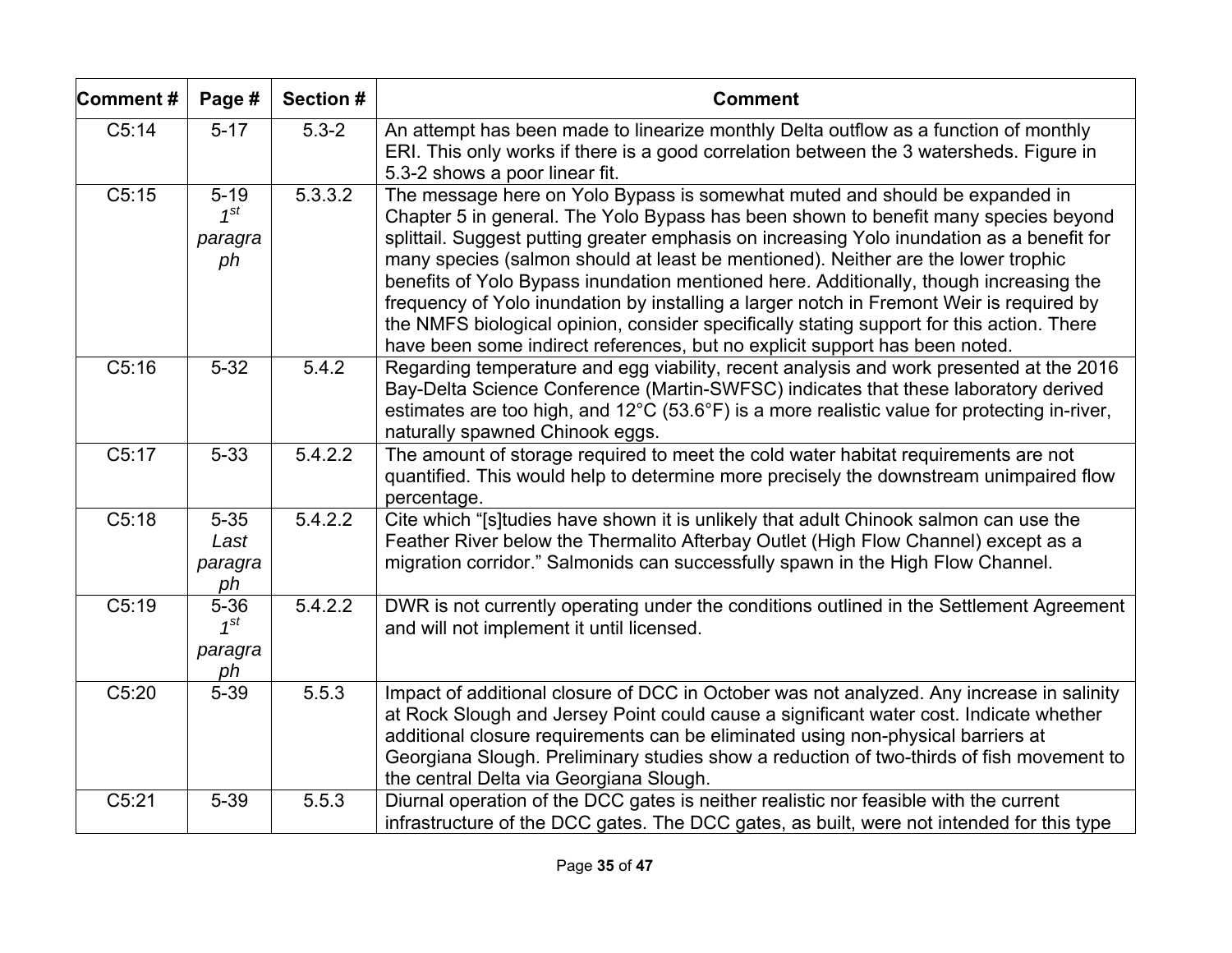| Comment#          | Page #                          | Section #                            | <b>Comment</b>                                                                                                                                                                                                                                                                                                                                                                                                |
|-------------------|---------------------------------|--------------------------------------|---------------------------------------------------------------------------------------------------------------------------------------------------------------------------------------------------------------------------------------------------------------------------------------------------------------------------------------------------------------------------------------------------------------|
|                   |                                 |                                      | of operation which would likely lead to more gate failures and longer, unintended outages<br>should it be implemented.                                                                                                                                                                                                                                                                                        |
| C5:22             | $5 - 40$                        | 5.5.4<br>$3^{rd}$                    | OMR reverse flows are compared for the periods 1925-2000 and 1986-2005. However,<br>data for the years after the 2009 NMFS Biological Opinion, which set new, reduced                                                                                                                                                                                                                                         |
| C5:23             | $5 - 40$                        | paragraph<br>5.5.4<br>$3^{\prime d}$ | negative OMR limits are omitted.<br>Figure 4.4-3 is missing.                                                                                                                                                                                                                                                                                                                                                  |
| C5:24             | $5 - 41$                        | paragraph<br>5.5.4                   | More OMR limitations could restrict the transfer of Sacramento River water into the<br>central and parts of the southern Delta and degrade water quality in the central and parts<br>of the southern Delta for both agricultural and municipal/industrial water users.                                                                                                                                        |
| C5:25             | $5 - 41$                        | 5.5.4                                | OMR limits are already adaptively managed for fish protection under the cumulative<br>Federal and State Biological Opinions for water project operations. This management is<br>implemented within the framework of certain biological triggers being activated and/or<br>real-time data collection. It is unrealistic and redundant for the SWRCB to propose OMR<br>limits outside of the current framework. |
| C5:26             | $5 - 41$                        | 5.5.5                                | Minimum health and safety exports are recommended to be reduced from 1500 cfs to 800<br>cfs. Coming to conclusions using a historically severe drought without further studies is<br>not prudent.                                                                                                                                                                                                             |
| C5:27             | $5-42$<br>Last<br>paragra<br>ph | 5.5.5.1                              | The expansion of the inflow-export window from April to May (current limit per the NMFS<br>Biological Opinion) to February through June is not realistic for the south of Delta water<br>supply delivery purposes of the CVP or SWP.                                                                                                                                                                          |
| C5:28             | $5 - 42$                        | 5.5.5.1                              | The proposed minimum of combined CVP/SWP exports of 800 cfs is only achievable for<br>very specific, short-term conditions (very low south Delta water demands and high<br>withdrawals by both projects from San Luis Reservoir) and is neither sustainable nor<br>achievable for human health and safety purposes on a longer term basis.                                                                    |
| C5:29             | $5 - 43$                        | $\overline{5.5.5.2}$                 | To maximize the benefits from San Joaquin (and its tributaries) pulse flows, the water<br>should reach an area west (downriver) of the Port of Stockton to provide migration cues<br>for returning adults.                                                                                                                                                                                                    |
| <b>Appendix A</b> |                                 |                                      |                                                                                                                                                                                                                                                                                                                                                                                                               |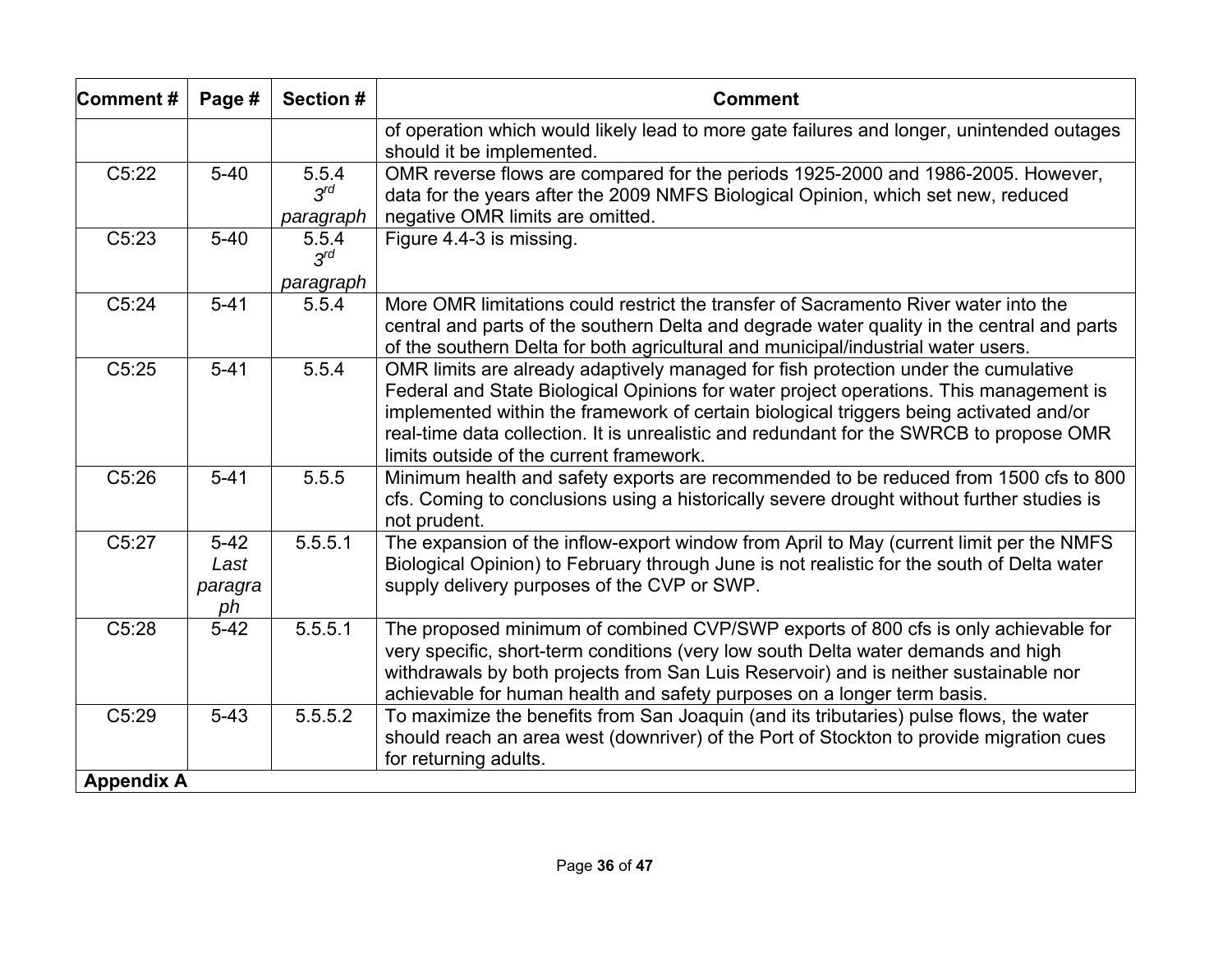| Comment# | Page # | Section #                           | <b>Comment</b>                                                                                                                                                                                                                                                                                                                                                                                                                                                                                                                                                                 |  |  |
|----------|--------|-------------------------------------|--------------------------------------------------------------------------------------------------------------------------------------------------------------------------------------------------------------------------------------------------------------------------------------------------------------------------------------------------------------------------------------------------------------------------------------------------------------------------------------------------------------------------------------------------------------------------------|--|--|
| A:1      | $A-1$  | A.1<br>$3^{rd}$<br>paragraph        | This is incorrect. For upper watersheds, DWR's Division of Flood Management (DFM)<br>estimates full natural flow (FNF)/unimpaired flow (UF). DWR's Bay-Delta Office (BDO)<br>reports those values directly as UF and the formulas used by DFM are published in<br>BDO's draft report on Full Natural Flow available on the website (also see DWR 2016a in<br>$A.5$ ).                                                                                                                                                                                                          |  |  |
| A:2      | $A-1$  | A.1<br>4 <sup>th</sup><br>paragraph | The term "unimpaired flow" is confusing. Chapter 2 (P2-1, S2.1) refers to the "index."<br>However, the entire UF methodology (Appendix A) is about calculating "stream flows" at<br>different locations including Delta inflows and outflows. "Unimpaired Runoff" of different<br>watersheds can provide an index; however, when routing that water through watershed<br>areas to specific locations, the issue is now stream flows. Cumulative runoffs can be an<br>index; runoff from different watersheds does not guarantee the same magnitude stream<br>flows downstream. |  |  |
| A:3      | $A-1$  | A.1                                 | DWR's estimate of valley floor runoff is based on rationale that is "subjective [and] that<br>need to be revisited and verified in future updates": the rationale is not about the runoff<br>estimate, but limited to estimated flows in summer/fall months (June-September), see<br>(DWR 2007, in Section A.5).                                                                                                                                                                                                                                                               |  |  |
| A:4      | $A-1$  | A.1                                 | Since surface water/groundwater interaction is not accounted for, it is unclear what the<br>range of uncertainty in the unimpaired flow estimates will be. Indicate how significant this<br>uncertainty is to the final estimates of unimpaired flow.                                                                                                                                                                                                                                                                                                                          |  |  |
| A:5      | $A-2$  | A.2.1<br>$1^{st}$<br>paragraph      | The second and third sentences describe the geographic extent of the SVUFM model as<br>the Delta, Sacramento River and Delta East Side tributaries, and the valley floor,<br>extending to the foothills, with estimates of unimpaired inflow to the location of the large<br>reservoirs at the edge of the Sacramento Valley, such as Shasta, Oroville, and Folsom.<br>The schematic provided in Attachment A depicts a much greater model domain,<br>extending much further upstream of these reservoirs. The extent of the SVUFM model<br>domain should be clarified.        |  |  |
| A:6      | $A-2$  | A.2.1<br>$1^{st}$<br>paragraph      | Last sentence:<br>Unclear which are the "smaller tributaries" referred to here.                                                                                                                                                                                                                                                                                                                                                                                                                                                                                                |  |  |
| A:7      | $A-2$  | A.2.1<br>$3^{rd}$<br>paragraph      | Unclear whether the rim inflows referred to in the first sentence are impaired or<br>unimpaired. The method described would make sense for unimpaired inflows high up on<br>the watershed, where the assumption of not much development might hold and<br>unimpaired flows would closely match observed flows. However, if rim inflow locations are                                                                                                                                                                                                                            |  |  |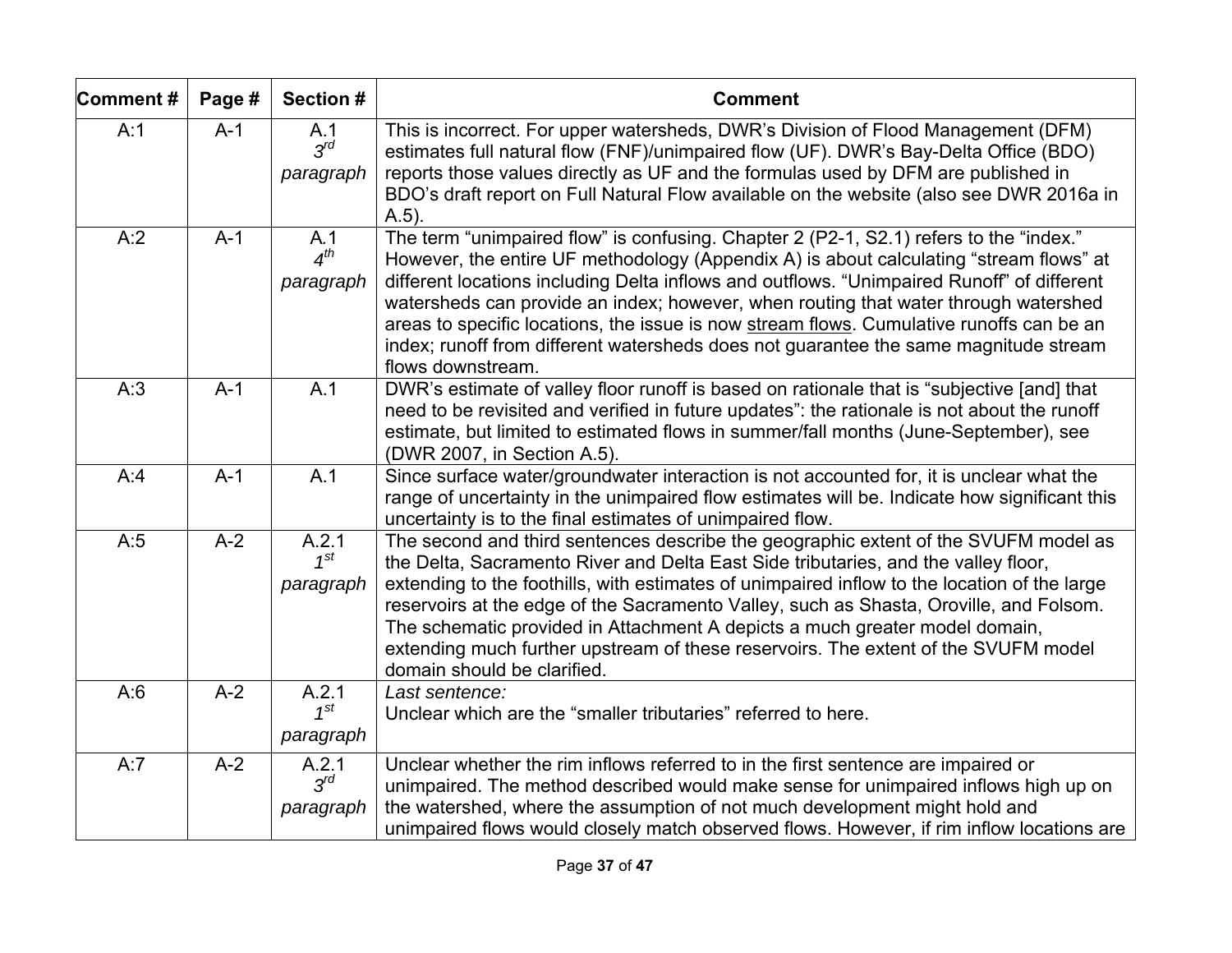| Comment# | Page #             | Section #               | <b>Comment</b>                                                                                                                                                                                                                                                                                                                                                                                                                                                                                                                                                                                                                                                                                                                                          |  |
|----------|--------------------|-------------------------|---------------------------------------------------------------------------------------------------------------------------------------------------------------------------------------------------------------------------------------------------------------------------------------------------------------------------------------------------------------------------------------------------------------------------------------------------------------------------------------------------------------------------------------------------------------------------------------------------------------------------------------------------------------------------------------------------------------------------------------------------------|--|
|          |                    |                         | defined as in paragraph 1 under Section A.2.1, "the location of the large reservoirs at the<br>edges of the Sacramento Valley," then this assumption is not always valid. Greater clarity<br>is needed in the definitions and descriptions.                                                                                                                                                                                                                                                                                                                                                                                                                                                                                                             |  |
| A:8      | $A-5$ to<br>$A-28$ | A.2.2.2<br>and<br>A.2.3 | Indicate where one can access the data and the tools (spreadsheets, programs, scripts,<br>etc.) used to compute values presented on Table A-3.                                                                                                                                                                                                                                                                                                                                                                                                                                                                                                                                                                                                          |  |
| A:9      | $A-18$             | A.3                     | Recent conditions for the purpose of this modeling equal 2009 conditions.<br>Considering that we are in the fall 2016 and in the 6th year of drought conditions, the<br>groundwater conditions in 2009 are likely not representative of recent groundwater level<br>conditions.<br>One test of this assumption would be to compare 2009 groundwater level conditions in<br>the Central Valley to the 2016 conditions.                                                                                                                                                                                                                                                                                                                                   |  |
| A:10     | $A-19$             | A.3.1                   | "Land use and urban demands were assumed to be constant throughout the simulation<br>period."<br>An unimpaired flow simulation should not include agricultural and urban demands or<br>surface water diversions and groundwater pumping to meet these demands. Unimpaired<br>inflows will generally be lower than historical inflows during summer months. These<br>unimpaired inflows will not be sufficient to meet diversion needs, and the diversions would<br>significantly reduce stream flows. Demands would then be satisfied by increased<br>groundwater pumping, which in turn would reduce groundwater discharges to streams. A<br>simulation with surface water diversions and groundwater pumping is not an unimpaired<br>flow simulation. |  |
| A:11     | $A-19$             | A.3.1                   | Regarding the "ensemble" approach, past experience with the C2VSim model has shown<br>that the "warm-up period" for these simulations should also be 10 years or longer to reach<br>equilibrium. If tests have already been done and a 3-year period was found to be<br>adequate, then this should be explained clearly.                                                                                                                                                                                                                                                                                                                                                                                                                                |  |
| A:12     | $A-19$             | A.3.1                   | The "ensemble" approach to creating a stream-groundwater interaction time series<br>described in the report is very odd. Under current conditions, historical groundwater<br>pumping has altered groundwater flows, and current groundwater pumping maintains the<br>altered flows. There are several other approaches that would yield more defensible<br>results. The most defensible approach would be to use a constant-head boundary<br>condition at all groundwater nodes, with these heads set to the 2009 head values, and to                                                                                                                                                                                                                   |  |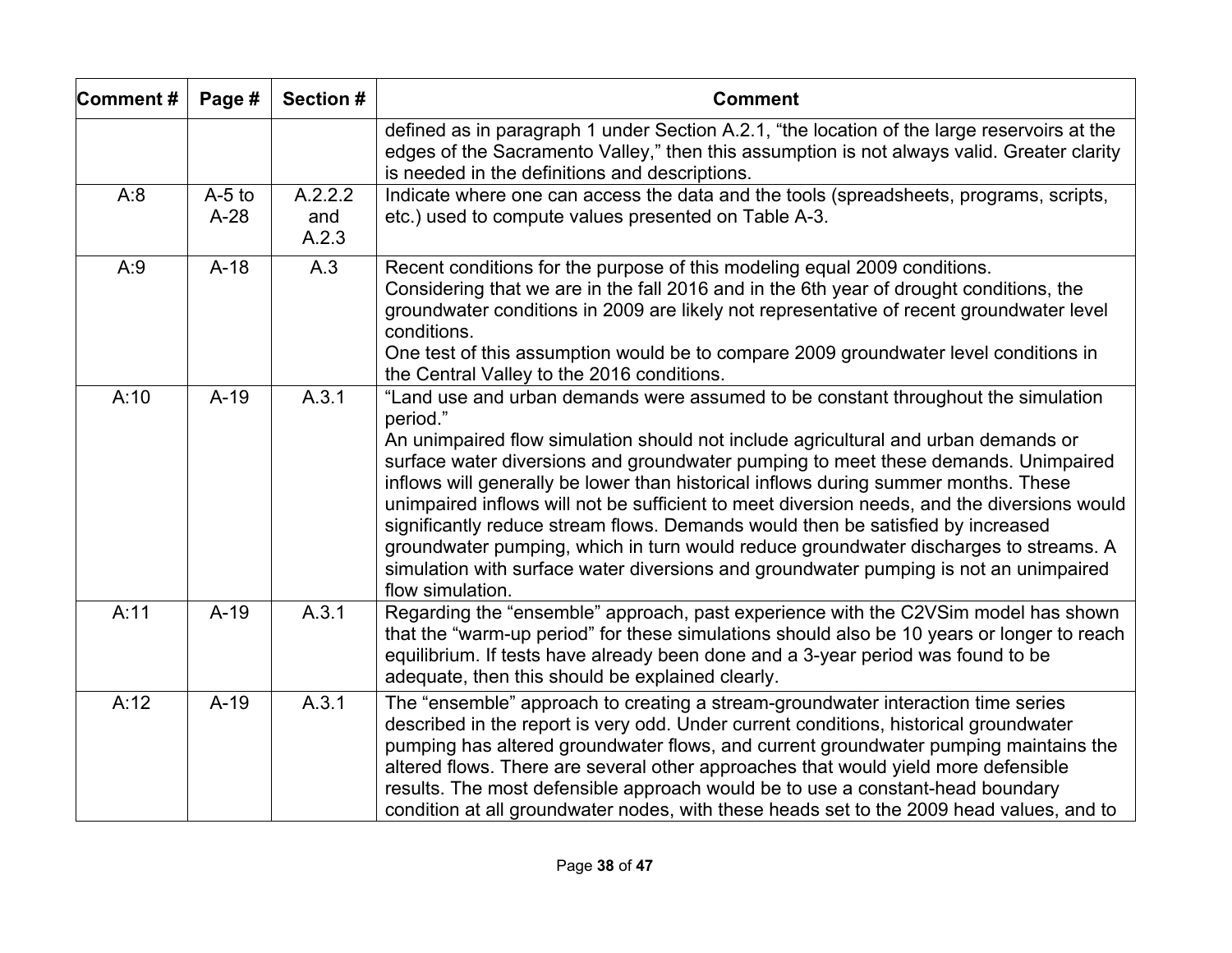| Comment# | Page # | Section # | <b>Comment</b>                                                                                                                                                                                                                                                                                                                                                                                                                                                                                                                                                                                                                                                                                         |  |
|----------|--------|-----------|--------------------------------------------------------------------------------------------------------------------------------------------------------------------------------------------------------------------------------------------------------------------------------------------------------------------------------------------------------------------------------------------------------------------------------------------------------------------------------------------------------------------------------------------------------------------------------------------------------------------------------------------------------------------------------------------------------|--|
|          |        |           | eliminate all surface water diversions and groundwater pumping.                                                                                                                                                                                                                                                                                                                                                                                                                                                                                                                                                                                                                                        |  |
| A:13     | $A-19$ | A.3.1     | The report states that the land use and urban demands were set to their respective<br>values for water year 2005 from C2VSim, but the groundwater storage was assumed to<br>be at water year 2009 levels. It is not clear in the report why there is a discrepancy<br>between the two. Either 2005 or 2009 level values can be used for all values instead of<br>mixing them up.                                                                                                                                                                                                                                                                                                                       |  |
| A:14     | $A-19$ | A.3.1     | The C2VSim run was conducted with diversions listed in Table A-5 to calculate the<br>stream-aquifer flow exchange "under unimpaired flow conditions." The resulting time<br>series are then used as input to the SVUFM. However, the fact that the diversions were<br>turned on during C2VSim run conflicts with the unimpaired flow concept where it is<br>assumed that there are no diversions. This would decrease stream flows compared to a<br>C2VSim run with no diversions, and effectively increase the groundwater flow into the<br>streams. To be consistent with the unimpaired flow approach, it is recommended that the<br>C2VSim run is carried out with diversions turned off.          |  |
| A:15     | $A-24$ | A.3.2     | C2VSim unimpaired simulation results in a total loss of 876 TAF/year of stream water. But<br>if no diversion, exports/imports, and groundwater pumping were assumed for unimpaired<br>flow conditions, the net stream-groundwater interaction should be net stream gain as in<br>natural flow simulation (DWR 2016a, in Section A.5). The regional groundwater system<br>net recharge is balanced by net stream exit of groundwater without groundwater pumping.<br>Without pumping, groundwater storage will eventually recover to natural flow level.                                                                                                                                                |  |
| A:16     | $A-24$ | A.3.2     | SWRCB made significant modifications to the C2VSim model. These modifications<br>included imposing an artificial groundwater head condition, excluding surface water<br>diversions, including groundwater pumping, using constant 2005 land use, and altering<br>stream inflows. These modifications do not produce a coherent scenario. Each scenario<br>development decision directly impacts the modeling outcomes, and they must be logically<br>consistent to produce a reliable outcome.<br>Streamflow gains from (+) and losses to (-) groundwater from the published C2VSim<br>R374 release compared to those presented in the SWRCB's Phase II report are shown<br>below, values in TAF/year: |  |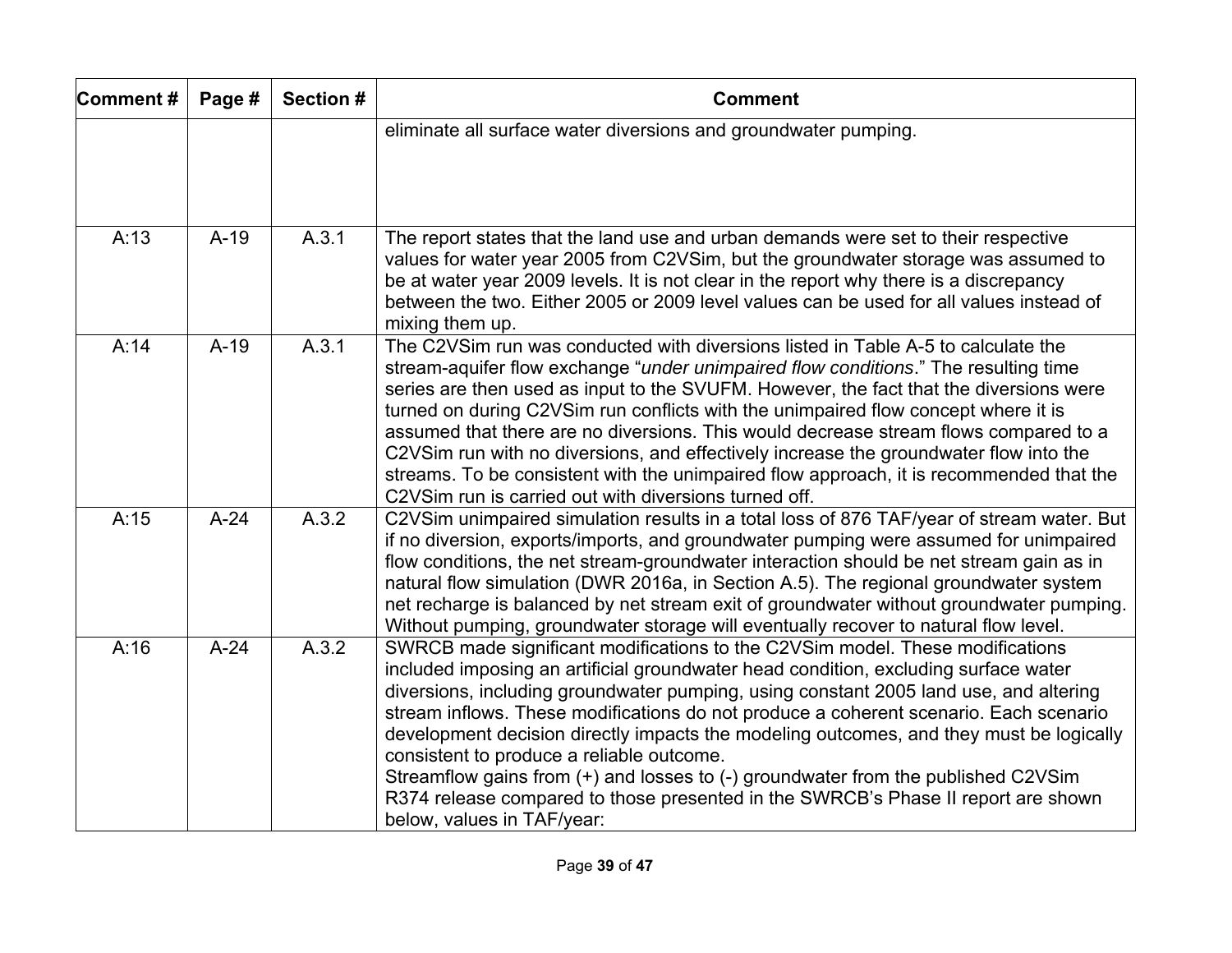| Comment# | Page #             | Section # |                                                                                                                                                                                                                                                                                                                                                                                                                                                                                                                                                                                                                                                                                                                                                                                                                              | <b>Comment</b>                                                        |                                                                          |
|----------|--------------------|-----------|------------------------------------------------------------------------------------------------------------------------------------------------------------------------------------------------------------------------------------------------------------------------------------------------------------------------------------------------------------------------------------------------------------------------------------------------------------------------------------------------------------------------------------------------------------------------------------------------------------------------------------------------------------------------------------------------------------------------------------------------------------------------------------------------------------------------------|-----------------------------------------------------------------------|--------------------------------------------------------------------------|
|          |                    |           | Delta eastside tributaries<br>Sacramento River Valley floor<br>Yolo Bypass and tributaries<br>Delta<br><b>Total</b>                                                                                                                                                                                                                                                                                                                                                                                                                                                                                                                                                                                                                                                                                                          | <b>SWRCB Phase II</b><br>$-151$<br>$-582$<br>$-83$<br>$-96$<br>$-876$ | <b>C2VSim R374 (Historical)</b><br>$-83$<br>264<br>$-18$<br>$-37$<br>126 |
|          |                    |           | As can be seen from these values, the SWRCB Phase 2 model results are significantly<br>different from the published C2VSim model results. These differences could be<br>attributable to one or more of the scenario changes, and it is unclear how each of the<br>multiple changes influences the overall results. Any SWRCB Phase 2 C2VSim run should<br>be based on sound theoretical principles, simulate a realistic scenario, and consider all<br>components of the water budget. In addition, the impacts of each incremental change<br>should be published along with a detailed model sensitivity analysis.<br>A detailed (reach-by-reach) comparison of SWRCB's Phase 2 C2VSim modeling and the<br>C2VSim release version is presented following this table of comments (Figure 1), at the<br>end of this document. |                                                                       |                                                                          |
| A:17     | $A-24$             | A.3.2     | The report text states the Delta (reaches 26, 28, 29 and 71-74) experienced an average<br>stream-groundwater loss of 78 TAF/year. The total loss for these reaches in Table A.6<br>adds up to 57 TAF/year and the total loss value in Table A.10 is 148 TAF/year. Please<br>provide consistent values throughout the report.                                                                                                                                                                                                                                                                                                                                                                                                                                                                                                 |                                                                       |                                                                          |
| A:18     | $A-26$             | A.4.2.1   | Last bullet item. Because of depletions and levee overtopping during high flows in the<br>San Joaquin valley floor, "unimpaired flow" is not the same as unimpaired stream flow at<br>Vernalis.                                                                                                                                                                                                                                                                                                                                                                                                                                                                                                                                                                                                                              |                                                                       |                                                                          |
| A:19     | $A-27 -$<br>$A-28$ | A.4.2.2   | This approach is flawed. The approach uses two time series (runoff and stream-aquifer<br>interaction) calculated independently (both obtained with questionable methodology) and<br>neglect any depletions (at the minimum riparian vegetation that rely directly on stream<br>water) altogether. The runoff time series is based on CalSim Hydro which is not calibrated<br>and constitutes a large percentage of the precipitation. The stream-aquifer interaction is<br>computed using a questionable "ensemble" approach that completely ignores the fact that<br>reaching dynamic equilibrium in ground water modeling is a multi-year process and not<br>three as proposed. Also, maintaining the GW elevations at the 2009 levels to initialize                                                                       |                                                                       |                                                                          |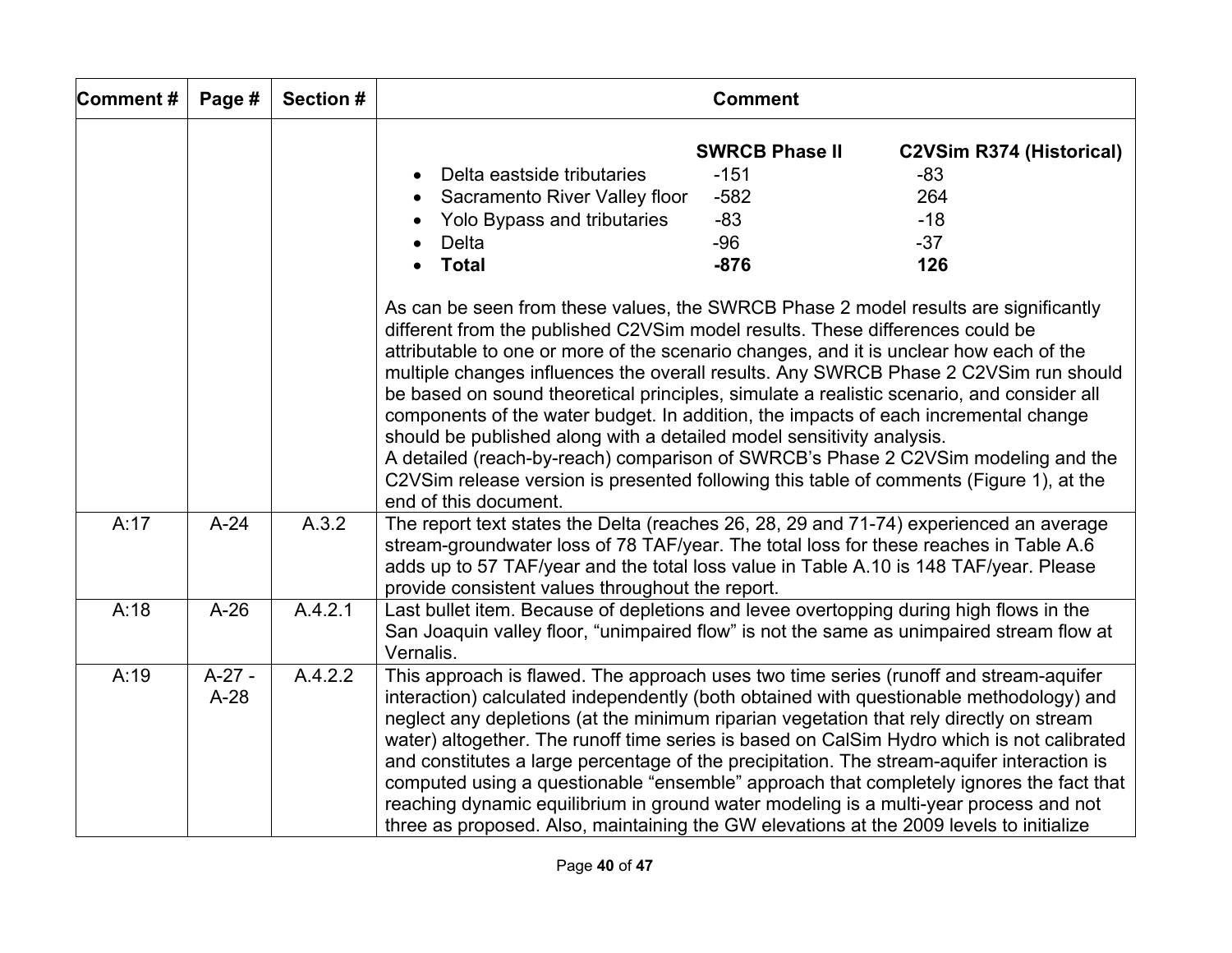| Comment# | Page #                                      | <b>Section #</b>                 | <b>Comment</b>                                                                                                                                                                                                                                                                                                                                                                                                                                                                                                                                                                                                                                                                                                                                                                   |  |  |
|----------|---------------------------------------------|----------------------------------|----------------------------------------------------------------------------------------------------------------------------------------------------------------------------------------------------------------------------------------------------------------------------------------------------------------------------------------------------------------------------------------------------------------------------------------------------------------------------------------------------------------------------------------------------------------------------------------------------------------------------------------------------------------------------------------------------------------------------------------------------------------------------------|--|--|
|          |                                             |                                  | every 3-year using "C2VSIM" is questionable. Suggest fixing heads in all nodes in<br>C2VSIM at the 2009 levels for all years. This option is available in C2VSIM. A more<br>realistic approach is to model the entire 98 years dynamically in C2VSIM and compute<br>the stream-aquifer interaction accordingly. Finally, because the model time step is<br>monthly, high event unimpaired inflows are "diffused" over a month, whereas in reality<br>there would be many levee over toppings and loss to stream water subject to ponding,<br>evaporation, and deep percolation and attenuated returns, preventing water from<br>reaching the Delta. Better to use C2VSIM on a daily time step (as DWR's Bay-Delta<br>Office (BDO) did using C2VSIM in the Natural Flows report). |  |  |
| A:20     | $A-31$                                      | A.4.2.5                          | Delta Accretions - Under current conditions, many, if not most, Delta Islands are under<br>mean sea level. Water commonly seeps from the channels onto the islands and has to be<br>pumped out. The assumption that positive net Delta depletion means consumptive use<br>may not be correct.                                                                                                                                                                                                                                                                                                                                                                                                                                                                                    |  |  |
| A:21     | $A-32$                                      | A.4.2.4                          | Units for Q1 and Q2 in Table A-8 are not specified.                                                                                                                                                                                                                                                                                                                                                                                                                                                                                                                                                                                                                                                                                                                              |  |  |
| A:22     | $A-33$                                      | A.4.2.5                          | DWR would like to obtain data and models/tools used to compute surface rainfall-runoff.                                                                                                                                                                                                                                                                                                                                                                                                                                                                                                                                                                                                                                                                                          |  |  |
| A:23     | $A-37$                                      | A.4.2.5<br>$1^{st}$<br>paragraph | As modeled in CalSim II, if precipitation exceeds total consumptive use then it is assumed<br>that the positive difference is runoff, which is an acceptable assumption. However, to zero<br>out negative differences is very questionable, as vegetation would draw water either<br>directly from stream channels, or from groundwater (again mostly sourced from stream<br>channels).                                                                                                                                                                                                                                                                                                                                                                                          |  |  |
| A:24     | $A-37$                                      | A.4.2.5                          | In Section of San Joaquin Inflow. Discussed previously under Comment A:19.                                                                                                                                                                                                                                                                                                                                                                                                                                                                                                                                                                                                                                                                                                       |  |  |
| A:25     | $A-53 -$<br>A56                             | A.4.3<br>Table A-<br>10          | Based on our previous comments (A:12 and A:20) and C2VSim modeling performed by<br>DWR's BDO (A:16), if the suggested approaches are followed, the inflows to the Delta<br>would very likely be much less, as would Delta accretions and consequently Delta<br>outflows. These in turn would directly impact the exceedance curves discussed in<br>Chapter 5 (e.g. Section 5.2.2 as shown in Figures 5.2-1 through 5.2-3).                                                                                                                                                                                                                                                                                                                                                       |  |  |
|          |                                             |                                  | Draft Hydrological and Operations Modeling Consideration for the Phase II Update of the 2006 Bay-Delta Plan                                                                                                                                                                                                                                                                                                                                                                                                                                                                                                                                                                                                                                                                      |  |  |
| HOM:1    | $\overline{2}$<br>$2^{nd}$<br>paragra<br>ph | Overview                         | Last sentence. Time frame required to implement is irrelevant to this discussion. All<br>models of this level of complexity require considerable time to implement, as do<br>significant modifications to complex models.                                                                                                                                                                                                                                                                                                                                                                                                                                                                                                                                                        |  |  |
| HOM:2    | $\overline{3}$                              | 1.1                              | CalSim II can be run with the free LP solver Coin-or Branch and Cut (CBC).                                                                                                                                                                                                                                                                                                                                                                                                                                                                                                                                                                                                                                                                                                       |  |  |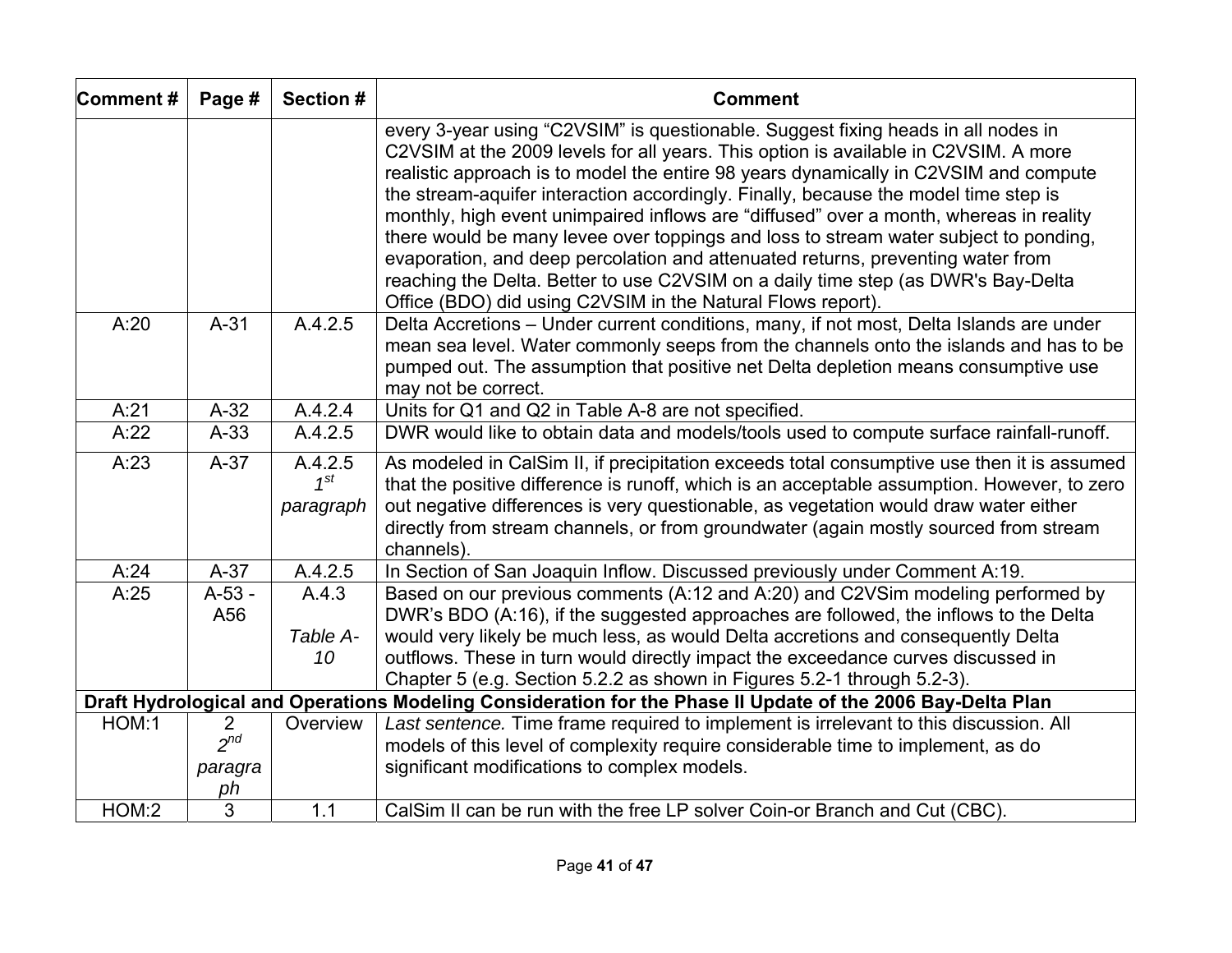| Comment $#$ | Page # | <b>Section #</b> | <b>Comment</b>                                                                                                                                                                                                                                                                                                                                                                                            |  |
|-------------|--------|------------------|-----------------------------------------------------------------------------------------------------------------------------------------------------------------------------------------------------------------------------------------------------------------------------------------------------------------------------------------------------------------------------------------------------------|--|
| HOM:3       |        | 1.2              | CalSim II and SacWAM model run times should be compared. CalSim II takes 20 minutes<br>for 82-year period simulation with the CBC LP solver while the SacWAM takes about 2<br>days for 88-year period simulation with its free LP solver under the default configuration.<br>There was no instruction on how to configure SacWAM to use XA solver in the SacWAM<br>Model Documentation Draft Version 001. |  |
| HOM:4       | 10     | 2.4.1            | Last sentence is not clear: indicate what is the "additional water required," what it is for,<br>and where it comes from.                                                                                                                                                                                                                                                                                 |  |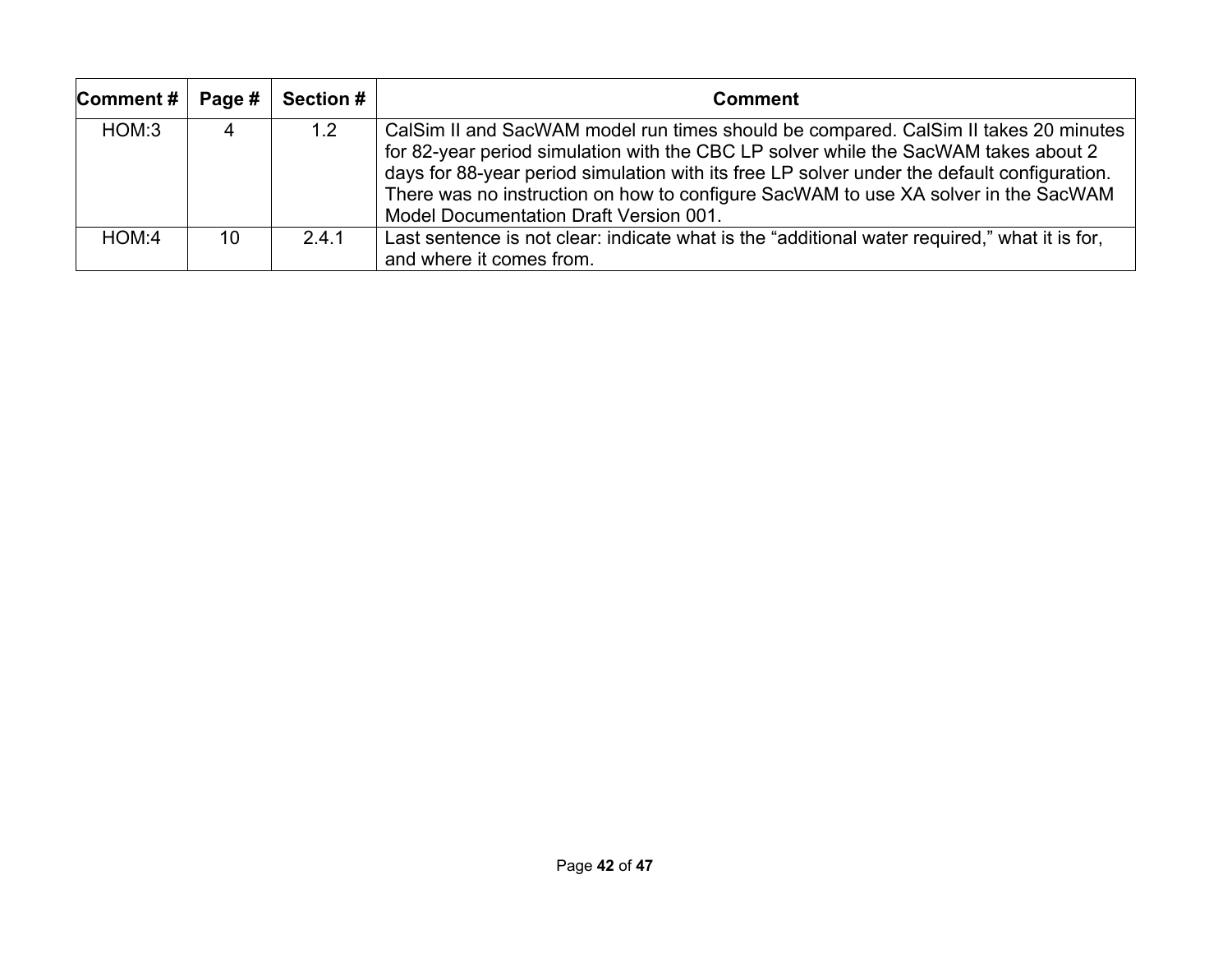| Figure 1. Comparison of Results presented in Table A-6 and BDO C2VSim R374 |  |
|----------------------------------------------------------------------------|--|
| <b>Historical Run</b>                                                      |  |

| Stream Gain (+) from and Loss (-) to Groundwater (TAF/year) |                                   |                  |                 |  |  |
|-------------------------------------------------------------|-----------------------------------|------------------|-----------------|--|--|
| Reach                                                       | Stream                            | <b>SWRCB</b>     | C2VSim          |  |  |
| 25                                                          | <b>CALAVERAS RIVER</b>            | $-53$            | $-47$           |  |  |
| 26                                                          | SAN JOAQUIN RIVER (part of Delta) | $-33$            | $-28$           |  |  |
| 27                                                          | <b>MOKELUMNE RIVER</b>            | -91              | -86             |  |  |
| 28                                                          | <b>DRY CREEK</b>                  | $-3$             | 5               |  |  |
| 29                                                          | <b>COSUMNES RIVER</b>             | $-3$             | $\overline{0}$  |  |  |
| 30                                                          | MOKELUMNE (SOUTH) (part of        | $-23$            | $-12$           |  |  |
| 31                                                          | SAN JOAQUIN RIVER (part of Delta) | $-5$             | $-2$            |  |  |
| $\overline{32}$                                             | <b>SACRAMENTO RIVER</b>           | $\overline{1}$   | 42              |  |  |
| 33                                                          | <b>COW CREEK</b>                  | $-11$            | $-1$            |  |  |
| 34                                                          | <b>SACRAMENTO RIVER</b>           | 18               | 26              |  |  |
| $\overline{35}$                                             | <b>COTTONWOOD CREEK</b>           | $-7$             | $-6$            |  |  |
| 36                                                          | <b>BATTLE CREEK</b>               | 10               | 13              |  |  |
| 37                                                          | <b>SACRAMENTO RIVER</b>           | 25               | 32              |  |  |
| 38                                                          | <b>PAYNES CREEK</b>               | 12               | $\overline{14}$ |  |  |
| 39                                                          | <b>SACRAMENTO RIVER</b>           | 43               | 59              |  |  |
| 40                                                          | <b>ANTELOPE CREEK</b>             | 14               | 13              |  |  |
| 41                                                          | <b>SACRAMENTO RIVER</b>           | $\boldsymbol{9}$ | 11              |  |  |
| 42                                                          | <b>ELDER CREEK</b>                | $\overline{2}$   | 18              |  |  |
| 43                                                          | <b>MILL CREEK</b>                 | $\overline{2}$   | $\overline{3}$  |  |  |
| $\overline{44}$                                             | <b>SACRAMENTO RIVER</b>           | $\overline{8}$   | $\overline{11}$ |  |  |
| 45                                                          | <b>THOMES CREEK</b>               | $-18$            | $-9$            |  |  |
| 46                                                          | <b>SACRAMENTO RIVER</b>           | 4                | 8               |  |  |
| 47                                                          | <b>DEER CREEK</b>                 | $-1$             | $-2$            |  |  |
| 48                                                          | <b>SACRAMENTO RIVER</b>           | $\overline{0}$   | 26              |  |  |
| 49                                                          | <b>STONY CREEK</b>                | $-69$            | $-38$           |  |  |
| 50                                                          | <b>BIG CHICO CREEK</b>            | $\mathbf{0}$     | 0               |  |  |
| 51                                                          | <b>SACRAMENTO RIVER</b>           | $-22$            | 82              |  |  |
| 52                                                          | <b>BUTTE CREEK</b>                | $-122$           | $-33$           |  |  |
| 53                                                          | <b>SACRAMENTO RIVER</b>           | $-24$            | 40              |  |  |
| 54                                                          | <b>GLENN COLUSA CANAL</b>         | $\Omega$         | 0               |  |  |
| 55                                                          | COLUSA BASIN DRAINAGE CANAL       | 80               | 104             |  |  |
| 56                                                          | COLUSA BASIN DRAINAGE CANAL       | 63               | 122             |  |  |
| 57                                                          | <b>SACRAMENTO RIVER</b>           | $-14$            | $-12$           |  |  |
| 58                                                          | <b>SUTTER BYPASS</b>              | $-44$            | 0               |  |  |
| 59                                                          | <b>FEATHER RIVER</b>              | $\overline{6}$   | 94              |  |  |
| 60                                                          | <b>YUBA RIVER</b>                 | $-22$            | $-10$           |  |  |
| 61                                                          | <b>FEATHER RIVER</b>              | $-67$            | $-27$           |  |  |
| 62                                                          | <b>BEAR RIVER</b>                 | -40              | $-23$           |  |  |
| 63                                                          | <b>FEATHER RIVER</b>              | 31               | 54              |  |  |
| 64                                                          | <b>FEATHER RIVER</b>              | -26              | -8              |  |  |
| 65                                                          | <b>SACRAMENTO RIVER</b>           | $-175$           | $-150$          |  |  |
| 66                                                          | <b>AMERICAN RIVER</b>             | $-56$            | 3               |  |  |
| 67                                                          | <b>SACRAMENTO RIVER</b>           | $-104$           | $-76$           |  |  |
| 68                                                          | <b>CACHE CREEK</b>                | $-87$            | $-73$           |  |  |
| 69                                                          | PUTAH CREEK                       | $-54$            | $-22$           |  |  |
| 70                                                          | YOLO BYPASS - CACHE SLOUGH        | $-12$            | 13              |  |  |
| 71                                                          | <b>SACRAMENTO RIVER</b>           | $-17$            | -9              |  |  |
| 72                                                          | SACRAMENTO-SAN JOAQUIN            | $-2$             | 0               |  |  |
| 73                                                          | <b>SUISUN MARSH</b>               | 80               | 82              |  |  |
| 74                                                          | <b>EXTEND SJR TO CARQUINEZ</b>    | -79              | $-73$           |  |  |
|                                                             | Average                           | $-18$            | 3               |  |  |
|                                                             | Total                             | $-876$           | 126             |  |  |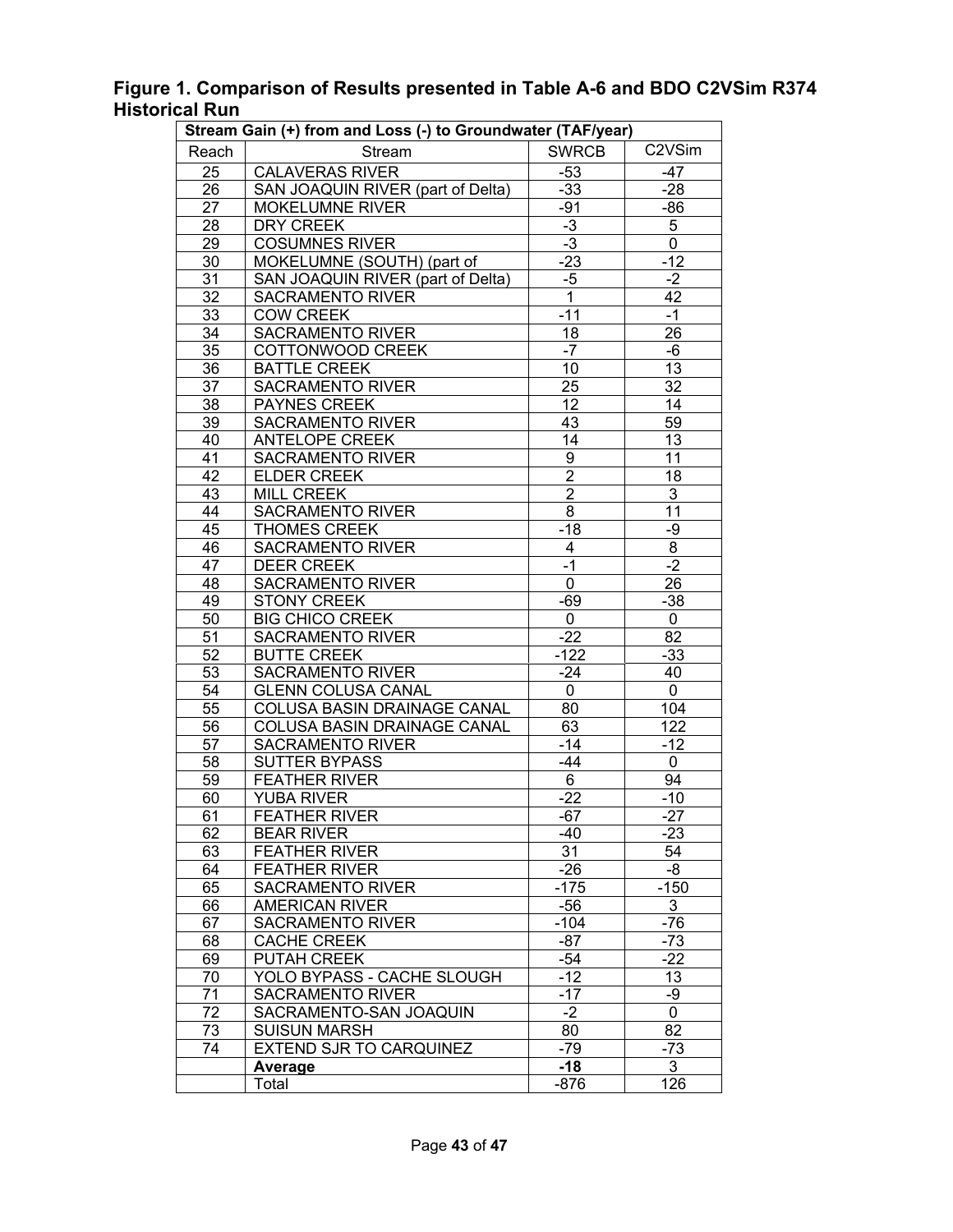## References:

Abadía-Cardoso, A, DE. Pearse, S. Jacobson, J Marshall, D Dalrymple, F Kawasaki, G Ruiz-Campos, JC Garza. 2016. Population genetic structure and ancestry of steelhead/rainbow trout (Oncorhynchus mykiss) at the extreme southern edge of their range in North America. Conservation Genetics 3: 675-689.

Anderson , G.A. 2006. Variations in estuarine life history diversity of juvenile chinook salmon based on stable isotope analysis of food web linkages. M.S. Thesis. University of Washington. Seattle, WA.

Armstrong, J.B., D.D. Schindler, C.P. Ruff, G.T. Brooks, K.E. Bentley, and C.E. Torgersen. 2013. Diel horizontal migration in streams: juvenile fish exploit spatial heterogeneity in thermal and trophic resources. Ecology, 94: 2066-2075.

Baerwald M, Bien V, Feyrer F, May B (2007) Genetic analysis reveals two distinct Sacramento splittail (*Pogonichthys macrolepidotus*) populations. Conserv Genet 8:159– 167.

Baerwald, M., B.M. Schreier, G. Schumer and B. May (2012): Detection of Threatened Delta Smelt in the Gut Contents of the Invasive Mississippi Silverside in the San Francisco Estuary Using TaqMan Assays, Transactions of the American Fisheries Society, 141:6, 1600-1607

Beauchamp, D.A. 2009. Bioenergetic ontogeny: linking climate and mass-specific feeding to life-cycle growth and survival of salmon. In Pacific salmon: ecology and management of western Alaska's populations, ed. C.C. Krueger and C.E. Zimmerman, 53-72. Bethesda: American Fisheries Society.

Bottom, D.L., K.K. Jones, T.J. Cornwell, A. Gray, and C.A. Simenstad. 2005. Patterns of Chinook salmon migration and residency in the Salmon River estuary (Oregon). Estuarine, Coastal and Shelf Science, 64: 79-93.

Bottom, D., Baptista, A., Burke, J., Campbell, L., Casillas, E., Hinton, S., Jay, d., Lott, M., McCabe, G., McNatt, R., Ramirez, M., Roegner, G., Simenstad, C., Spilseth, S.,Stamatiou, L., Teel, D., Zamon, J. 2011. Estuarine habitat and juvenile salmon: current and historical linkages in the lower Columbia River and estuary. Available from the Northwest Fisheries Science Center, Fish Ecology Division, Seattle, WA.

Brown, L. R., W. Kimmerer, J. L. Conrad, S. Lesmeister, A. Mueller-Solger. 2016. Food Webs of the Delta, Suisun Bay, and Suisun Marsh: An Update on Current Understanding and Possibilities for Management. San Francisco Estuary and Watershed Science 14(3).

Conrad, J., A.J. Bibian, K.L. Weinersmith, D. De Carion, M.J. Young, P. Crain, E.L. Hestir, M.J. Santos and A. Sih (2016) Novel Species Interactions in a Highly Modified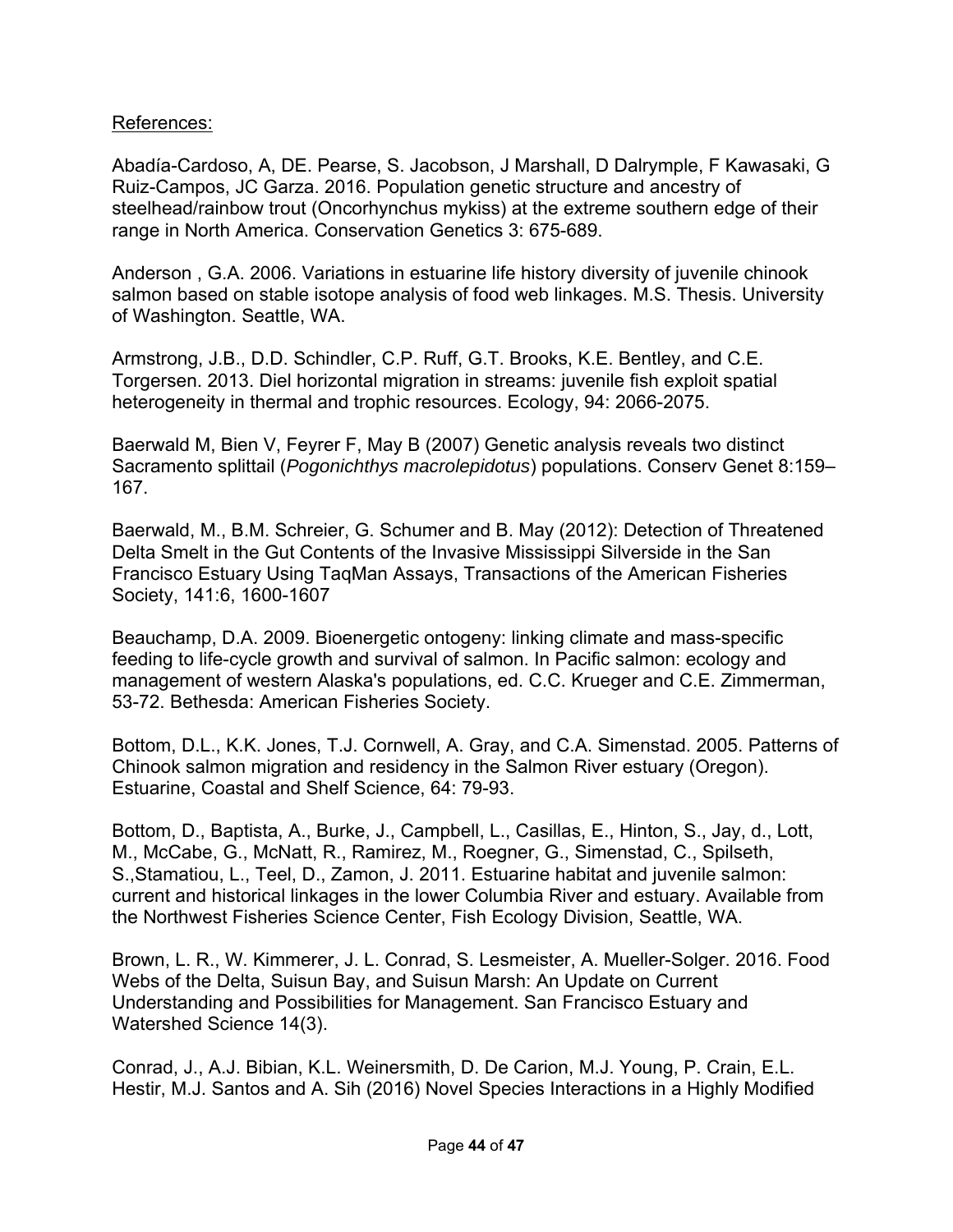Estuary: Association of Largemouth Bass with Brazilian Waterweed Egeria densa, Transactions of the American Fisheries Society, 145:2, 249-263.

Feyrer F, Hobbs J, Acuna S, Mahardja B, Grimaldo L, Baerwald M, Teh S (2015) Metapopulation structure of a semi-anadromous fish in a dynamic environment. Can J Fish Aquat Sci 72: 709–721.

Geist, D.R., S. Deng, R. P. Mueller, S. R. Brink, and J. A. Chandler. 2014. Survival and growth of juvenile Snake River fall Chinook salmon exposed to constant and fluctuating temperatures. Transactions of the American Fisheries Society, 139: 92-107. Marine, K. R. and J. J. Cech Jr. 2004. Effects of high water temperature on growth, smoltification, and predator avoidance in juvenile Sacramento River Chinook Salmon. North American Journal of Fisheries Management, 24:198-210.

Gray, Ayesha. 2005. The Salmon River Estuary: Restoring tidal inundation and tracking ecosystem response. Doctor of Philosophy dissertation, Seattle, Washington: University of Washington.

Hering, D.K., D.L. Bottom, E.F. Prentice, K.K. Jones, and I.A. Fleming. 2010. Tidal movements and residency of subyearling Chinook salmon (Oncorhynchus tshawytscha) in an Oregon salt marsh channel. Canadian Journal of Fisheries and Aquatic Sciences, 67: 524-533.

Johnson, R., S. Windell, P. Brandes, J. Conrad, J. Ferguson, P. Goertler, B. Harvey, J. Heublein, J. Israel, D. Kratville, J. Kirsch, R. Perry, J. Pisciotto, W. Poytress, K. Reece, and B. Swart. *In Review*. Increasing the management value of life stage monitoring networks for three imperiled fishes in California's regulated rivers: case study Sacramento Winter-run Chinook salmon. San Francisco Estuary and Watershed Science. (Referred to as the SAIL Report.)

Kratina P, Winder M. 2015. Biotic invasions can alter nutritional composition of zooplankton communities. Oikos 124(10):1337–1345.

Lindley, S. T., and M. S. Mohr. 2003. Modeling the effect of Striped Bass (*Morone saxatilis*) on the population viability of Sacramento River winter run Chinook Salmon (*Oncorhynchus tshawytscha*). U.S. National Marine Fisheries Service Fishery Bulletin 101:321–331.

Mahardja, B., J. L. Conrad, L. Lusher, and B. Schreier. 2016. Abundance trends, distribution, and habitat associations of the invasive Mississippi Silverside (*Menidia audens*) in the Sacramento-San Joaquin Delta, California, USA. San Francisco Estuary and Watershed Science. 14(1): Article 1.

Meng L. and J.J. Orsi (1991) Selective Predation by Larval Striped Bass on Native and Introduced Copepods, Transactions of the American Fisheries Society, 120:2, 187-192.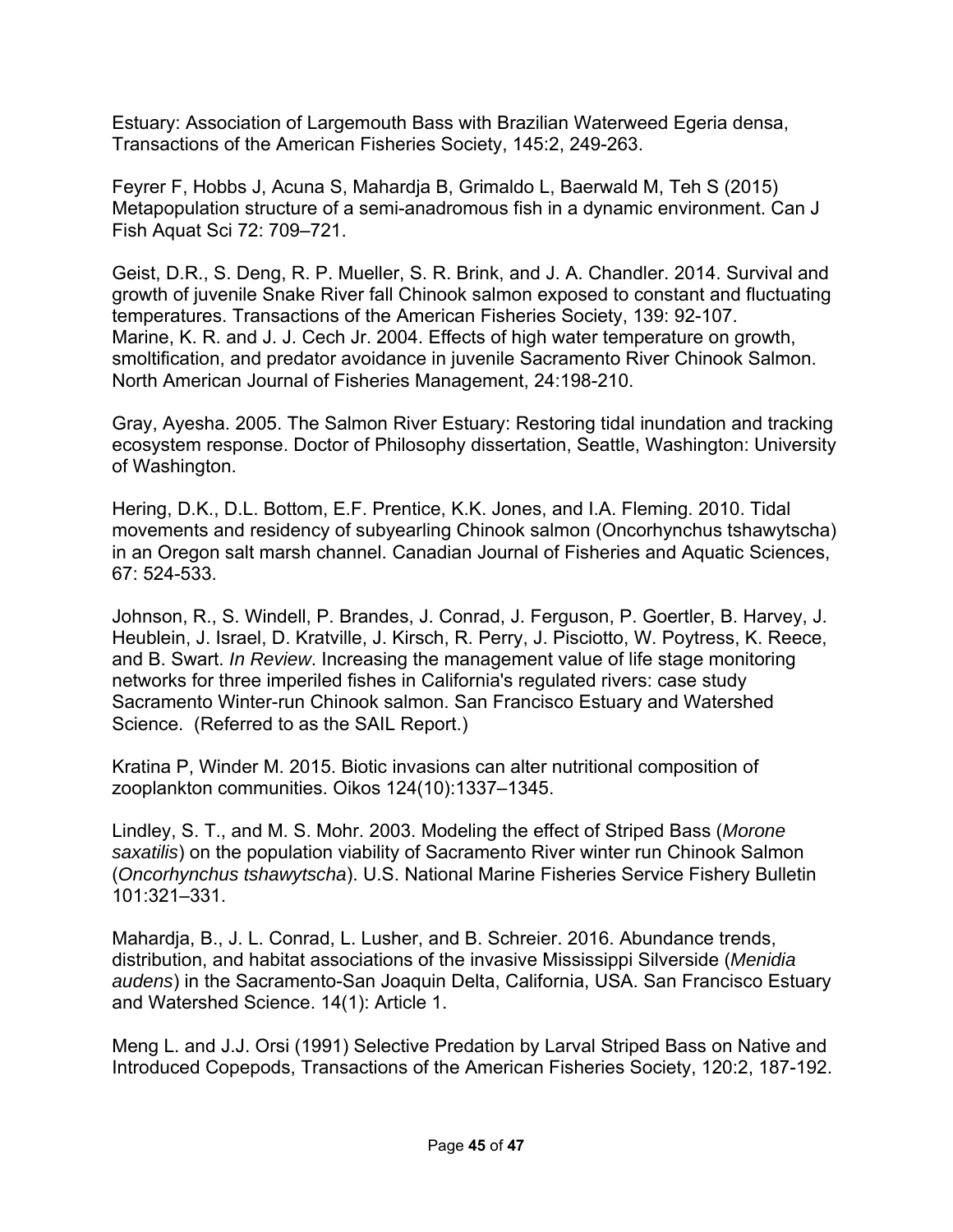Miller, J.A., A. Gray, and J. Merz. 2010. Quantifying the contribution of juvenile migratory phenotypes in a population of Chinook salmon Oncorhynchus tshawytscha. Marine Ecology Progress Series, 408:227-240.

Moyle PB, Baxter RD, Sommer T, Foin TC, Matern SA. 2004. Biology and population dynamics of Sacramento splittail (Pogonichthys macrolepidotus) in the San Francisco Estuary: a review. San Francisco Estuary and Watershed Science [online serial]. Vol. 2, Issue 2 (May 2004), Article 3.

Quinn, T.P. 2005. The Behavior and Ecology of Pacific Salmon and Trout. Seattle, Wa: University of Washington Press.

Reimers, P.E. 1973. The length of residence of juvenile fall Chinook salmon in Sixes River Oregon. Research Reports of the Fish Commission of Oregon, 4: 3-43.

Satterthwaite, WH, MP Beakes, EM Collins, DR Swank JE Merz, RG Titus, SM Sogard, M Mangel. 2009. Steelhead Life History on California's Central Coast: Insights from a State-Dependent Model. Transitions of the American Fisheries Society 138: 532-548.

Satterthwaite, WH, J, Cianciob, E. Crandallb, ML. Palmer-Zwahlenc, AM. Groverc, MR. O'Farrella, EC. Andersona, MS. Mohra, JC. Garza. 2015. Stock composition and ocean spatial distribution inference from California recreational Chinook salmon fisheries using genetic stock identification. Fisheries Research 170: 166-178.

Schindler, D.E., Hilborn, R., Chasco, B., Boatright, C. P., Quinn, T. P., Rogers, L. A., Webster, M. S. 2010. Population diversity and the portfolio effect in an exploited species. Nature, 465: 609-612.

Schreier, B.M., M.R. Baerwald, J.L. Conrad, G. Schumer and B. May (2016) Examination of Predation on Early Life Stage Delta Smelt in the San Francisco Estuary Using DNA Diet Analysis, Transactions of the American Fisheries Society, 145:4, 723- 733.

Sturrock AM, Wikert JD, Heyne T, Mesick C, Hinkelman TM, Whitman GE, et al. Reconstructing the Migratory Behavior and Long-Term Survivorship of Juvenile Chinook Salmon under Contrasting Hydrologic Regimes. Figshare; 2015.

Thorpe, JE. 2007. Maturation responses of salmonids to changing developmental opportunities. Marine Ecology Progress Series 335: 285-288.

Thorson, J.T., M.D. Scheuerell, E.R. Buhle and T. Copeland. 2014. Spatial variation buffers temporal fluctuations in early juvenile survival for and endangered Pacific salmon. J. Anim. Ecol. 83: 157-167.

Williams, J. G. 2012. Juvenile Chinook Salmon (Oncorhynchus tshawytscha) in and around the San Francisco Estuary. San Francisco Estuary and Watershed Science 10.